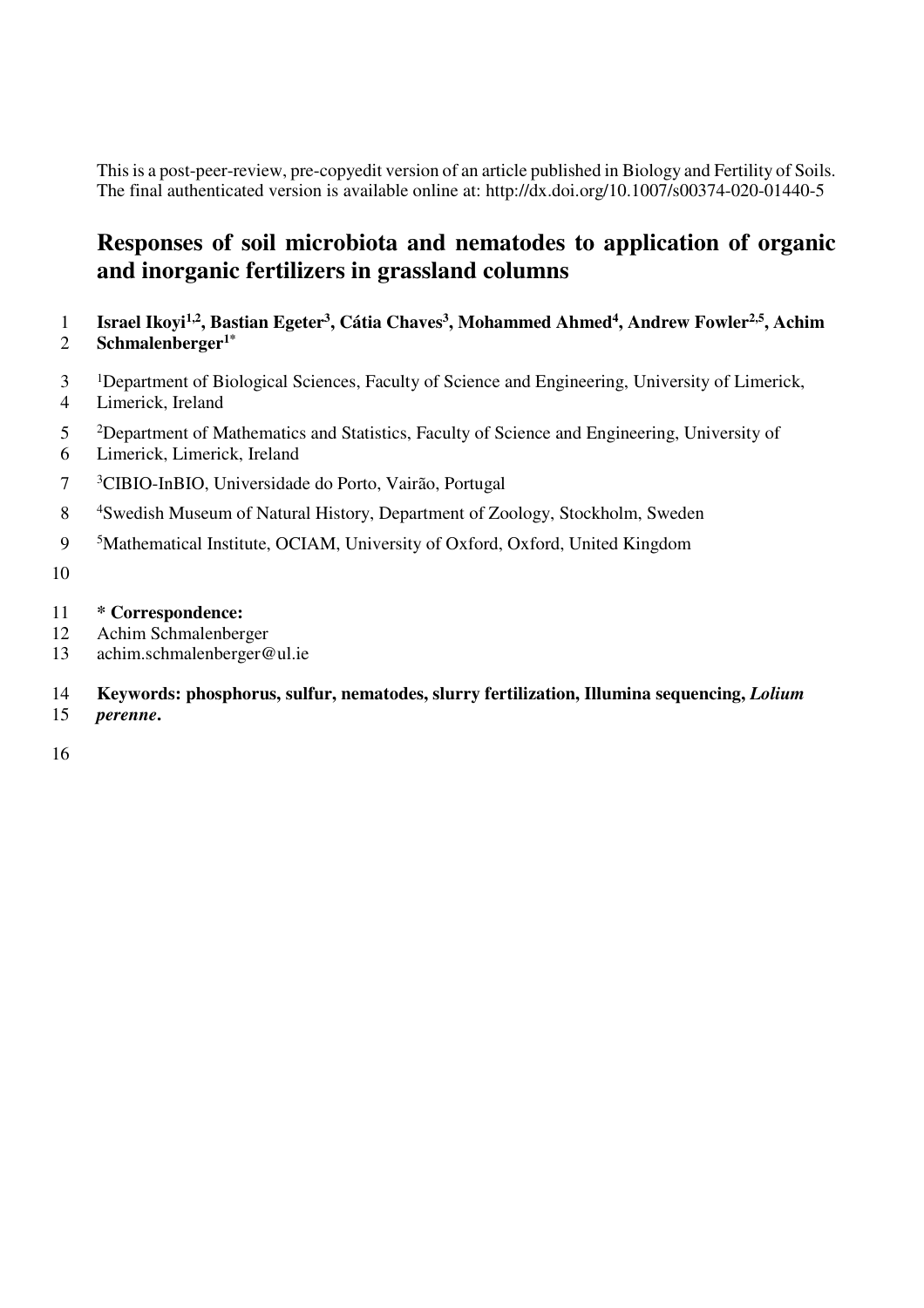#### 17 **Abstract**

18 Enhancing the role of the soil microbiota in plant phosphorus (P) and sulfur (S) supply through 19 application of organic fertilizer could reduce dependencies on non-sustainable synthetic fertilizers. To 20 compare the effects of organic/inorganic fertilizers on the soil microbiota, soil columns with *Lolium* 21 *perenne* (ryegrass) were setup in a greenhouse and amended with an inorganic fertilizer, cattle slurry 22 (organic), or urea (P- and S-free control). Ryegrass rhizosphere of the slurry treatment had significantly 23 higher abundances of bacterial-feeding nematodes, mycorrhizal colonization, cultivable heterotrophic 24 bacteria, phosphonate- and sulfonate-utilizing bacteria, arylsulfatase activity, available P and 25 *Variovorax asfA* gene copies compared to the inorganic and urea treatments. Phosphomonoesterase 26 activities, and gene abundances involved in organic P and S transformations (*phoD*, *phoC*, 27 *Burkholderia* & *Polaromonas asfA*) were similar in all treatments. Grass dry matter yield, shoot uptake 28 of N, P and S were significantly higher in the inorganic treatment compared to the urea and slurry 29 treatments. Community compositions differed significantly between the three fertilizer treatments and 30 included the bacterial, alkaline phosphomonoesterase-producing bacterial, fungal, AM fungal, and 31 nematode communities. *Bacteriodetes* were found in higher relative abundance in the organic treatment 32 while *Acidobacteria* were more abundant in the urea and inorganic fertilizer treatments. These 33 community shifts correlated significantly with grass dry matter yield, uptake of N, P and S, mycorrhizal 34 colonization, enzyme activities, abundances of bacteria and bacterial-feeding nematodes. We 35 concluded that organic fertilization promoted soil microbes and nematodes which have the potential to 36 support sustainable plant growth, provided that the overall nutrient requirements are met.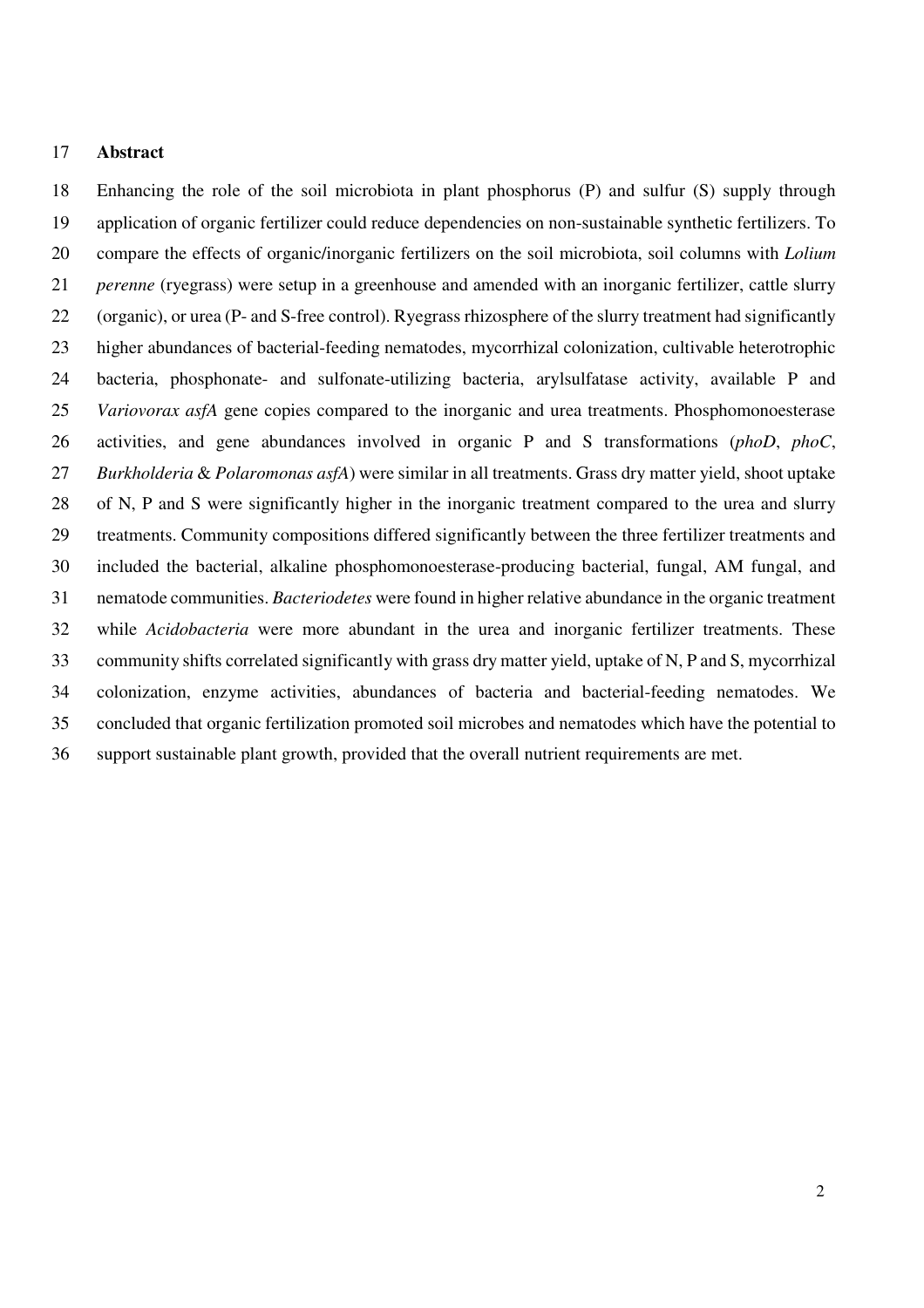#### 37 **Introduction**

38 Phosphorus (P) and Sulfur (S) are essential macronutrients for all living organisms and required for 39 plant nutrition (Kertesz and Mirleau 2004; Elser 2012). While mineable reserves of P are finite (Cordell 40 et al. 2009), atmospheric deposition of S has declined substantially over the past 20-30 years (Fowler 41 et al. 2005). Future supplies of both P and S for agricultural use remains less certain. Increasing 42 demands in food production due to a growing world population further intensifies the demand for 43 application of inorganic fertilizers in agriculture. In addition to issues around access, rising costs of 44 fertilizers and environmental pollution associated with excessive use are of important concern. 45 Alternative sources of plant nutrients such as manures are used to improve plant nutrient use efficiency 46 and crop yield (Haynes and Williams 1993; Fageria and Baligar 2005; Chardon et al. 2007). In most 47 cases, manure application leads to increased crop yields due to an increase in nutrient availability and 48 improvement of soil structure (Matsi et al. 2003; Dordas et al. 2008).

49 In Ireland, the primary agricultural activity is grass-fed livestock for beef and/or milk production 50 (Harris et al. 2011; O'Mara 2008). Animals are typically kept out on pasture from the months of March 51 to October and are then kept indoors during the winter months. This is to protect the soil from trampling 52 and compaction during the wetter winter months. This over-wintering produces a large quantity of 53 manure (Harris et al. 2011). For instance, in 2003, 37 million tonnes of manure was produced by the 54 Irish national cattle herd, 29.3 million tonnes of which was liquid slurry. Slurry is a heterogeneous 55 mixture of animal feces, urine, small amounts of bedding and washings/rainwater and is typically 56 stored in storage tanks on farms. The recycling of slurry back to the farm in the form of fertilizer is a 57 common practice for the sustainability of the agricultural sector (Holden et al. 2004).

58 Organic and inorganic fertilizer application not only increase plant nutrient availability, but can 59 also affect the activity and composition of the soil microbiota, thereby influencing nutrient turnover 60 and plant growth (Marschner et al. 2003). Intensive agricultural production systems with high inputs 61 of inorganic fertilizers substantially affect essential soil ecosystem services; nutrient cycling and 62 functional biodiversity are mostly reduced (Hättenschwiler et al. 2005). Inorganic fertilizer 63 applications have been reported to have negative effects on the abundance, activity and composition 64 of soil microbiota and their ecosystem services (Ikoyi et al. 2018). The negative effect of inorganic 65 fertilizer has been attributed to osmotic effects and/or changes in soil pH induced by the fertilizer 66 application (Zhang et al. 2017). Specifically, significant decreases in nematode abundance were 67 reported in a secondary tropical forest (Zhao et al. 2014) and in grassland columns (Ikoyi et al. 2018) 68 after the application of phosphate fertilizer. Utilization of organic fertilizers may alter microbial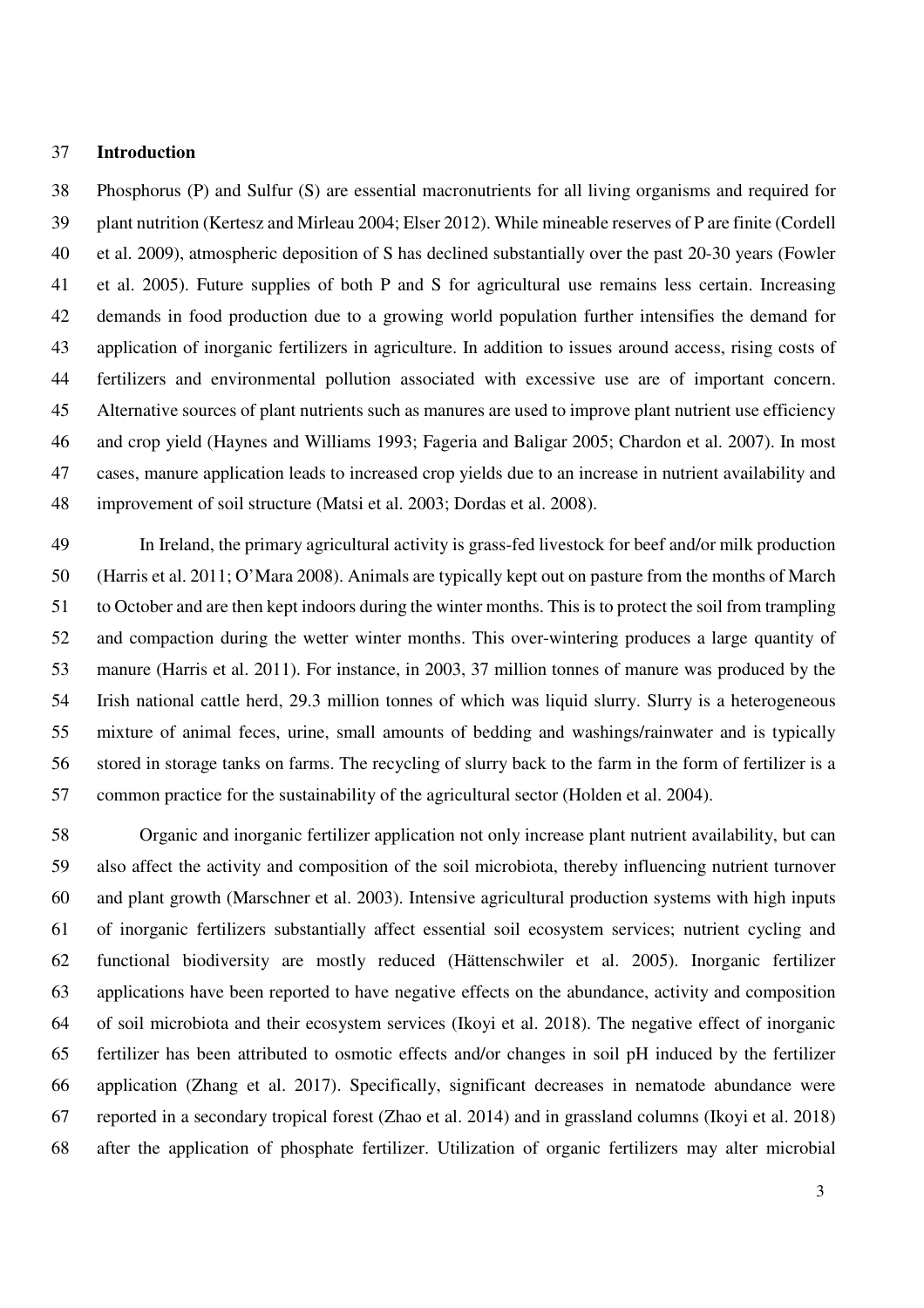69 community composition as the C/N ratio influences decomposition rates (Martinez-Garcia et al 2018). 70 Soil microbial communities play vital roles in the decomposition of organic inputs thereby affecting 71 the biogeochemical cycling of nutrients and are vital in maintaining soil functioning (Martínez-García 72 et al. 2018). A meta-analysis by Lori et al. (2017) has shown that application of organic fertilizers 73 resulted in increased bacterial abundance and enzyme activities. They showed that land use, plant life 74 cycle and climate were the factors responsible for the observed differences in microbial size and 75 activity between soils receiving organic fertilizer inputs and those receiving inorganic inputs. 76 Moreover, in comparison to the application of inorganic fertilizer, organic fertilizer has been shown to 77 maintain a diverse soil microbiome (Cai et al. 2017), improve soil fungal interaction (Xue et al. 2018), 78 and enhance soil microbial biomass and activity in a perennial grass sward (Neufeld et al. 2017). 79 Therefore, organic fertilizers may have the potential to support plant growth without many of the 80 negative effects of inorganic fertilizers on the soil microbiota and microfauna diversity and function.

81 There is a need to seek more sustainable methods to provide P and S for plant growth across the 82 globe. Enhancing the role of the soil microbiota in nutrient supply could counteract present challenges 83 around the finite nature of world's reserve of mineable rock phosphate and S deficiencies in soils due 84 to reduced air pollution. The bacterial non-specific acid phosphomonoesterase (*phoC*) gene and 85 alkaline phosphomonoesterase (*phoD*) gene are required for the hydrolysis of phosphomonoesters into 86 orthophosphate for plant uptake (Fraser et al. 2015a; Lidbury et al. 2016; Fraser et al. 2017). Previous 87 studies have shown that the activity of bacterial phosphate starvation (pho) regulon is induced under 88 conditions of phosphate deficiency (Apel et al. 2007; Fraser et al. 2017). Moreover, the bacterial *asfA* 89 gene, a member of the monoxygenase enzyme complex is required for the release of sulfate from 90 aromatic sulfonates in soils (Kertesz and Mirleau 2004). The use of organic fertilizer as a source of P 91 and S and its putative beneficial effect on the soil microbiota and nematodes involved in the cycling of 92 P and S in soils has the potential to create a positive feedback towards sustainable plant growth. 93 However, a lack of knowledge currently exists on the roles of arbuscular mycorrhiza (AM) fungi and 94 nematodes (through their feeding activities) on P and S cycling in soils and the effects of organic and 95 inorganic P and S fertilizer application. This is especially the case for grasslands, where these 96 organisms could greatly influence the biological cycling of P and S alongside functional guilds of 97 bacteria.

98 We hypothesized that the application of organic fertilizer stimulates the microbial release of P 99 and S from soil and fertilizer, thereby contributing more to P and S availability in grasslands when 100 compared to inorganic fertilizer use. This study aimed to provide an understanding of how the grassland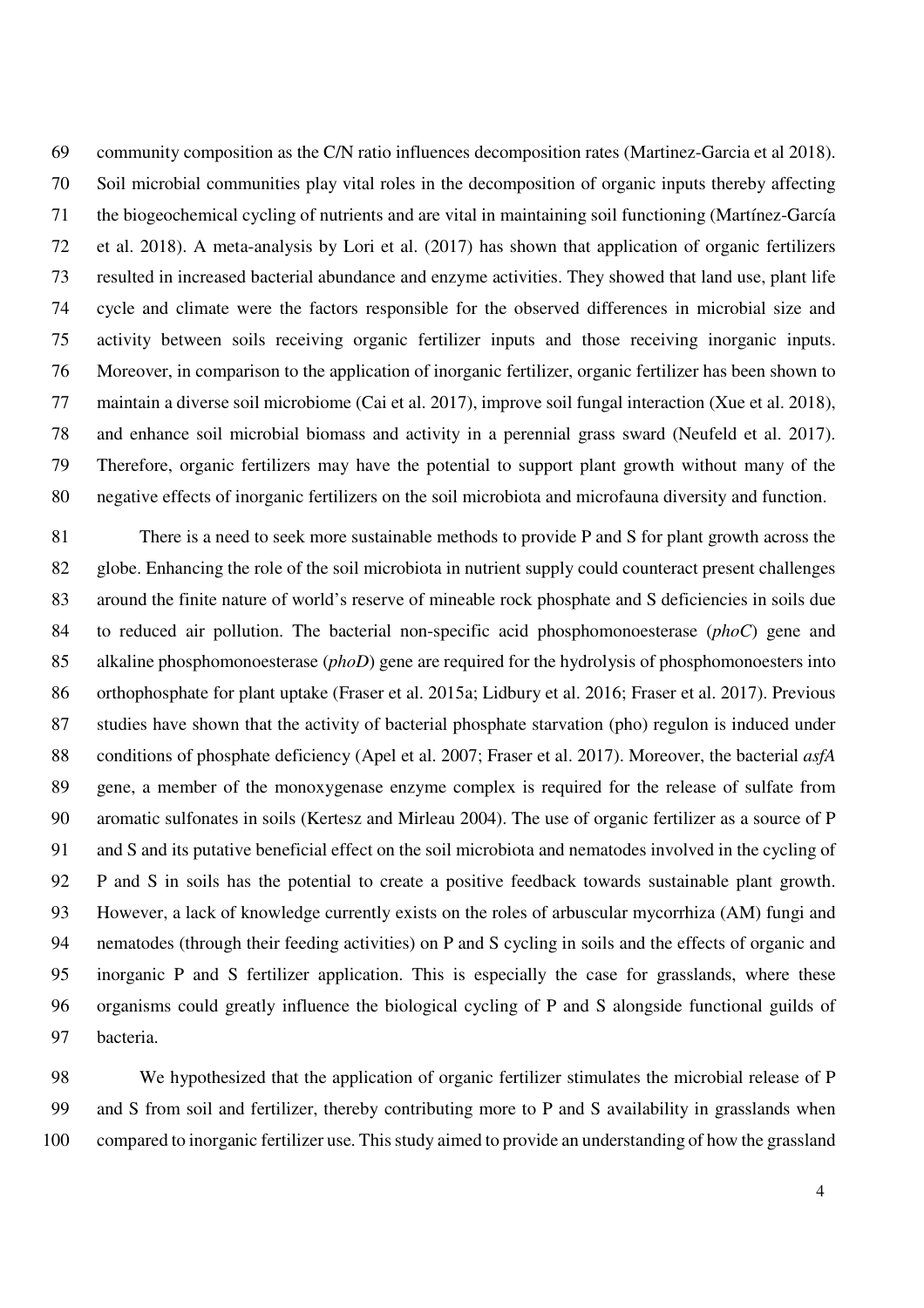- 101 plant *Lolium perenne* is supported by the associated soil microbiota and nematodes in an organic and
- 102 inorganic fertilization scenario that includes P and S. The objective was to assess the abundance,
- 103 composition, and function of the soil bacteria, fungi, AM fungi and nematodes in organic and inorganic
- 104 fertilization events and how this affects P and S cycling and uptake by *L. perenne*.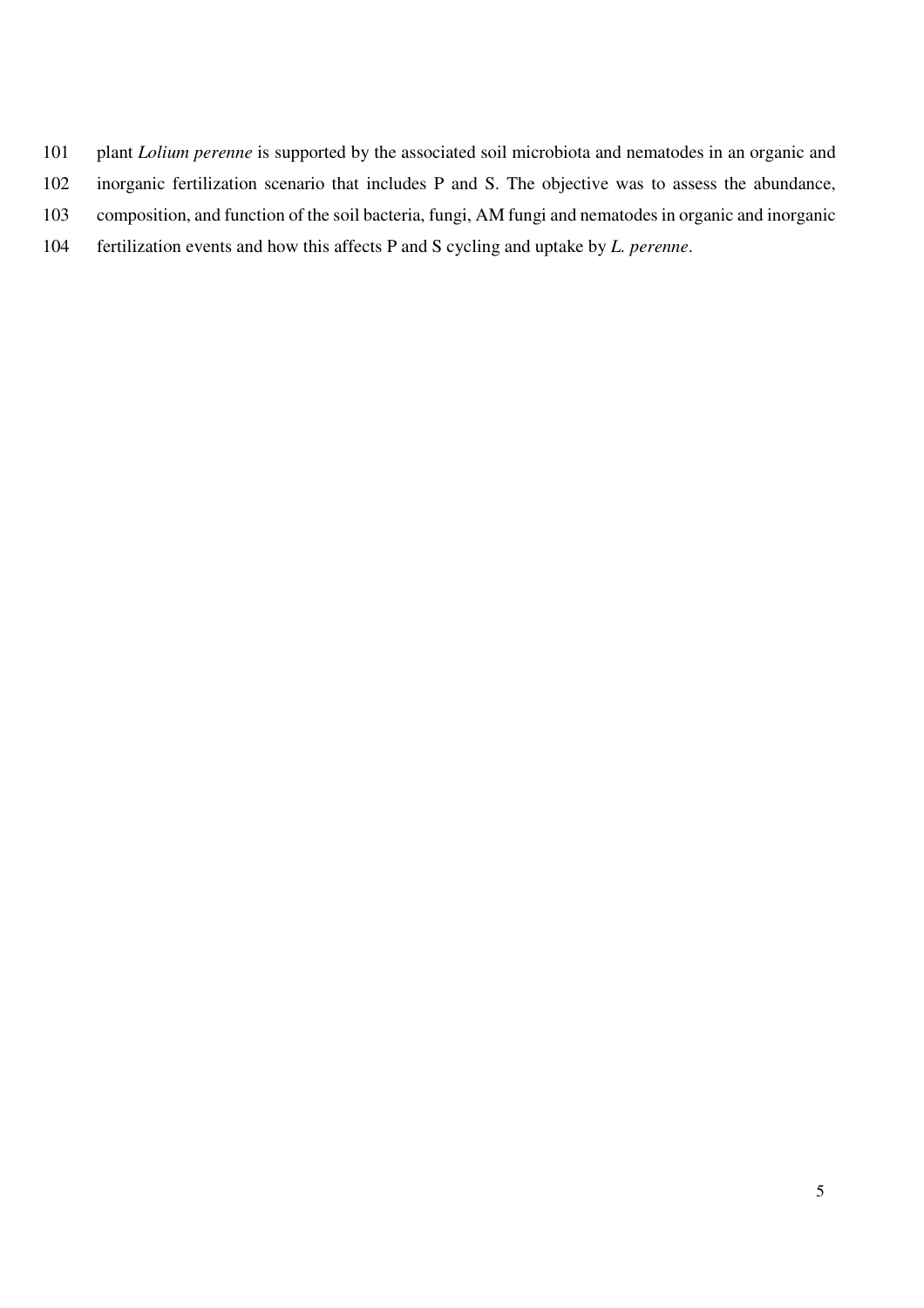#### 105 **Materials and methods**

106

# 107 **Experimental setup, column harvest, plant and soil analyses**

108 A P-limited (Irish soil P index 1) and moderate-S soil (equivalent to Wisconsin S soil availability index 109 of below 0.03 kg/m<sup>3</sup>) sampled from Moorestown Cahir (County Tipperary, Ireland) was used to set up 110 soil columns in a greenhouse. Soils were sampled from 0-20 cm and 20-40 cm of the profile, sieved 111 through a 3.35 mm mesh to remove stones, mixed and repacked into the columns in layers of 0-20 and 112 20-40 cm as in the field. The columns were set up as in a similar way as a previous experiment (Ikoyi 113 et al. 2018). In brief, 16 cm x 40 cm pipes filled with soil were planted with ryegrass (*Lolium perenne*  114 variety Trend). Each treatment consisted of six replicates of: i) organic fertilizer (OF) as cattle slurry 115 (applied 5 cm below the column surface at an amount of 30 t ha<sup>-1</sup> as published previously; Fox et al. 116 2017), ii) inorganic fertilizer (IF), full complement (20 kg ha<sup>-1</sup> P, 20 kg ha<sup>-1</sup> S, 125 kg ha<sup>-1</sup> nitrogen (N), 150 kg ha<sup>-1</sup> potassium (K) and micronutrients) and iii) urea fertilizer as N only control (UC) (125 118  $\,$  kg ha<sup>-1</sup> N). The cattle slurry was obtained from pasture-grazed suckler cows (Taupe 2016) and was 119 applied during the column set up while the inorganic fertilizer and urea were applied in week seven 120 (concurrently to the first cut). The physicochemical properties including the nutrient concentrations of 121 the slurry are presented in Table S1. Rain water (200 mL) was added to the columns three times a 122 week. Rhizons (Rhizosphere Research Products, Wageningen, Netherlands) positioned in 10 cm height 123 intervals in the columns were used to collect soil solution samples weekly and analysed for anions 124 (phosphate, sulfate, nitrate, and other anions) using a Dionex ICS1100 ion chromatography system 125 with an AS23 column and the corresponding carbonate mobile phase according to the manufacturer's 126 guidelines (Dionex, Sunnyvale, CA). All treatments were managed for a period of 14 weeks.

127 After seven weeks of growth, grasses were cut back to 5 cm height and dried for dry matter 128 determination. At the end of 14 weeks of grass growth, the entire grass shoots were harvested and 129 dried for shoot dry matter determination. The columns were destructively harvested and rhizosphere 130 soil samples (soil retained on the roots after excess soil was shaken off roots) were collected for 131 determining acid and alkaline phosphomonoesterase activitivities, arylsulfatase activity, nematode 132 analysis and other analyses, while root samples were collected for mycorrhizal colonization analysis 133 (see below). For each replicate, six rhizosphere soil samples were collected and combined to form one 134 composite replicate sample.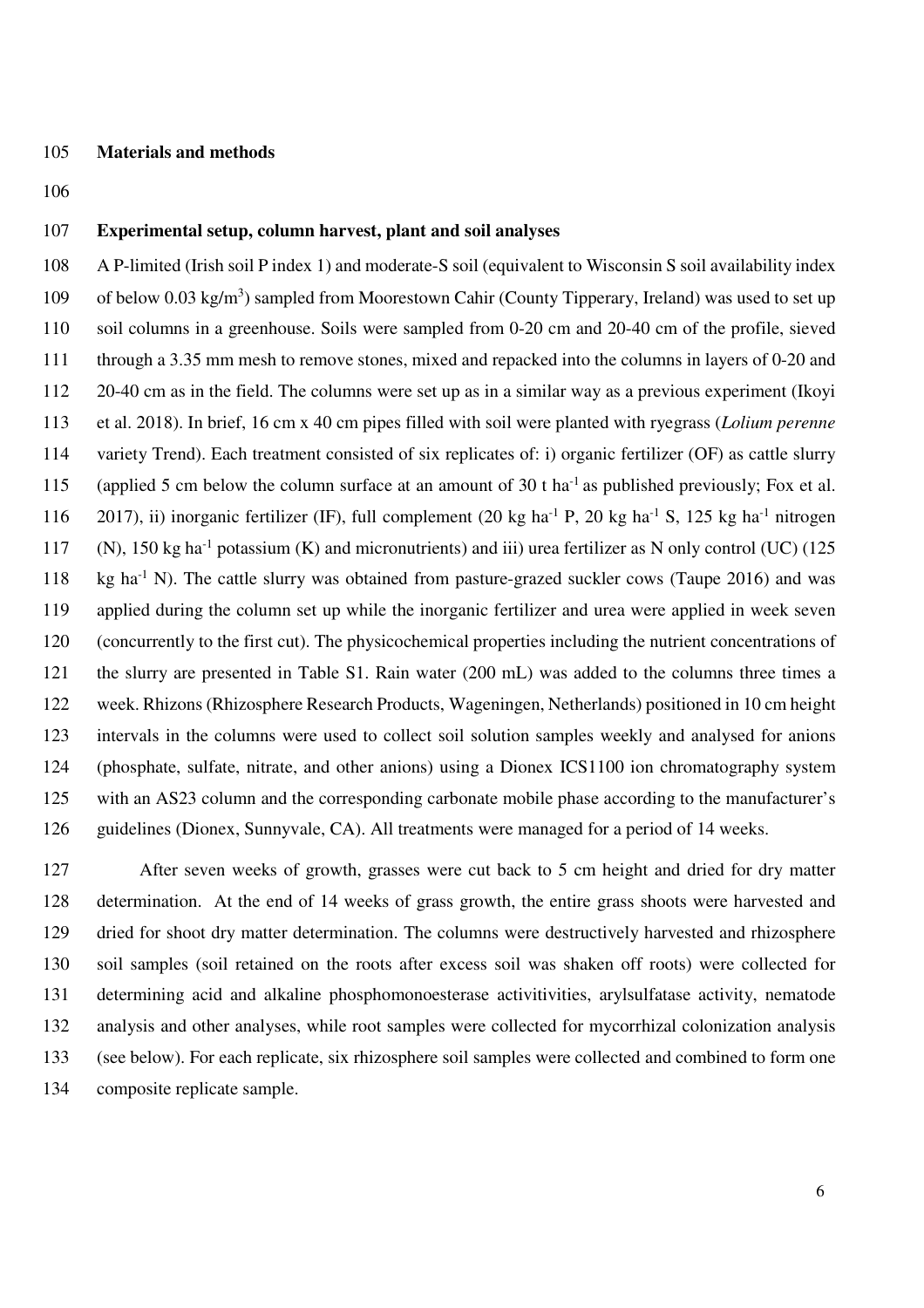For both cuts, dry shoot biomasses obtained by drying the grasses at 55  $\degree$ C for 72 hours in a fan 136 oven. The dried grass shoots (second cut) were analyzed for their elemental compositions at Lancrop 137 Laboratories Ltd. (using atomic absorption spectroscopy, inductively coupled plasma spectrometry, 138 titrations, and spectrophotometry, accredited to ISO/IEC 17025:2005).

139 Prior to the determination of plant-available P, soil samples were dried overnight at 40 °C and 140 sieved (2 mm mesh). Morgan's extractable P (a proxy for plant-available P) was determined by 141 extracting soil with sodium hydroxide-acetic acid solution (pH 4.8) in a 1:5 soil to solution ratio (Peech 142 and English 1944). The extracts were filtered through Whatman No. 2 filter paper. P concentrations in 143 the extracts were determined via colorimetry at 880 nm using a Camspec M500 UV-Visible 144 Spectrophotometer (Camspec, UK) following the molybdate-ascorbic acid method (Murphy and Riley 145 1962). The soil pH was measured potentiometrically in a 1:2 soil to deionized water ratio (McCormack 146 2002).

147

## 148 **Cultivation-dependent analysis of calcium-phosphate hydrolysing bacteria, P and S mobilizing**  bacteria, phosphomonoesterase and sulfatase activities, mycorrhizal root colonization and 150 **nematode abundance determination**

151 The extraction of bacteria was done using the rhizosphere soil from the top 10 cm of the column 152 following the method described previously by Fox et al. (2014). Briefly, 3 g of roots (after gently 153 shaking off loosely attached soil) were added to 50 ml tubes containing 20 ml sterile saline solution 154 and mixed via rotation (75 times per minute; Intelli-Mixer RM-2, Elmi Tech Ltd, Latvia) for 30 min at 155 4 °C. The resultant solution was used to make serial dilutions. The total heterotrophic bacteria 156 (cultivated in Reasoner 2 media) and cultivable bacteria capable of utilizing P from phytate (phosphate-157 esters, MM2Phy) and phosphonoacetic acid (MM2PAA) as sole source of P, aromatic sulfonate 158 (MM2TS, toluene sulfonate) as sole source of S, were quantified through a most probable number 159 (MPN) approach in microtiter plates (Fox et al. 2014). Colony forming units (CFU) were established 160 to determine the cultivable bacteria solubilizing P from tri-calcium phosphate (TCP) agar plates (Fox 161 et al. 2014). The remaining rhizosphere suspension (without the roots) was centrifuged at 3645 x g for 162 15 min at 4 °C and the resultant pellet was stored at -20 °C for DNA extraction and further molecular 163 studies.

164 Rhizosphere soil samples were analysed for potential acid phosphomonoesterase (ACP) and 165 alkaline phosphomonoesterase (ALP) activities according to the method of Tabatabai and Bremner 166 (1969). In brief, 1 g of soil was incubated with modified universal buffer at pH 6.5 (ACP) or 11.0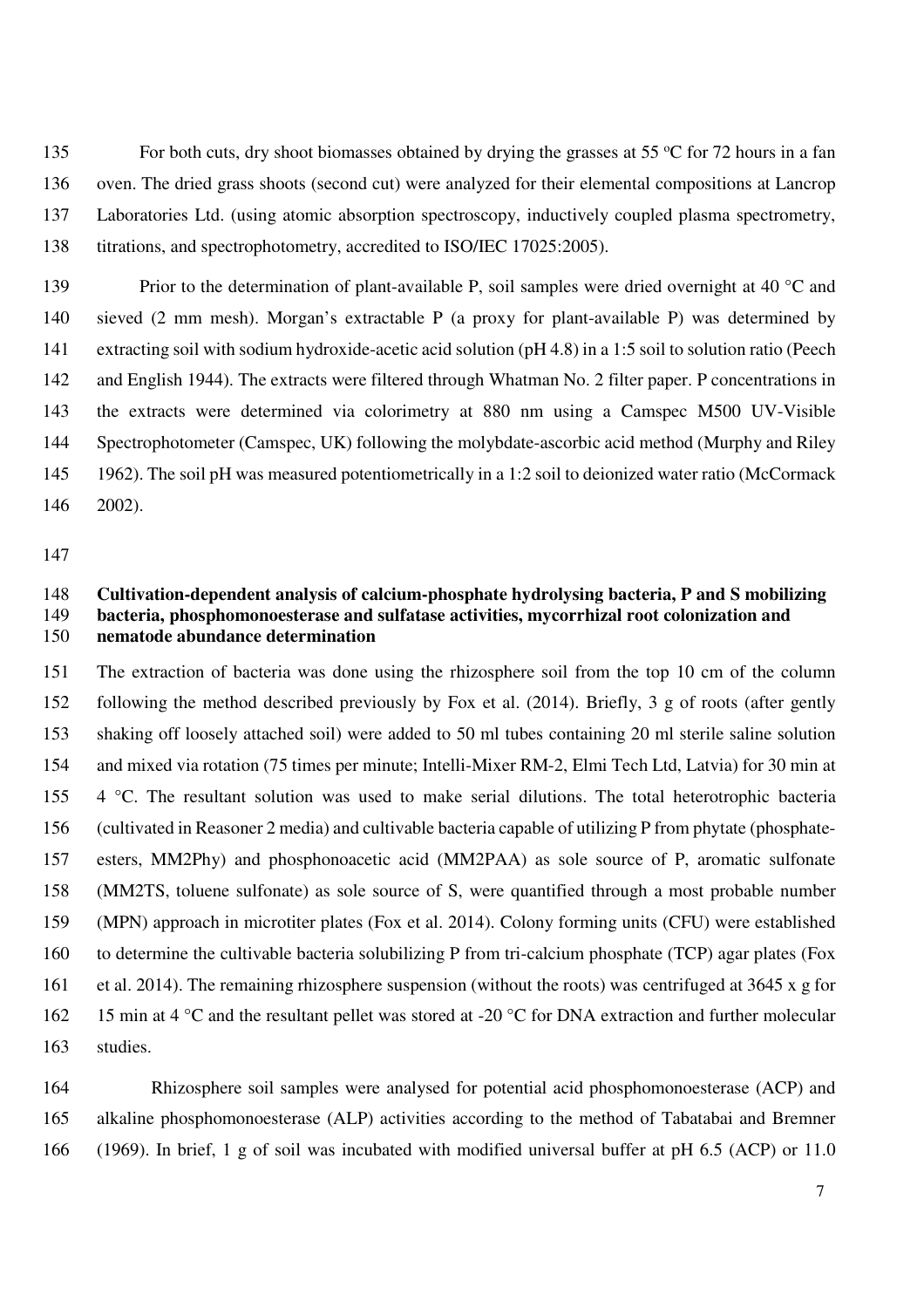167 (ALP) using para-nitrophenyl phosphate (Sigma Aldrich, St. Louis, MO) as a substrate. Samples were 168 filtered and diluted within the range of the standard curve. The intensity of the p-nitrophenol (yellow 169 colour) released was measured using a spectrophotometer at a wavelength of 420 nm. Potential 170 arylsulfatase activity was determined using the method of Tabatabai and Bremner (1970a). Briefly, 1 171 g of soil was incubated for 1 h at 37 °C with acetate buffer (pH 5.8) using para-nitrophenyl sulfate 172 (Sigma Aldrich, St. Louis, MO) as a substrate. The p-nitrophenol colour intensity of the filtered 173 samples was measured with a spectrophotometer at 400 nm.

174 The percentage of grass roots colonized by arbuscular mycorrhizal (AM) fungi was determined 175 following the grid line intersect technique (McGonigle et al. 1990) as modified by Ikoyi et al. (2018). 176 The stained root segments were assessed under the microscope for the presence of AM structures 177 (arbuscules, vesicles and hyphae), one field of view at a time. Three replicates of 100 intersections 178 were used to calculate the root AM fungal colonization for each column.

179 Nematodes were extracted from 100 g fresh soil using the modified Baermann method 180 (Whitehead and Hemming 1965) previously described by Ikoyi et al. (2018). The extracted nematodes 181 were counted and divided into two portions. One portion was used for microscopy where nematodes 182 were identified to the genus or family level based on morphological features and identification keys 183 using a light microscope (Andrássy 1984; Siddiqi 1986; Bongers 1988; Jairajpuri and Ahmad 1992). 184 The other portion was used for nematode DNA extraction (see below) and further molecular analyses 185 (PCR-DGGE and sequencing). The identified nematodes were assigned to feeding groups and 186 abundances were calculated based on total nematode counts.

187

#### 188 **DNA extraction, community fingerprinting and quantitative PCR**

189 The PowerSoil DNA Isolation kit (MO BIO Laboratories, Carlsbad, CA) was used to extract DNA 190 from 0.25 g of the frozen soil pellets following the manufacturer's recommendations. The extracted 191 DNA was quantified using a Qubit dsDNA HS Assay kit (Life Technologies, Carlsbad, CA) and a 192 Qubit Fluorometer (Life Technologies). PCR amplifications of the bacterial (16S rRNA), fungal (ITS) 193 and AM fungal (18S rRNA) gene fragments for denaturing gradient gel electrophoresis (DGGE) were 194 performed as described previously (Table S2; Schmalenberger and Noll 2014; Ikoyi et al. 2018). 195 DNA fingerprinting of alkaline phosphomonoesterase-harbouring bacteria communities was

196 performed using the primers ALPS-F730 and ALPS-R1101 targeting the bacterial *phoD* gene (Sakurai 197 et al. 2008). A GC clamp was attached to the reverse primer and PCR was performed following the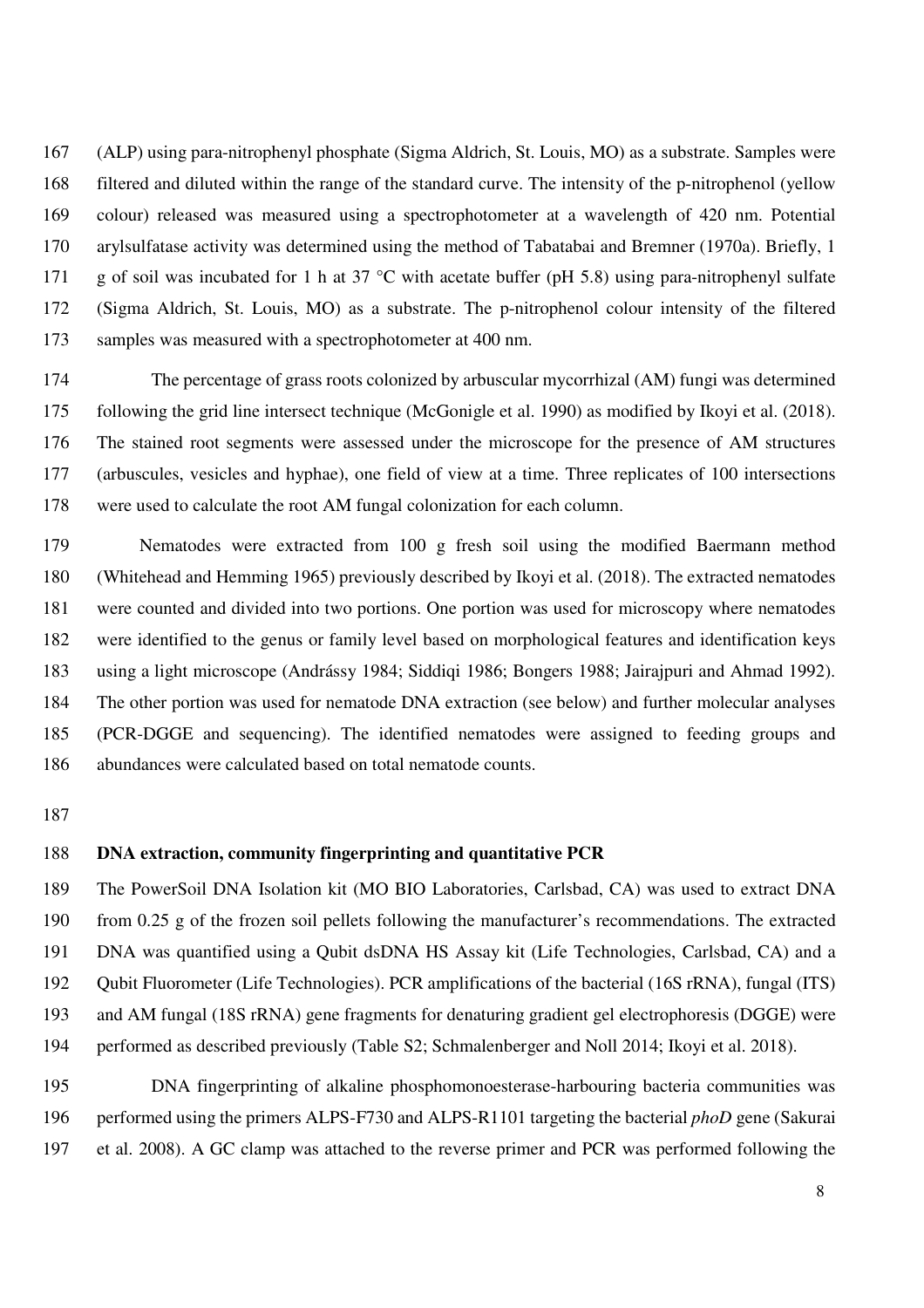198 methods described by Fraser et al. (2015b). DGGE was run using a urea-formamide gradient of 40– 199 70 %.

200 For fingerprinting of the nematode community composition, the second portion of the extracted 201 nematodes (see 2.2 above) was first concentrated on cellulose nitrate membrane filters (Whatman 202 Limited, UK; 25 mm diameter, pore size  $= 0.45 \,\mu$ m) and then nematode DNA was extracted from the 203 filters using the PowerSoil DNA Isolation kit (MO BIO Laboratories, Carlsbad, CA) following the 204 manufacturer's instruction. PCR amplification of the nematode DNA was carried out using the primers 205 SSU18A and SSU9R-GC targeting the small subunit (SSU) of the 18S rRNA gene (Table S2; Okada 206 and Oba 2008). Each 25 µl reaction contained 1 x buffer (2mM MgCl<sub>2</sub>), 0.2 mM dNTP mix, 0.4 mmol 207 of each primer, 0.5 U of DreamTaq polymerase (Fisher Scientific, Waltham, MA) and 1 µl of template 208 DNA. The PCR cycling conditions were as follows: initial denaturation at 95  $\degree$ C (3 min), 35 cycles of 209 95 °C denaturation (30 s), annealing at 52 °C (30 s), 72 °C extension (1 min), and a final extension at 210 72 °C (10 min). DGGE was run as before using a urea-formamide gradient of 25-55 %.

211 All DGGE images were analyzed using the phoretix 1D software (Totallab, Newcastle, UK). 212 Canonical correspondence analyses (CCA) biplots were generated from the binary gel image matrices. 213 Permutation tests (Monte Carlo, 9999 repeats) were conducted using CANOCO (Microcomputer 214 Power Inc., Ithaca, NY). This allowed the identification of environmental properties affecting the 215 community compositions and significant differences between the samples (Noll and Wellinger 2008).

216 Absolute quantification of bacterial *phoD* genes was carried out using the extracted DNA from 217 the rhizosphere soil by amplifying with primers ALPS-F730 and ALPS-R1101 (Table S2; Sakurai et 218 al. 2008) in a LightCycler ® 96 Real-time PCR System (Roche, Basel, Switzerland). The PCR reactions 219 were prepared with 5 µl of KAPA SYBR FAST qPCR Universal Master Mix (Kapa Biosystems, 220 Boston, MA), 3 pmol of each primer, and 1 µl template in a 10 µl reaction. The cycling conditions 221 were as follows: enzyme activation at 95  $\degree$ C for 3 min, 40 cycles of denaturation at 95  $\degree$ C for 3 s, 222 annealing at 65-57 °C for 20 s (touchdown,  $-1$  °C per cycle) and an extension at 72 °C for 20 s. Samples, 223 standards  $(10^2-10^4$  molecules per reaction) and non-template controls were run in triplicates on 96-well 224 microtiter plates. To check the specificity of the reaction, a melt curve analysis was conducted 225 immediately following the run. Absolute quantification of bacterial *phoC* genes was done similarly to 226 *phoD*, using primers phoc A F1 and phoc A R1 (Table S2; Fraser et al. 2017) instead. Absolute 227 quantification of *Variovorax asfA* genes was carried out similarly to *phoD* from above, but using 228 primers asfA\_Varx\_F1 and asfA\_Varx\_R1 (Table S2; Schmalenberger et al. 2008) and cycling 229 reaction conditions used were: enzyme activation at 95 °C for 5 min, 40 cycles of denaturation at 95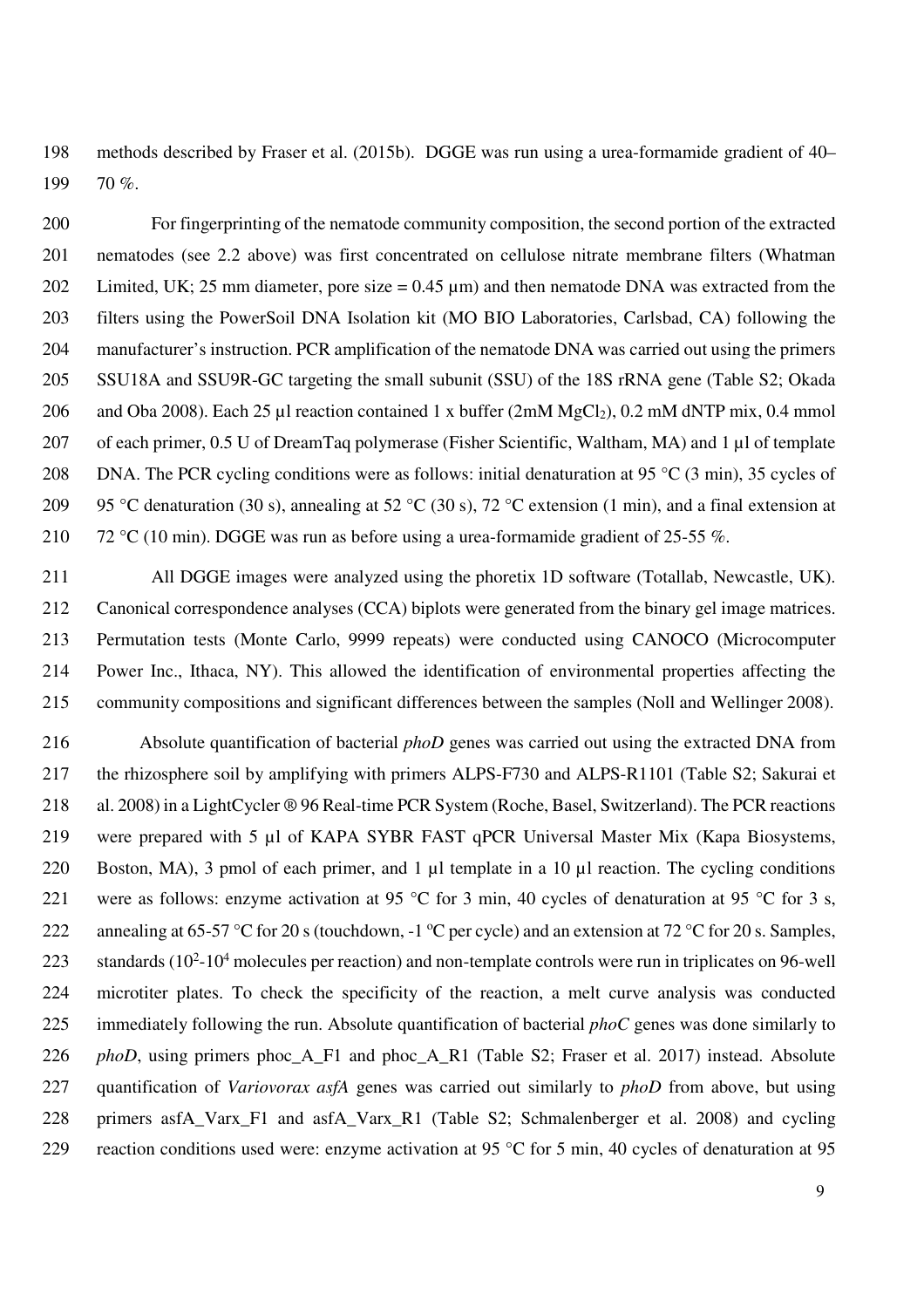230 °C for 10 s, annealing at 60 °C for 20 s and an extension at 72 °C for 10 s. Quantification of 231 *Burkholderia* and *Polaromonas asfA* genes were performed as for *Variovorax asfA*, using the pimer 232 pairs: asfA\_Brk\_F1 and asfA\_Brk\_R1, and asfA\_Pol2\_F1 and asfA\_Pol2\_R1 (Table S2; Ikoyi et al.)

- 233 2019), respectively.
- 234

### 235 **Amplicon sequencing and sequence analyses**

236 Sequencing of the bacterial community was carried out at the Novogene Bioinformatics Technology 237 Co., Ltd. Briefly, the V3-V4 region of the bacterial 16S rRNA gene was amplified using the 341F/806R 238 (Takahashi et al. 2014) primer set (Table S2). The phusion high-fidelity PCR Mastermix (New England 239 Biolabs, Ipswich, MA) was used to perform the PCR reactions and a Gel Extraction Kit (Qiagen, 240 Dusseldorf, Germany) was used to purify the PCR products. NEBNext<sup>®</sup> Ultra<sup>TM</sup> DNA Library Prep 241 Kit for Illumina (New England Biolabs, Ipswich, MA) was used for generating sequencing libraries 242 following the manufacturer's instructions. Qubit Fluorometer (Thermo Scientific) and Agilent 243 Bioanalyzer 2100 system were used to assess library quality. The libraries were then sequenced on an 244 Illumina HiSeq 2500 platform and 250 bp paired-end reads were generated. Bioinformatic analyses 245 were performed using QIIME 2 2019.7 (Bolyen et al. 2019). Raw sequence data were demultiplexed 246 and quality filtered using the q2-demux plugin followed by denoising with DADA2 (Callahan et al. 247 2016) (via q2-dada2) to produce amplicon sequence variants (ASVs). All ASVs were aligned with 248 mafft (Katoh et al. 2002; via q2-alignment) and used to construct a phylogeny with fasttree2 (Price et 249 al. 2010; via q2‐phylogeny). Alpha‐diversity metrics (observed ASVs and Faith's Phylogenetic 250 Diversity; Faith 1992), beta diversity metrics (weighted UniFrac (Lozupone et al. 2007), unweighted 251 UniFrac (Lozupone and Knight 2005), Jaccard distance, and Bray‐Curtis dissimilarity), and Principle 252 Coordinate Analysis (PCoA) were estimated using q2‐diversity after samples were rarefied. Silva 253 version 132 99% reference data set for 16S rRNA (Quast et al. 2013) were obtained and trained for 254 assigning taxonomy using the q2‐feature‐classifier (Bokulich et al. 2018). The first step in training the 255 reference data set was to trim the sequences to the length of the reads using the PCR primers used to 256 amplify the amplicons. A Naïve Bayes classifier was trained using the trimmed sequences reference 257 sequences and their reference taxonomies. Non-metric multidimensional scaling (NMDS) analysis was 258 performed based on the obtained ASVs with the R software (Version 2.15.3) using the vegan and 259 mvabund packages. In addition, taxa bar plots were created to display the percentage relative 260 abundance distribution of dominant taxa among the treatments. Nucleic acid sequences were deposited 261 in the Nucleotide Archive (Project PRJEB33483; ERS3578501 - ERS3578518).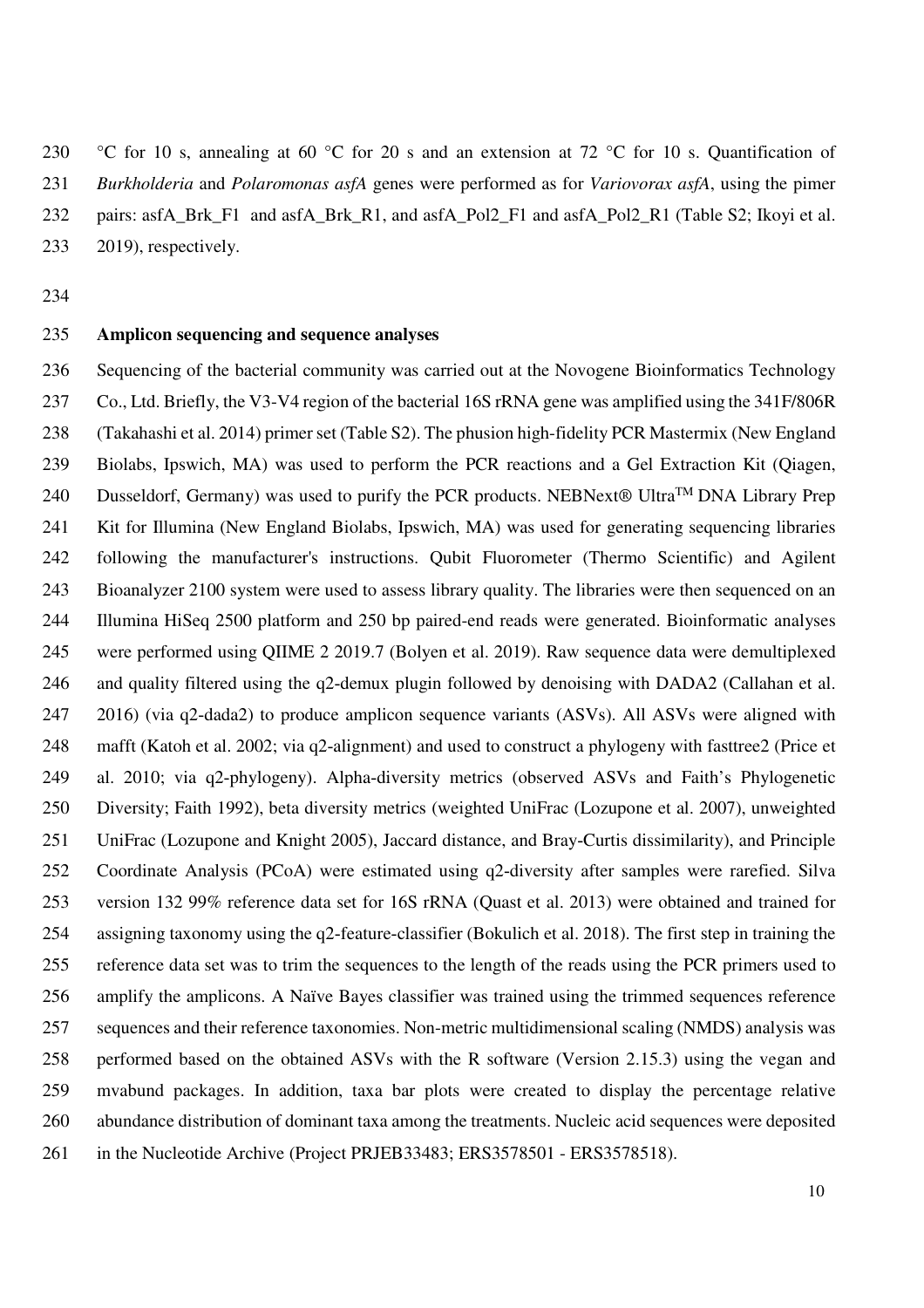262 For the nematode community, amplicon libraries were generated by amplifying the 18S rRNA 263 gene fragment of the nematode DNA using the primer set developed by Porazinska et al. (2009) but 264 with illumina adapters (Nex NF1 and Nex 18Sr2b). PCR amplifications were performed in triplicates. 265 Each 25 µl reaction contained 1 µl of nematode DNA as template, 5 µl of 5x KAPA HiFi Fidelity 266 Buffer, 0.5 µl of 10 mM dNTP, 0.2 µl of each primer (forward and reverse) and 0.1 µl of KAPA HiFi 267 HotStart DNA polymerase (Kapa Biosystems, Boston, MA). The PCR cycling condition included 268 enzyme activation at 95 °C for 3 min, 35 cycles of denaturation at 98 °C for 20 s, annealing at 62 °C 269 for 15 s, extension at 72 °C for 15 s. A final extension was performed at 72 °C for 1 min. The triplicate 270 PCR products were pooled and purified using GenElute PCR Clean-Up Kit (Sigma-Aldrich, St. Louis, 271 MO). A second PCR was conducted, to add indexes (7 bp dual indexes) and Illumina flow cell adaptors, 272 using 10 μl reactions containing: 0.5 μM of each index primer (indexes were based on Kircher et al. 273 2012; Gansauge and Meyer 2013), 5 μl 2X KAPA HiFi HotStart ReadyMix (Kapa Biosystems, Boston, 274 MA), and 2 μl of previous PCR product diluted 1:4 with 10 mM Tris. The thermal cycling condition 275 consisted of an enzyme activation step at 95  $\degree$ C for 3 min; 10 cycles including denaturation at 95  $\degree$ C 276 for 30 s, annealing at 55 °C for 30 s, and extension at 72 °C for 30 s. A final extension was carried out 277 at 72 °C for 5 min. The resulting PCR products were cleaned using  $0.9 X$  by volume AMPure XP beads 278 (Beckman Coulter) following the manufacturer's instructions. The concentration of each cleaned PCR 279 product was measured using Nanodrop 2000 (Thermo Fisher Scientific), and PCR products were 280 normalized to 15 nM using 10 mM Tris pH 8.5. The final pool was created by combining an equal 281 volume from each normalized sample. The concentration of the final pool was assessed by qPCR using 282 KAPA Illumina Library Quantification (Kapa Biosystems, Boston, MA) following the manufacturer's 283 instructions. Illumina paired-end sequencing was performed using a 500 cycle Illumina MiSeq V2 Kit 284 (Illumina) on an Illumina MiSeq sequencer at CIBIO-InBio (Vairão Campus, Portugal).

285 Bioinformatic analysis of the nematode sequences was performed in a similar way as the bacterial 286 16S rRNA. The only exception was that the Silva version 132 99% reference database for 18S rRNA 287 (Quast et al. 2013) was trained and used for the taxonomy assignment and the trimming of the 288 sequences to read lengths was with the nematode primers used for the amplicon sequencing . Non-289 metric multidimensional scaling (NMDS) analysis was performed based on the obtained nematode 290 ASVs with the R software (Version 2.15.3) using the vegan and mvabund packages. Nucleic acid 291 sequences were deposited in the Nucleotide Archive (Project PRJEB33483; ERS3578525 - 292 ERS3578542).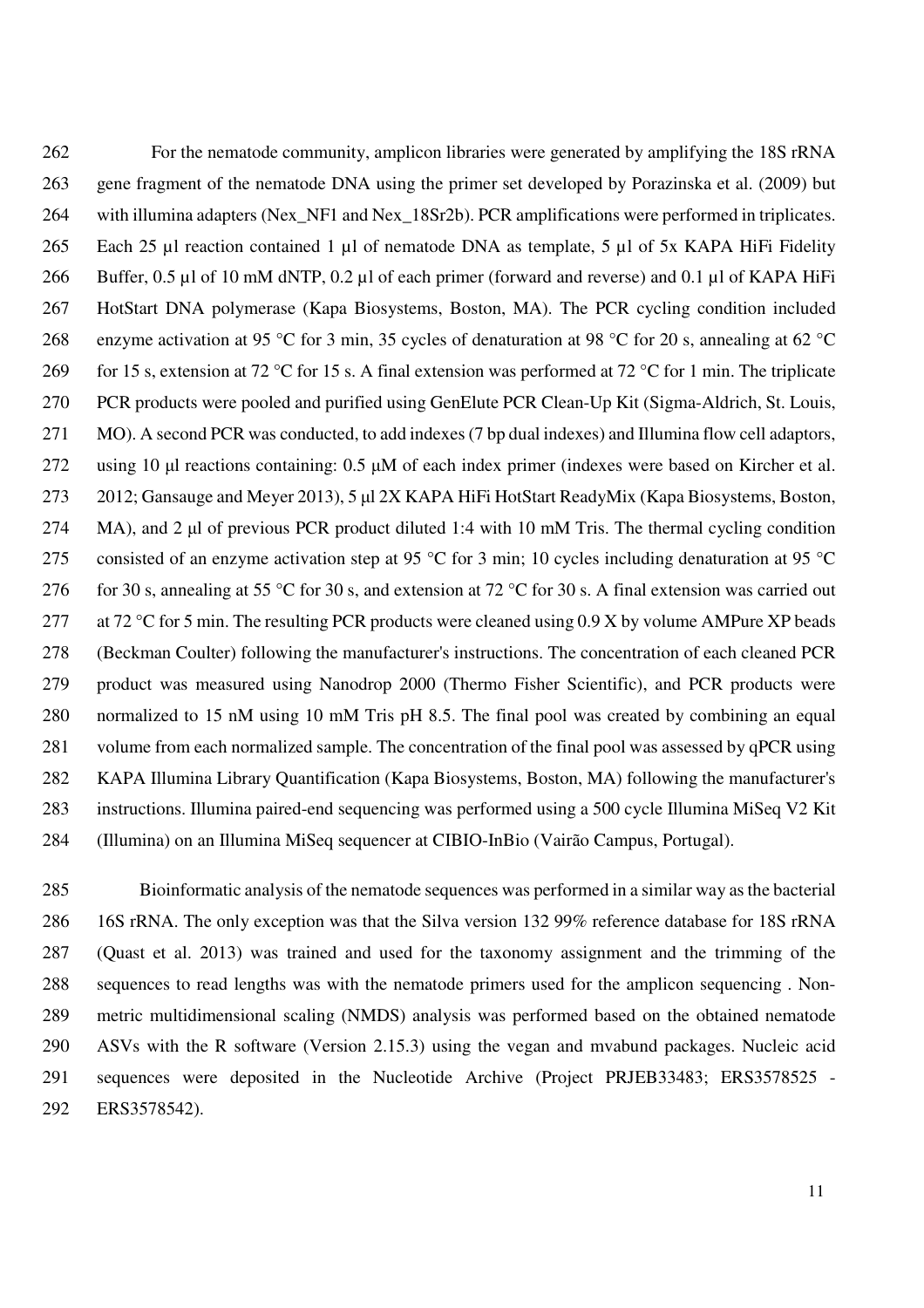#### 294 **Statistical analyses**

295 Prior to statistical analyses, data on grass elemental composition were converted to unit per column 296 basis in order to capture the total dry matter yield and mass balances. The grass dry matter yield and 297 elemental composition, MPN, CFU, acid and alkaline phosphomonoesterase activities, arylsulfatase 298 activity, percentage root mycorrhizal colonization, and abundance of nematode feeding groups were 299 analyzed using a one-way ANOVA in R software (Version 2.15.3). Statistical significance was tested 300 at P < 0.05. Shapiro-Wilk's and Levene's tests were used to check data for normality and homogeneity 301 of variance respectively. Tukey's HSD post-hoc test was applied for pairwise comparisons to assess 302 any significant differences (P < 0.05) between treatment means, when normality and homogeneity of 303 variance was confirmed. Data violating the model assumptions were logarithmically transformed, 304 analysed by ANOVA and the back transformed values to the original scale were reported. Where 305 homogeneity of variance was not achieved, the Games-Howell test was used and where both 306 assumptions of ANOVA were not satisfied, the Kruskal-Wallis test was performed instead. In addition, 307 Spearman's rank correlation analyses were carried out to identify potential relationships between soil 308 nutrient (N, P, S) contents and other measured variables.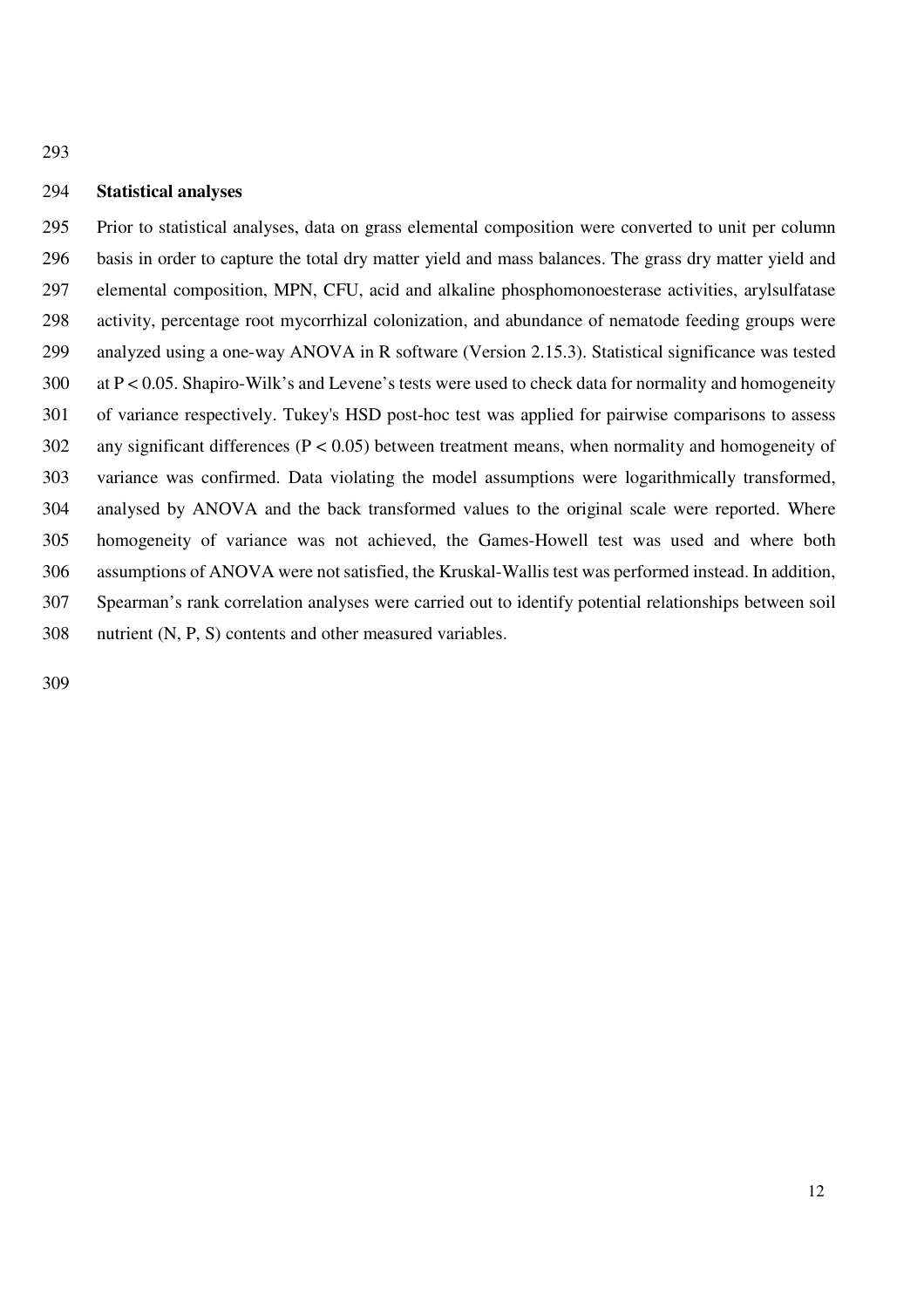#### 310 **Results**

311

## 312 **Soil chemical properties, grass dry matter yield and elemental composition, soil pH and**  313 **Morgan's P**

314 The weekly measurements of phosphate in soil solution at four different soil depths for the duration of 315 14 weeks showed a higher amount of phosphate in the organic fertilizer treatment (OF) for most of the 316 weeks in the top 20 cm of the column (Figure 1a). The phosphate concentration was similar in the 317 inorganic fertilizer (IF) and urea-only control (UC) treatments except in weeks 7 and 8 when it was 318 significantly higher in the inorganic fertilizer treatment (fertilization event). Sulfate concentration had 319 a similar trend (Figure 1b). A significant increase in sulfate concentration was observed in IF in week 320 7 and 8 due to the fertilizer application. The sulfate concentration was significantly higher in the OF 321 and IF treatments when compared to UC from week 7 until the end of the experiment. The nitrate 322 concentration was similar in IF and UC but higher compared to the OF treatment from week 4 to the 323 end of the experiment (Figure 1c). The total grass dry matter yield (sum of both cuts) was significantly 324 higher in the IF and UC treatments than in the OF treatment (P<0.05, Table 1). The analyses of the 325 elemental composition of the grass dry matter revealed that the IF treatment had a significantly higher 326 (P<0.05) uptake of P, S, N, K, Ca, Zn, B and Mg (Table 1) per column. The OF treatment had a 327 significantly higher pH and available P concentration (as extracted by Morgan's solution) compared to 328 IF and UC treatments (Table 2).

329

# 330 **Effect of treatments on abundance of cultivable bacteria, enzyme activities, mycorrhizal root**  331 **colonization and abundance of nematodes**

332 The abundances of cultivable heterotrophic, phosphonate-utilizing and sulfonate-utilizing bacteria 333 were significantly higher (P<0.05) in the OF treatment compared to the IF and UC treatments (Table 334 2). Sulfonate and phosphonate utilizing bacteria were about 3 and 5 times more abundant in OF than 335 in IF, respectively. The treatments had no significant effect (P>0.05) on the abundances of phytate-336 utilizing and calcium phosphate-utilizing bacteria which ranged from 2.25-5.99 x  $10^7$  MPN  $g^{-1}$  and 337 7.00 x  $10^5$ -1.07 x  $10^6$  CFU g<sup>-1</sup>, respectively (Table 2). The use of TCP to isolate Ca-P-solubilizing 338 bacteria did not assess the bacterial ability to solubilize other forms of inorganically bound P and did 339 only identify bacteria, capable of hydrolyzing the Ca-P bond. The potential alkaline 340 phosphomonoesterase (ALP) and acid phosphomonoesterase (ACP) activities were statistically similar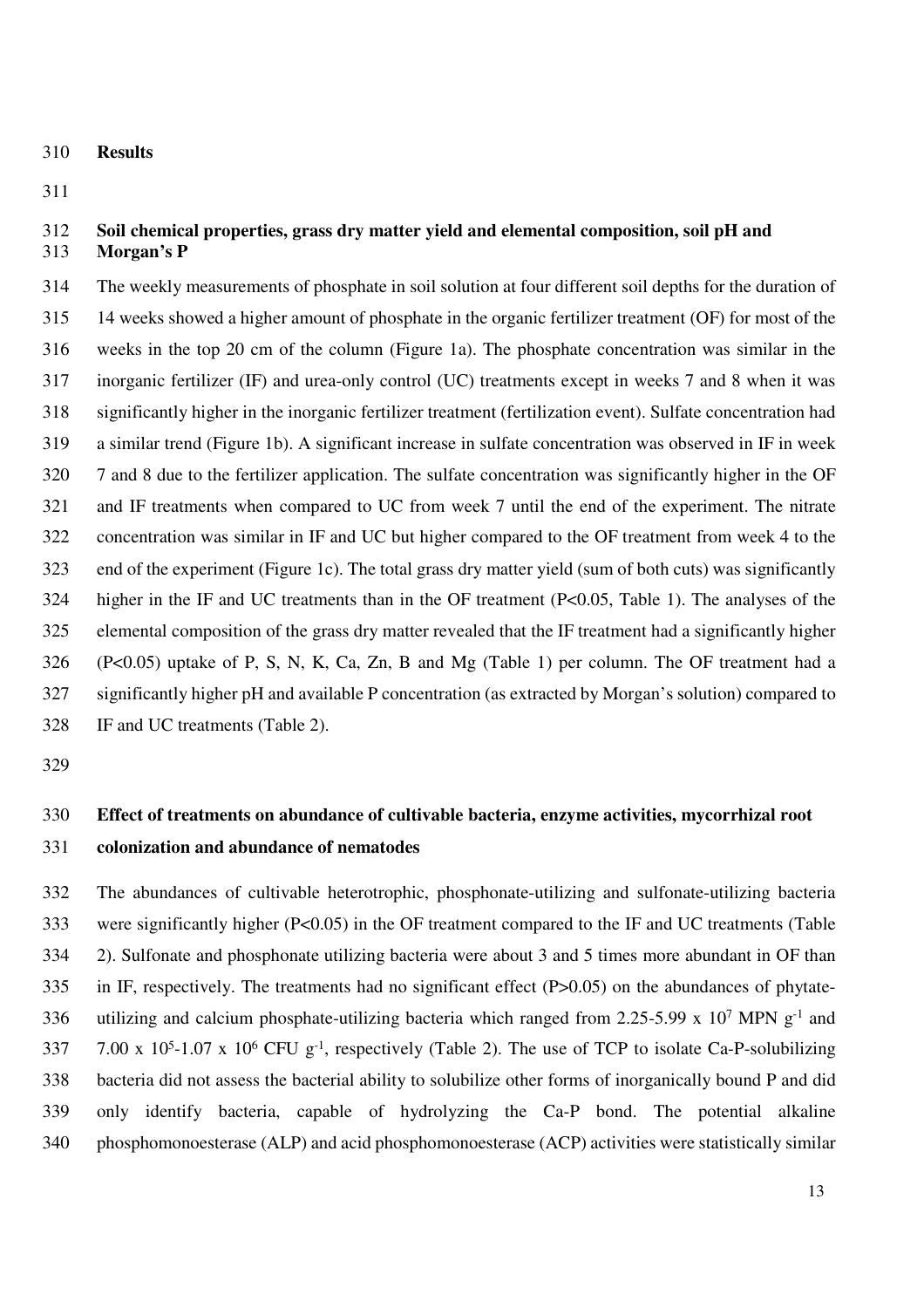341 in the OF and IF treatments but ALP was significantly higher in the OF than in the UC treatment (Table 342 2). For the arylsulfatase activity, the OF treatment had a significantly higher activity by about 20  $\%$ 343 when compared to the IF and UC treatments (Table 2). *Lolium perenne* roots of the OF and UC 344 treatments had significantly higher percentage of roots with mycorrhizal arbuscules, hyphae and 345 vesicles (P<0.05; Table 2) than the IF treatment. There were about 27 to 34 % more arbuscules, 15 to 346 22 % more vesicles, and 30 to 35 % more AM hyphae in the UC and OF treatments than in the IF 347 treatment. The total nematode abundance was significantly higher (P<0.05) in the OF treatment when 348 compared to the IF and UC treatments. The abundance of bacterial-feeding nematodes was 349 significantly higher in the OF treatment than in the UC treatment and lowest in the IF treatment 350 (P<0.05). Bacterial feeders were about 40 and 71 % more abundant in the OF treatment than in the UC 351 and IF treatments, respectively (Table 2). The higher total nematode abundance and abundance of 352 bacterial-feeding nematodes in the OF treatment was due to higher prevalence of bacterial-feeding 353 nematodes belonging to the Cephalobidae and Rhabditidae families (Table S3).

354

#### 355 **Microbial and nematode community fingerprints**

356 The DGGE fingerprint of bacterial 16S rRNA gene fragments with the various replicates is shown in 357 Figure S1. The resulting biplot (CCA) of the bacterial community composition showed that the UC 358 and IF treatments overlapped on the first axis (Figure 2a). The OF treatment however, was clearly 359 separated from the IF treatment on both axes, and separated from the UC on the first axis (Figure 2a). 360 Permutation tests of the bacterial community DGGE profile confirmed a significant separation between 361 all treatments (P<0.05). CCA and permutation analysis of the bacterial community profiles revealed a 362 highly significant correlation of total shoot dry matter (TDWT), pH, shoot N, P and S contents, 363 potential alkaline phosphomonoesterase (ALP), acid phosphomonoesterase (ACP) and arylsulfatase 364 (ASULF) activities, soil Morgan's P concentration (AvP), total nematode abundance (TNEM), 365 abundance of bacterial-feeding nematodes (BF), abundance of cultivable calcium-phosphate utilizing 366 bacteria (TCP), and *Variovorax asfA* gene copies (Var) with the bacterial community composition.

367 For the community composition of the alkaline phosphomonoesterase-harbouring bacteria, the 368 resulting CCA biplot showed that while there was an overlap between all treatments on the first axis, 369 IF and OF treatments were clearly separated on the second axis (Figure 2b). In contrast, UC partially 370 overlapped with both fertilizer treatments (IF and OF) on the second axis. Permutation tests confirmed 371 a significant separation between the UC/OF treatments and IF treatment (P<0.05). CCA and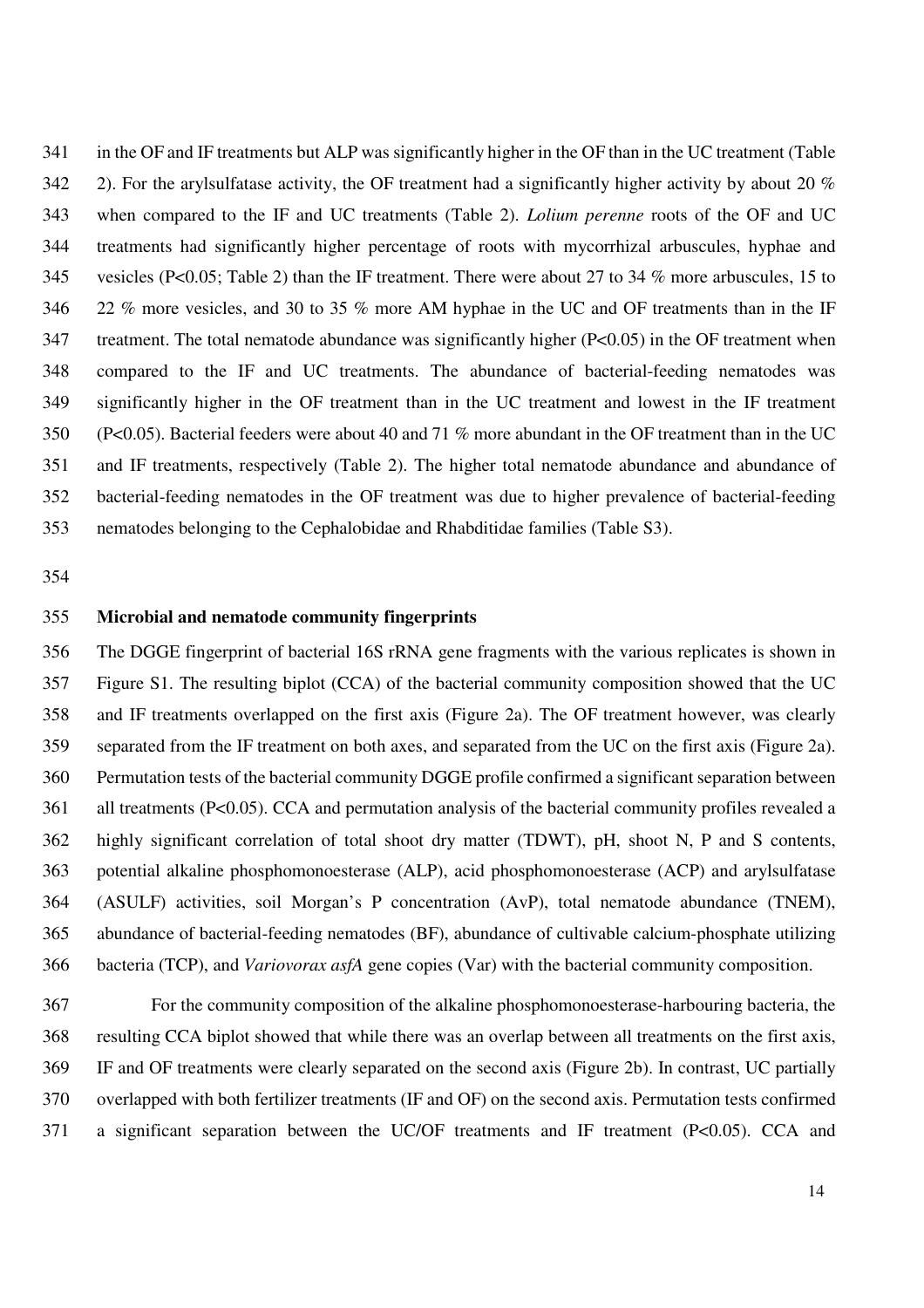372 permutation analysis of the alkaline phosphomonoesterase-harbouring bacterial community profiles 373 revealed a highly significant correlation of the community composition with total shoot dry matter 374 (TDWT), shoot P content, potential ALP activity, pH, soil Morgan's P concentration (AvP), 375 abundances of cultivable total heterotrophic, phytate-utilizing (PHY), phosphonate-utilizing (PAA) 376 and calcium-phosphate-utilizing bacteria (TCP), and abundance of bacterial-feeding nematodes (BF).

377 The DGGE fingerprint of the fungal ITS with the various replicates is shown in Figure S2. The 378 CCA biplot of the community composition of the higher fungi revealed a clear separation between the 379 UC/IF and OF treatments on the first axis (Figure 2c). On the second axis however, a separation 380 between the IF and UC treatments was clearly visible. All three separations were confirmed to be 381 significant (P<0.05) by permutation tests. These separations were significantly (P<0.05) associated 382 with total shoot dry matter (TDWT), shoot N, P and S contents, pH, soil Morgan's P concentration 383 (AvP), percentage of root colonized by mycorrhizal arbuscules (AC), vesicles (VC) and hyphae.

384 For the community composition of the AM fungi, the CCA biplot and permutation tests 385 revealed a highly significant separation (P<0.01) between the IF treatment, UC and OF treatments 386 (Figure 2d). IF, UC and OF were clearly separated on the first axis, but not on the second axis. 387 Moreover, similar to the fungal community composition, the separation was significantly (P<0.05) 388 correlated with total shoot dry matter (TDWT), shoot N, P and S contents, pH and percentage of roots 389 colonized by mycorrhizal arbuscules (AC), vesicles (VC) and hyphae.

390 The CCA biplot of the nematode community composition showed that there was a clear 391 separation between UC and OF treatment on the first axis, and UC/OF versus IF treatment on the 392 second axis (Figure 2e). Permutation tests confirmed a highly significant separation between all 393 treatments (P<0.01). CCA and permutation analysis of the nematode community profiles revealed a 394 highly significant correlation of the nematode community composition with total shoot dry matter 395 (TDWT), shoot N, P and S contents, pH, soil Morgan's P concentration (AvP), percentage of roots 396 colonized by mycorrhizal arbuscules (AC), vesicles (VC) and hyphae, and abundances of bacterial-397 feeding (BF) fungal-feeding (FF) nematodes.

398

# 399 **Gene copies of** *phoD* **and** *phoC***, and abundance of** *Variovorax***,** *Burkholderia* **and** *Polaromonas* 400 *asfA* **genes**

401 In general, the *phoD* copy numbers were higher than *phoC* copies in all treatments (Table 2). The *phoD*

402 and *phoC* gene copy numbers did not differ significantly (P>0.05) between the treatments. Numbers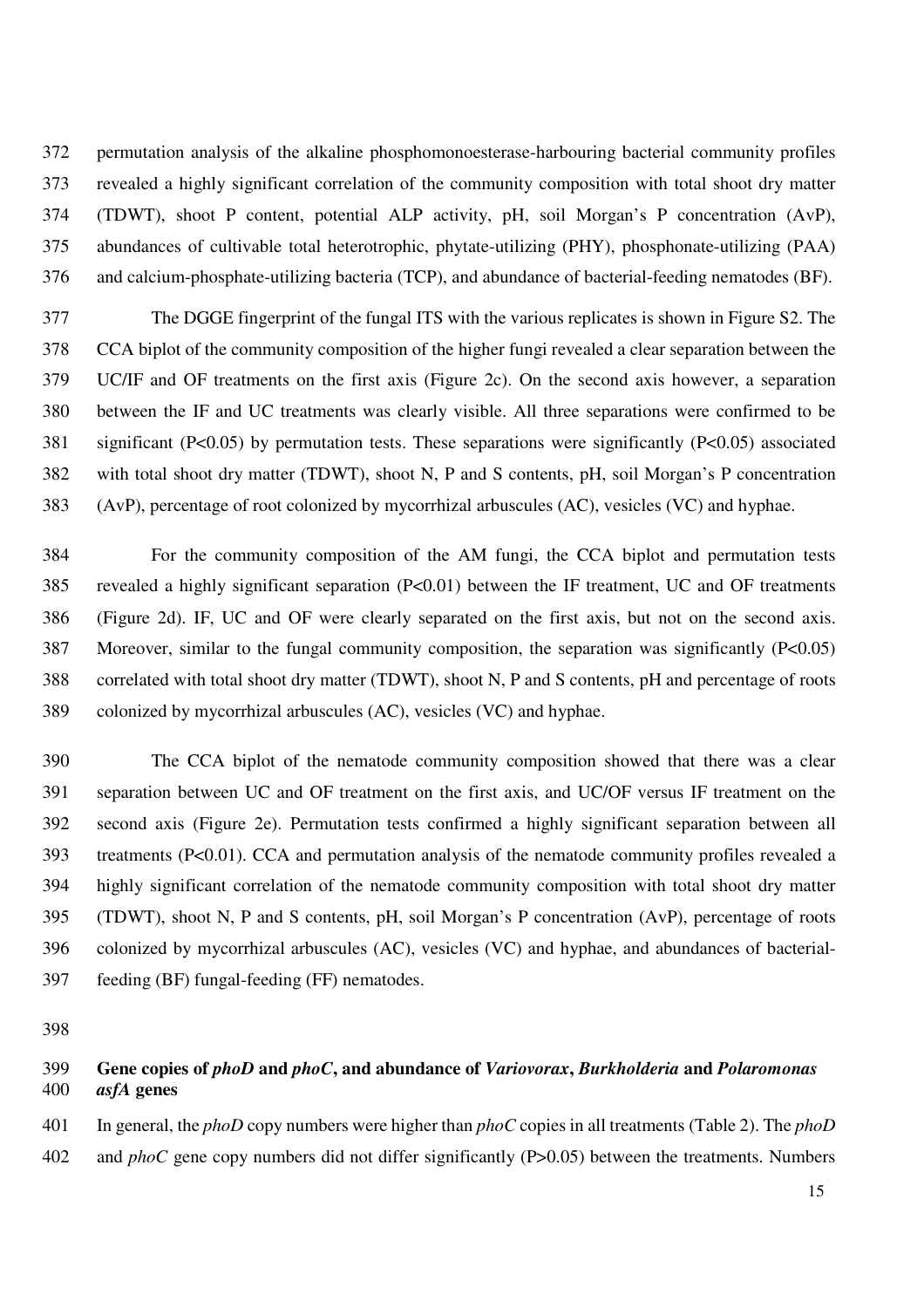403 ranged from 3.28 to 3.33 x  $10^5$  and 2.66 to 2.98 x  $10^5$  copies per gram of dry soil for the *phoD* and

- 404 *phoC* genes, respectively. The OF treatment had significantly higher copies of *Variovorax asfA* genes
- 405 (about 2.5 to 3 times higher) than the UC and IF treatments (Table 2). Gene copy numbers of the
- 406 *Burkholderia* (1.2-2.0 10<sup>6</sup> g<sup>-1</sup>) and *Polaromonas* (1.2-2.1 10<sup>5</sup> g<sup>-1</sup>) *asfA* were statistically similar in all
- 407 treatments (Table 2).
- 408

## 409 **Bacterial and nematode diversities and community compositions based on next generation**  410 **(amplicon) sequencing**

411 Sequences of the 16S rRNA gene (amplicons) allowed the estimation of alpha and beta diversities of 412 the treatments using QIIME 2. The alpha diversity in the experiment ranged from an average of 9.68 413 to 9.84 (Shannon) or 1621 to 1769 (observed species), respectively (Table S3). The alpha diversity 414 indices were not statistically different among the various treatments. The rarefaction curve for the 415 bacterial 16S rRNA sequences is shown in Figure S3. NMDS analysis revealed a clear separation 416 between the OF treatment from the UC and IF treatments (beta-diversity; Figure 3). Permutational 417 analysis of variance (PERMANOVA) indicated a significant separation of the OF from the IF 418 (P=0.002) and UC (P=0.005) treatments. In addition, analysis of similarities (ANOSIM) confirmed 419 this separation of the OF versus IF ( $R = 0.32$ ,  $P = 0.001$ ) and UC ( $R = 0.28$ , P = 0.008) treatments. 420 Moreover, linear discriminant analyses (LDA) revealed that bacteria belonging to *Bacteroidetes* 421 phylum were more abundant in the OF treatment, while in the UC and IF treatments, members of the 422 *Acidobacteria* phylum were more abundant (Figure S4). Furthermore, the OF treatment had a 423 significantly higher (P<0.05) abundance of genera belonging to *Acidibacter*, *Burkholderia,*  424 *Allorhizobium, Terrimonas, Dyella, Ferruginibacter*, *Chrysolinea, Devosia*, *Pelomonas, Hirschia,*  425 *Ohtaekwangia, Actinocorallia, Altererythrobacter, Asticcacaulis* and *Mucilaginibacter* than in the IF 426 treatment (Figure 3b).

427 Analysis of the sequences of the SSU of the 18S rRNA gene sequence (nematode amplicons) 428 showed that 58 % of the reads of the detected taxa were nematodes (Figure S5). Analysis of the 429 nematode faunal assemblage showed that the OF treatment was dominated by bacterial-feeding 430 nematodes (particularly, members of the Rhabditidae family) while plant- and fungal-feeding 431 nematodes were more abundant in the IF treatment, which was a similar pattern as observed with the 432 nematode analysis based on morphology (Figure S6). The rarefaction curves for the nematode 18S 433 rRNA sequences are shown in Figure S7. NMDS analysis of the ASVs revealed a significant separation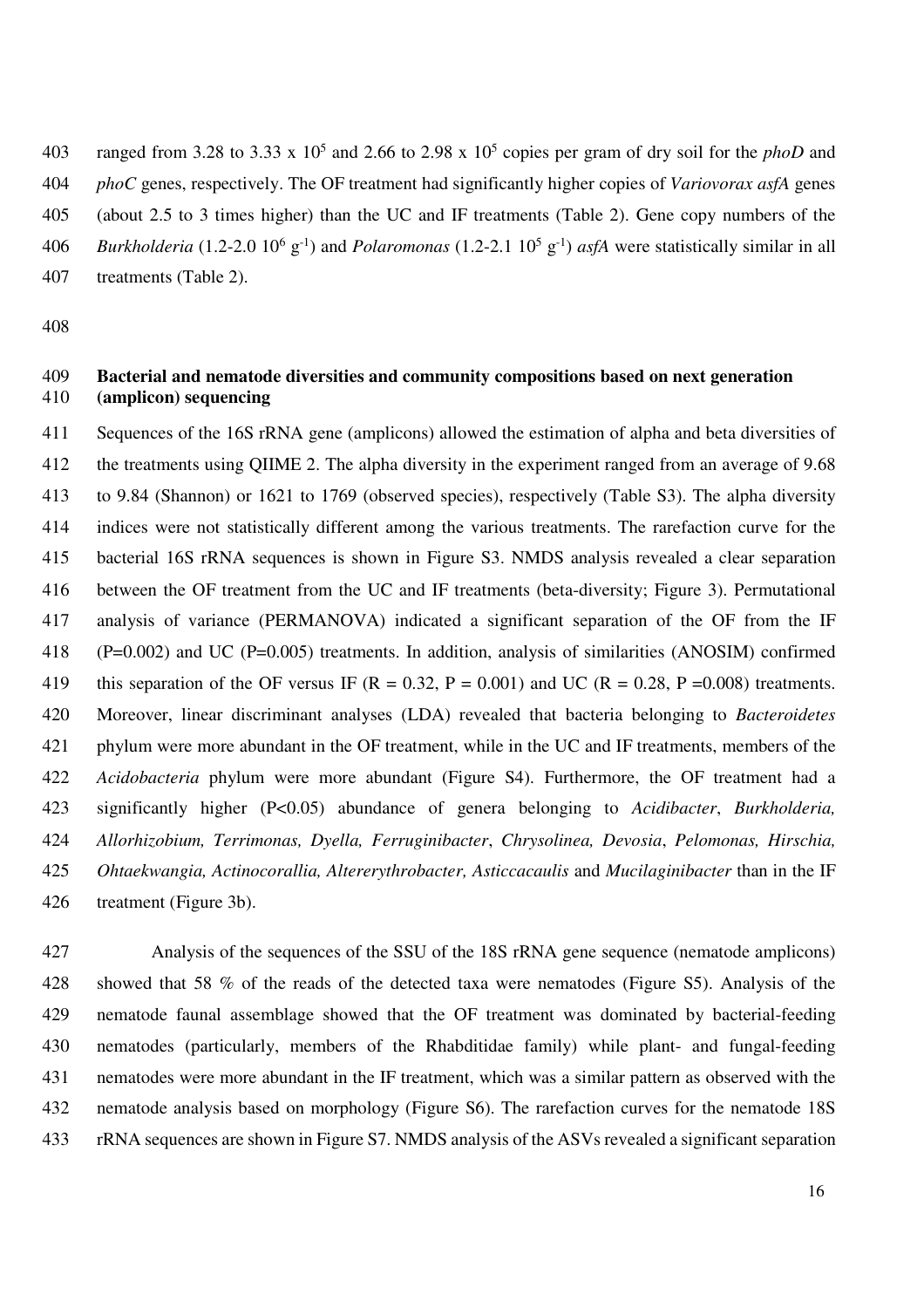434 between the OF treatment from the IF treatments (Figure 4), while UC partially overlapped with OF

- 435 and IF. PERMANOVA showed a significant separation of the OF from the IF (P=0.035) and UC
- 436 (P=0.029) treatments. Moreover, ANOSIM results confirmed the significant separation of the OF from
- 437 the IF treatment (R=0.36, P=0.02).
- 438

#### 439 **Relationship between soil nutrient (N, P and S) contents and other measured variables**

440 Spearman's rank correlation analyses (Figure S8) showed that nitrate content of soil (soilN) 441 significantly (P<0.05) correlated positively with the shoot dry matter but negatively with abundance of 442 bacterial-feeding nematodes, arbuscular mycorrhizal hyphal colonization, arysulfatase activity, soil pH 443 and soil P. Soil P content significantly (P<0.05) correlated negatively with *Burkholderia asfA* gene 444 copies, shoot dry matter, shoot K and shoot N but positively with mycorhizal vesicular colonization, 445 abundance of bacterial-feeding nematodes, available P (Morgan's P), *Variovorax asfA* gene copies, 446 total cultivable heterotrophic bacteria (R2A), soil S and soil pH. Soil S content significantly (P<0.05) 447 correlated positively with shoot S, available P (Morgan's P), *Variovorax asfA* gene copies and 448 abundance of total cultivable heterotrophic bacteria. Moreover, arylsulfatase activity significantly 449 (P<0.05) correlated positively with abundance of bacterial-feeding nematodes and mycorrhizal 450 colonization but significantly (P<0.05) correlated negatively with soil N, shoot N and shoot dry matter.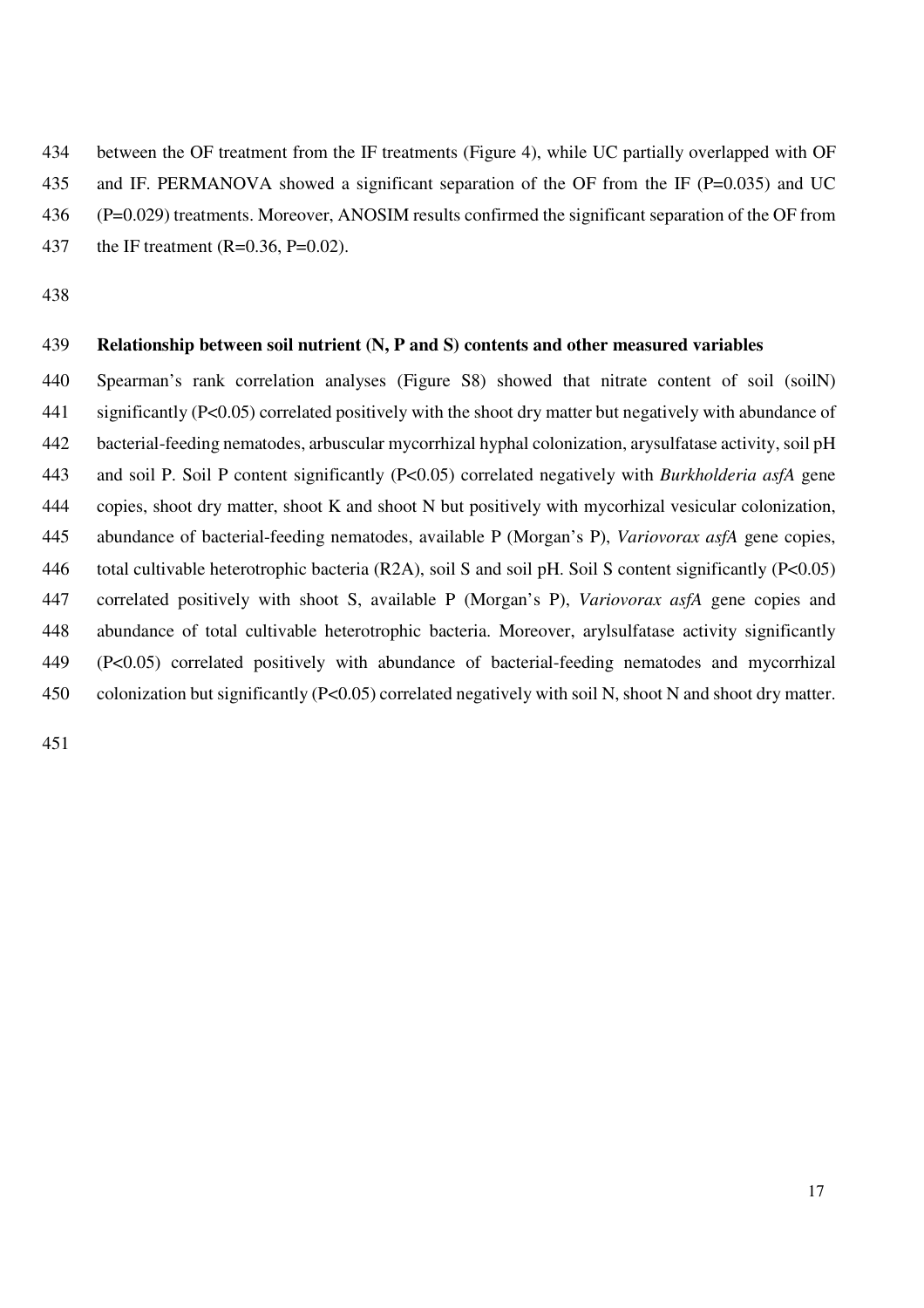#### 452 **Discussion**

453

454 In this study, the phosphate concentration was significantly higher in the soil solution of organic 455 fertilizer (OF) than in the inorganic fertilizer (IF) and the urea-only control (UC) treatments, with the 456 exception for week 7-8 immediately after the inorganic fertilizer and urea application. Moreover, the 457 highest amount of Morgan's P (a proxy for plant-available P) was obtained in the OF treatment. 458 Inorganic forms of P from the cattle slurry may have contributed to the increase in Morgan's P. 459 However, the activity of soil microbes in the soil breaking down organic P forms in the organic 460 fertilizer into plant available form for plant uptake may have also been a contributor. Indeed, the 461 significantly higher abundance of cultivable heterotrophic bacteria and bacteria capable of utilizing 462 phosphonoacetic acid (carbon bonded P), higher mycorrhizal colonization and abundance of bacterial-463 feeding nematodes in the OF treatment supports this hypothesis. Higher levels of available P due to 464 organic fertilizer use have been reported before. For instance, Steiner et al. (2007) found that soils had 465 a significantly higher level of available P after chicken manure application than after inorganic fertilizer 466 application.

467 The sulfate concentration in soil solution was similar or significantly higher in the OF when 468 compared to the IF treatment in weeks 4-6 and 9-14. The breakdown of organo-S forms by soil 469 microbes and the subsequent release as sulfate into the soil solution may have contributed to this. 470 Indeed, the significantly higher abundance of aromatic sulfonate-utilizing bacteria in the OF treatment 471 supports this claim. The breakdown of sulfonates to release S into soil solution has been linked 472 previously to the activity of microbes (Kertesz and Mirleau 2004). While the present study has not 473 quantified the ratio of organic and inorganic S in the applied slurry, previous reports have highlighted 474 the high content of sulfonates in animal feces such as the reports by Williams and Haynes (1993) for 475 sheep dung that contained 80 % of the S as sulfonates. In contrast to potential ALP and ACP activities 476 that remained largely unchanged, significantly higher arylsulfatase activity as well as higher 477 abundances of aromatic sulfonate utilizing bacteria were recorded in the OF compared to the IF and 478 UC treatments. High arylsulfatase activity has been attributed to increases in soil organic matter content 479 (Tabatabai and Bremner 1970b). Incorporation of manure and other organic material into the soil has 480 been shown to increase soil organic matter content (Pascual et al. 2000; Marschner et al. 2003). It is 481 likely that production of this enzyme contributed to the release of sulfate from hydrolysis of sulfate-482 esters into the soil solution. As a consequence, similar or higher levels of sulfate were found in the OF 483 than in the IF treatment with the exception of the two weeks post IF application.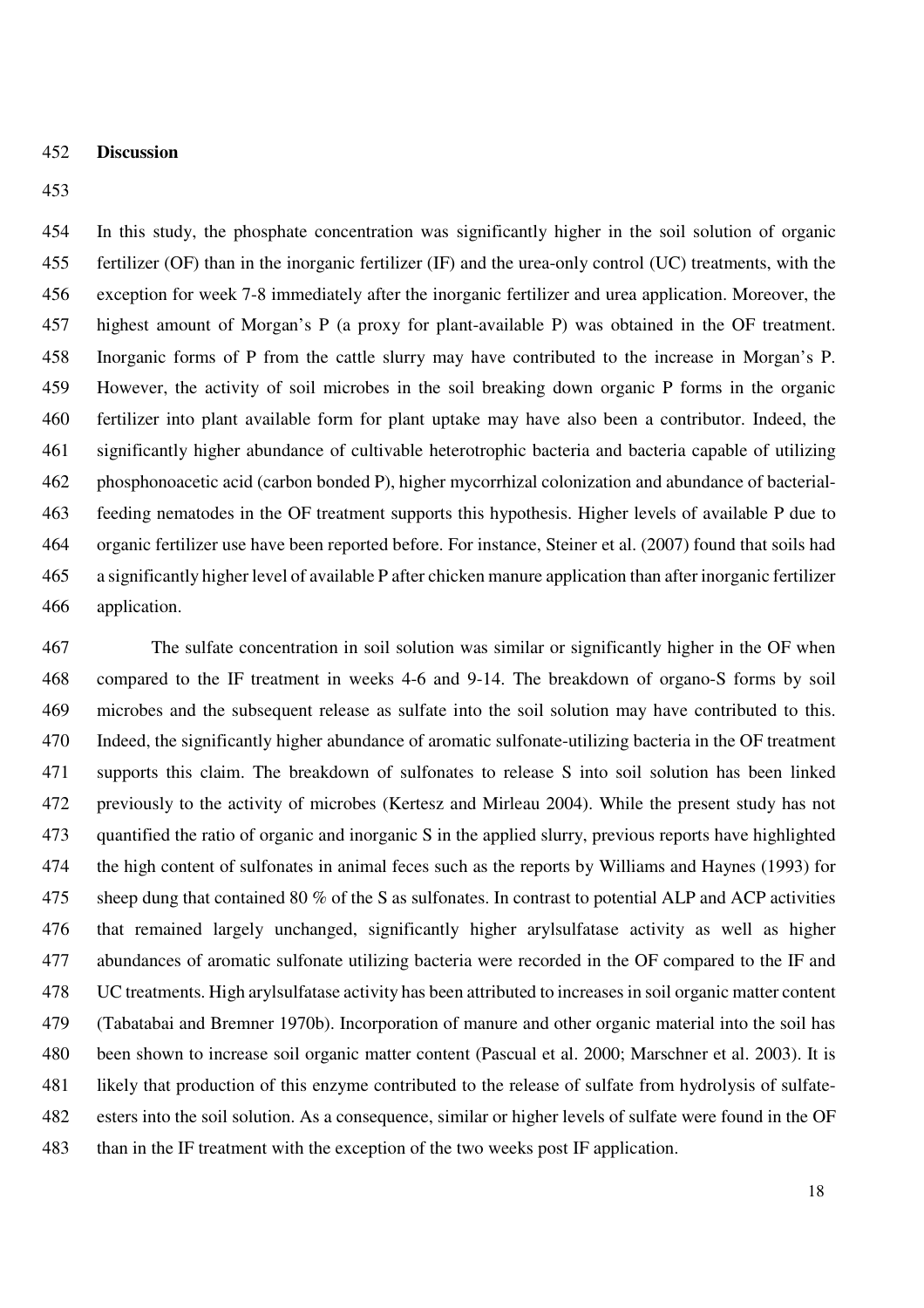484 AM fungal symbiosis has been reported to improve the nutritional status of the host plant 485 (Smith and Smith 2012), particularly under conditions of low nutrient availability. A significantly 486 higher AM fungi colonization of ryegrass roots in the OF and UC treatment when compared to the IF 487 treatment was observed in this study. Mycorrhizal symbiosis has been reported to be suppressed by 488 phosphate addition (Bentivenga and Hetrick 1992; Baum and Makeschin 2000; Ikoyi et al. 2018). 489 Similar to the phosphate effect, AM fungal acquisition of sulfate is particularly important in soils that 490 are poor in S levels (Sieh et al., 2013). Consequently, a reduction in AM fungal colonization by the IF 491 treatment will negatively impact ryegrass nutrient uptake that includes P and S.

492 Similar to the AM fungi response, the total nematode abundance and in particular the 493 abundance of bacterial-feeding nematodes was significantly reduced in the IF treatment. It has been 494 reported previously that soil nematodes are sensitive to salt toxicity and negative effects of high 495 phosphate application on soil nematodes (attributed to salt toxicity) has been described (Zhao et al. 496 2014; Ikoyi et al. 2018). It is likely that the application of inorganic fertilizer resulted in increased salt 497 concentrations, hence the negative response from the bacterial-feeding nematodes. In contrast, 498 application of organic manure to grassland has been widely reported to increase the abundance of 499 nematodes, particularly due to increased substrate availability and altered soil conditions (Bardgett and 500 Griffiths 1997; Griffiths et al. 1998; Neher 1999; Forge et al. 2005). Microbial feeding nematodes are 501 regarded as the most important grazers of microbes (bacteria and fungi) in terrestrial ecosystems 502 (Ingham et al. 1985; 1986). Soil nematodes (particularly bacterial- and fungal-feeding nematodes) play 503 significant roles in biological cycling of nutrients due to their feeding activities. For instance, increased 504 nitrate and P availability have been linked to nematode grazing on rhizosphere bacteria (Irshad et al. 505 2011; Gebremikael et al. 2016). The reduction in abundance of bacterial-feeding nematodes in the IF 506 treatment will limit their contribution to P and S cycling.

507 Unexpectedly, a significantly lower grass growth was obtained in the OF treatment compared 508 to IF and UC treatments. This is in contrast to a previous study where a higher biomass yield of wheat 509 was obtained in organic fertilizer treatment (pig slurry) compared to inorganic fertilizer treatment 510 (Abubaker et al. 2012). However, their application amount  $(58.3 \text{ tha}^{-1})$  exceeded the amount applied 511 in normal agricultural practices. N limitation could be a possible explanation for the low grass 512 productivity in the OF treatment as most of the nitrate in the soil solution was lost from week four of 513 the experiment. The OF application increased soil nitrate concentration only in the first four weeks 514 when the ryegrass plants were not fully developed. This was not sufficient enough to sustain the grass 515 productivity through the 14-week growth period. Plants and soil microbes require a well-balanced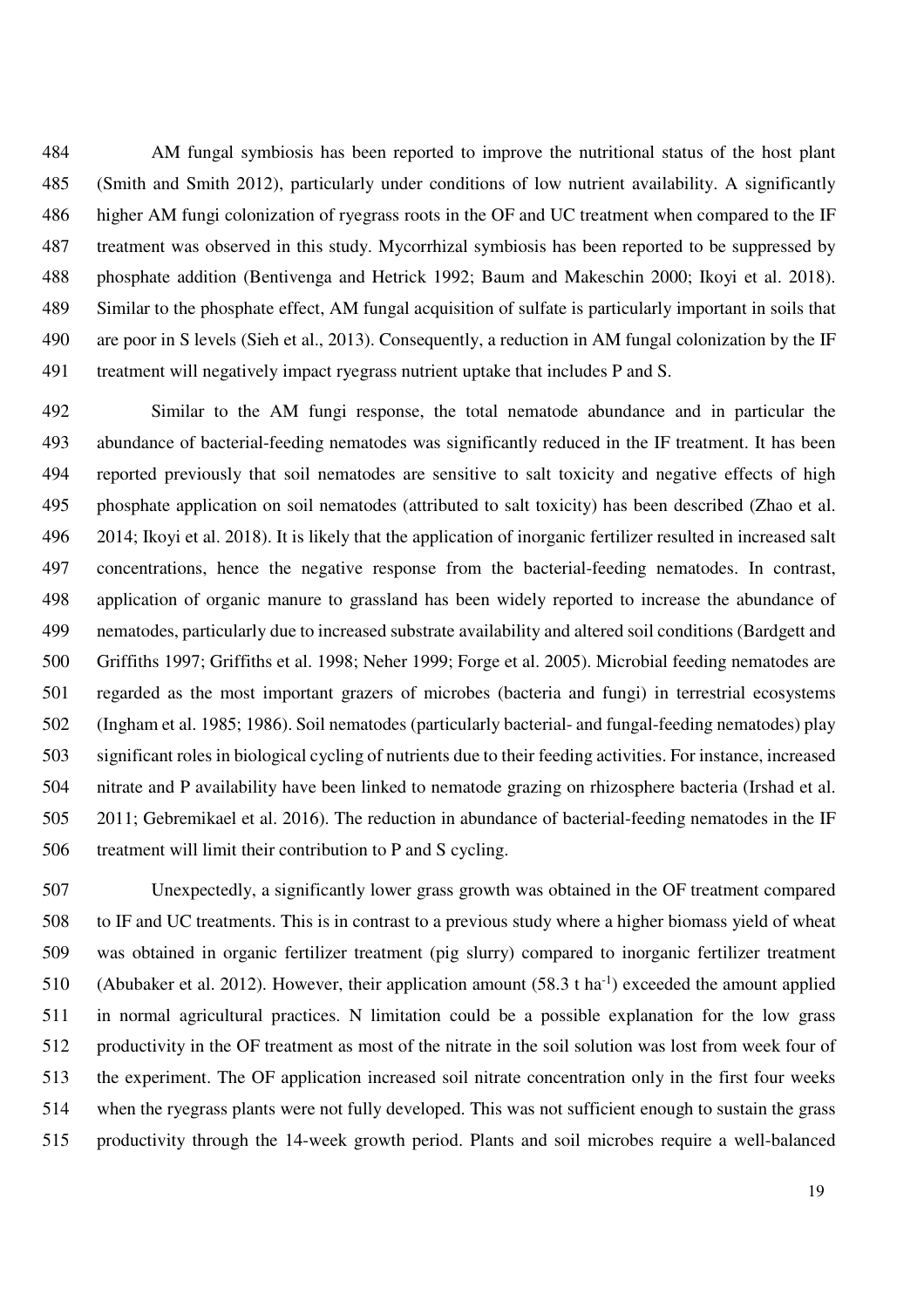516 supply of N, P and S for their growth and development (Cleveland and Liptzin 2007; Hartman and 517 Richardson 2013). As a major component of chlorophyll, N in plants is important in photosynthesis 518 and plant growth is limited under conditions of N limitation (Vance 2001). In addition, even though 519 microbial mineralization of organic N in the organic fertilizer should have increased N availability, the 520 high C/N ratio of the OF (28.4) probably stimulated microbial N assimilation rather than 521 mineralization. When organic amendments with C/N ratios higher than 20 are added to soils, net 522 assimilation often dominates (Myrold 1999; Calderon et al. 2004). Manure application at C/N ratios 523 below 20 supports net mineralization and this has been reported to increase the dry matter yield of tall 524 fescue (Shi et al. 2018). Thus, N limitation was a major hindrance to plant growth in the OF treatment. 525 Due to the higher IF grass yield, the total uptake of P, S, N and K by the ryegrass was significantly 526 higher in the IF treatment compared to the OF treatment, despite the higher concentrations of phosphate 527 and sulfate in soil solution in the OF treatment. The present study used slurry and inorganic fertilizer 528 amounts that reflect agricultural practice for grasslands in Ireland. However, the total N input through 529 OF use was lower than in comparison for IF and UC which may have contributed to the N limitation 530 in the OF treatment. While repeated application of OF may alleviate some of this limitation over an 531 extended period of time, future sustainable fertilization strategies may consider blending of OF with 532 urea or other sustainable sources of N that are less likely to disrupt soil biota functions. Another 533 potential issue around the use of animal manures as soil amendments is that their application is also a 534 potential route for the accumulation of heavy metals, antibiotics and pathogens in the soil (Chee-535 Sanford et al. 2009; Hejna at al. 2018). However, this is a more general problem of intensive farming 536 practices where animals are fed to obtain short-term gains over long-term sustainability and animal 537 welfare.

538 Molecular methods have been used in the present study to obtain further insights into the 539 microbial and nematode population. This included the community analysis of bacteria, fungi, 540 nematodes as well as the abundance of functional key genes in P and S cycling and mineralization. 541 Although copies of *phoD* and *phoC* genes appeared to be slightly higher in OF than the other two 542 treatments, this was not statistically significant. Furthermore, there was no significant correlation 543 between potential ALP and ACP activities and *phoD* and *phoC* gene abundance which is consistent 544 with previous reports (Fraser et al. 2015a; Chen et al. 2018). Bacteria may have more than one copy of 545 the target gene per genome as demonstrated for *phoD* where up to 9 copies per genome were reported 546 by Ragot et al. (2015). Therefore, the gene copies may not accurately reflect the actual bacterial 547 abundance after all (Fraser et al. 2017). Moreover, the production of ALP and ACP is linked to multiple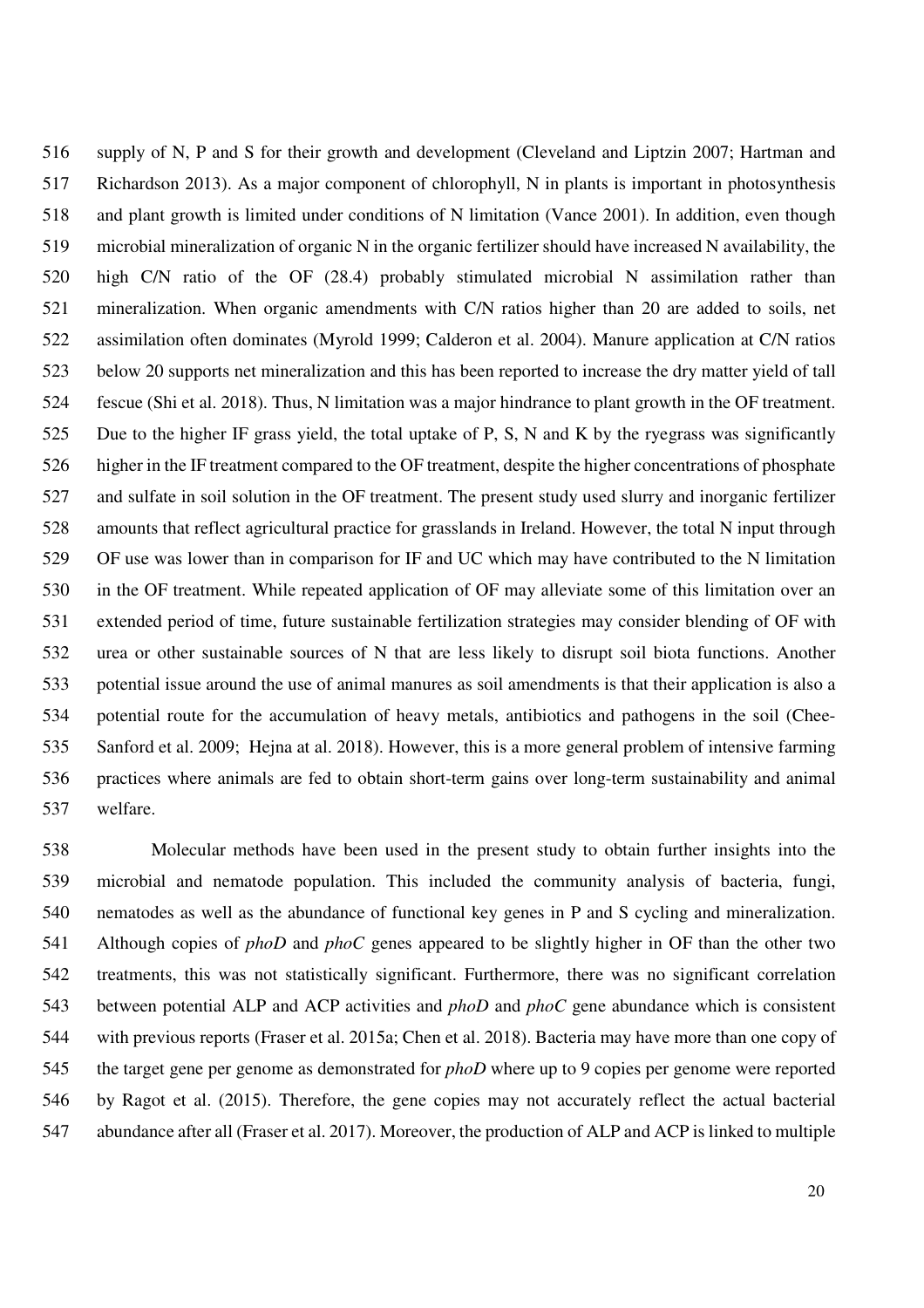548 genes in bacteria. Bacterial *phoA*, *phoD* and *phoX* genes have been associated with ALP production 549 (Apel et al. 2007; Lidbury et al. 2016), while nonspecific acid phosphomonoesterases have been 550 grouped into class A-C (Gandhi and Chandra 2012). The *phoC* gene belonging to class A was the target 551 in this study. Wei and colleagues (2019) found that in paddy soils without fertilization, rare *phoD* taxa 552 become more prominent. To fully understand the contribution of microbial phosphomonoesterases to 553 P mineralization in these columns, there is need for further investigation into the sequences of *phoD* 554 and *phoC* metagenome and metatranscriptome. Microbial mineralization of phosphonate may be 555 playing a role in the phosphate availability in the OF treatment as there was a significant increase in 556 the abundance of bacteria capable of utilizing phosphonoacetic acid. Efforts in the present study to use 557 primers targeting *phnJ* to quantify the abundance of this phosphonatase gene in a qPCR assay failed. 558 Future studies are needed to develop protocols to quantify phosphonatase genes accurately.

559 The copies of *Variovorax asfA* gene obtained via qPCR were significantly higher in the OF 560 than the IF and UC treatments. *Variovorax* has been reported previously as a functional specialist for 561 sulfonate cycling in wheat rhizosphere (Schmalenberger et al. 2008). As animal manures have been 562 reported in the past to be sulfonate-rich (William and Haynes 1993), some bacteria with the ability to 563 utilize aromatic sulfonates as a source of S (evident through the presence of *asfA*) may play an 564 important role in the desulfonation process and ultimately in plant S supply. While this may be the case 565 for *Variovorax* in the present study, *Burkholderia* and *Polaromonas asfA* gene copies were statistically 566 similar in all three treatments. Total copy numbers of bacterial *asfA* as well as their expression may 567 shed further light onto the potential for sulfonate desulfurization. Until now, the difficulty to quantify 568 *asfA* universally has hampered the development of a suitable qPCR protocol.

569 The bacterial (16S rRNA), bacterial phosphomonoesterase (ALP), fungal (ITS), AM fungal 570 (18S rRNA) and nematode (18S rRNA) community compositions as visualized via DNA fingerprinting 571 (PCR-DGGE) were affected by the treatments in the present study. Community fingerprint analysis is 572 limited to the comparison of dominant clades in the overall communities. However, general trends can 573 be reliably identified, which can be confirmed in far greater detail via high throughput sequencing. In 574 the present study, this was carried out for the bacterial and nematode communities, but not for the 575 fungal communities. In most cases, the IF treatment clustered closely together and correlated with total 576 shoot dry weight, shoot uptake of N, P and S. The OF and UC treatments clustered separately from the 577 IF treatment, and significant correlations with enzyme activities, mycorrhizal colonization, nematode 578 abundance and pH were found alongside the abundance of bacteria involved in the cycling of P and S. 579 These findings are in accord with previous studies that identified significant correlations between shifts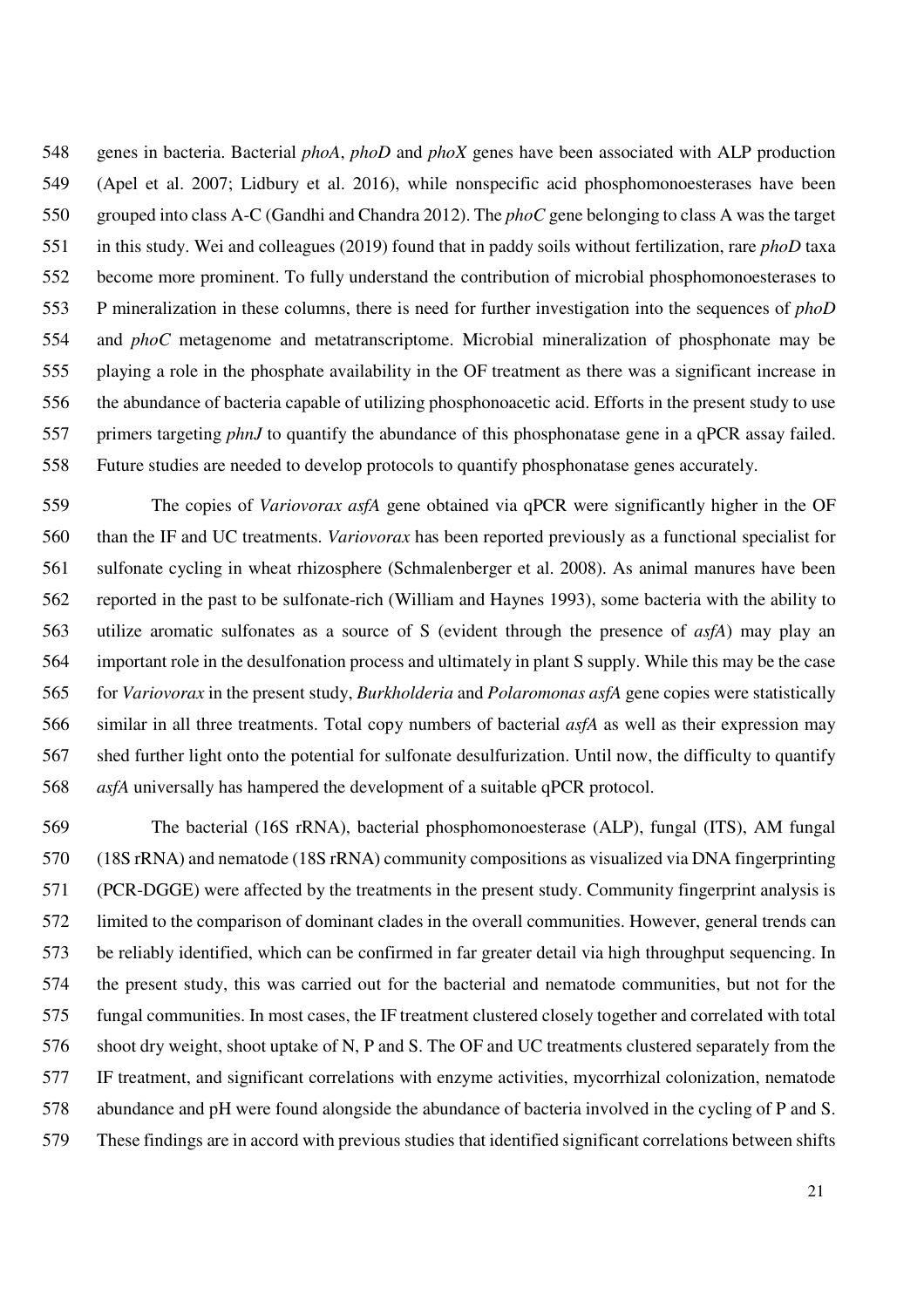580 in the bacterial phosphomonoesterase communities, alkaline phosphomonoesterase activity (as soil 581 enzymatic test) and fertilizer application have been reported (Sakurai et al. 2008; Chhabra et al. 2013). 582 In the present study, the abundance of bacterial-feeding nematodes correlated significantly with shifts 583 in the bacterial, ALP-harboring bacterial and nematode community compositions. Recently, nematode 584 grazing was reported to promote soil bacterial community dynamics with a positive relationship 585 between dominant bacterial feeders and ALP-producing bacteria (Jiang et al. 2017). In addition, shifts 586 in the nematode community composition identified in the present study correlated significantly with 587 the copies of *Variovorax asfA*. This suggests that nematode grazing may significantly affect bacteria-588 mediated desulfonation of organo-S forms in soil similar to the manner in which they affect organic P 589 transformation in soil. However, the presented data do not allow conclusions on whether the bacterial 590 feeding nematodes selectively feed on desulfonating bacteria. Since *asfA* copies of *Variovorax* were 591 highest in the OF treatment but relative abundance of 16S rRNA copies of *Variovorax* was similar 592 across the treatments, one may speculate that the present nematodes were not selectively feeding on 593 *Variovorax*.

594 In the present study, some of the bacterial genera (based on 16S rRNA sequencing) with 595 significantly higher relative abundance in the OF than in the IF treatment have been reported to be 596 involved in nutrient cycling and/or plant growth promotion. Strains of *Burkholderia* have been reported 597 to be involved in P mineralization (Istina et al. 2015), N cycling and plant growth promotion (Estrada-598 De Los Santos et al. 2001). Strains of *Allorhizobium*, a member of the rhizobia group (Delgado et al. 599 2007), *Terrimonas* and *Chryseolinea* (Visioli et al. 2018) are involved in N fixation and enhancing 600 nutrient uptake. In addition, strains of *Terrimonas* have been associated with arysulfatase activity 601 (Acosta-Martínez et al. 2014). *Ohtaekwangia* strains have been reported to be involved in plant defense 602 (Visioli et al. 2018) while *Pelomonas* strains have been previously identified as important members of 603 *phoD*-harbouring bacteria (Bi et al. 2019).

604 While the use of molecular tools has tremendously advanced our understanding of the microbial 605 world, the present study also clearly showcases its limitations and the benefit of having cultivation-606 dependent and microscopy data in order to get a more detailed picture. The present investigation of 607 functional gene abundances showed clear limitations in the ability to universally amplify genes 608 involved in P and S mobilization. However, the described procedure of nematode sequencing has also 609 demonstrated the advancements that can be made using molecular tools alongside analysis via 610 microscopy. In this study, a large number of nematode sequence reads was detected (58 %) with the 611 use of primers designed by Porazinska et al. (2009). This may be attributable to the fact that the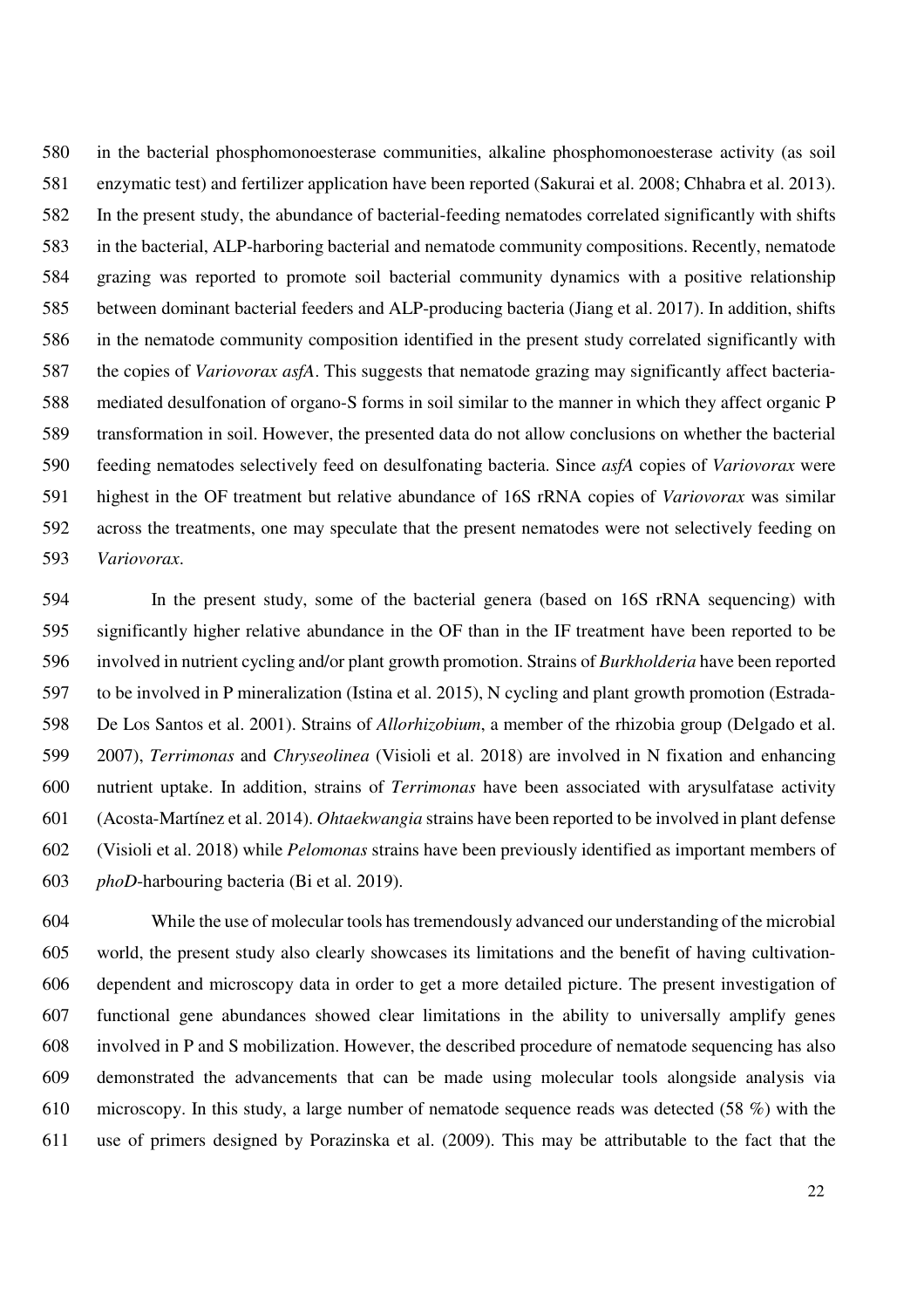612 nematodes were first extracted and concentrated on membrane filters before nematode DNA extraction. 613 In contrast, Singh et al. (2019) used the same primers but only 8.9 % of the detected reads in their study 614 belonged to nematodes as they used the Baermann funnel and sugar flotation extraction method. The 615 increased abundance of bacterial-feeding nematodes (particularly members of the Rhabditidae family) 616 agrees with the findings of Ferris et al. (2004). These nematode groups are known to increase in 617 abundance in response to the application of organic matter such as manures and crop residues. The 618 feeding type compositions of the nematode faunal assemblage based on both morphological 619 identification (microscopy) and molecular technique (amplicon sequencing) followed similar patterns. 620 This is a significant contribution towards the use of molecular technique in nematode identification as 621 the choice of sample processing techniques seems to play a vital role.

622 Our study reports on the use of animal manure as source of both P and S for grasslands in a 623 relatively short term whereas many previous studies have focused on the use of manure as a source of 624 C, N and/or P (Marschner et al. 2003; Dordas et al. 2008; Fox et al. 2017; Lori et al. 2017; Shi et al. 625 2018; Chen et al. 2018; Martínez-García et al. 2018). It also provided detailed information on the 626 effects of organic versus inorganic fertilizer application on the prokaryotic and eukaryotic microbes as 627 well as nematodes (abundance, community composition, and activity) involved in P and S cycling and 628 grass growth. One limitation of the present study is that repacked soil columns were used. The 629 repacking of the columns is changing some of the soil environmental conditions and the use of columns 630 is affecting the soil temperature when compared to field studies. However, the use of columns enabled 631 the study to take measurements that would have been otherwise very difficult to obtain such as soil 632 solution from different depths.

633 In conclusion, this study has demonstrated that OF application positively impacts most of the 634 investigated microbial, nematode and soil enzymatic parameters even though there was no relative 635 grass growth promotion with the use of the OF. A conceptual model of the OF/IF fertilization has been 636 established (Figure 5) to visualize the outcomes of the fertilizations chosen. Organic fertilizers are 637 applied in most arable systems according to their N content. Therefore, to obtain plant growth 638 promotion with the use of organic fertilizers as a source of P and S, there may be need to apply the 639 organic fertilizer in combination with a readily available source of N like urea when C/N ratios are 640 high. Likewise, the timing of the application needs to be optimized in order to ensure optimal N supply. 641 However, further research is needed on the potential negative effect of nitrate concentrations in soil 642 solution on root mycorrhization and bacterial feeding nematode abundance in order to better manage 643 a potential negative feedback through the addition of N fertilizers to slurry applications. In order to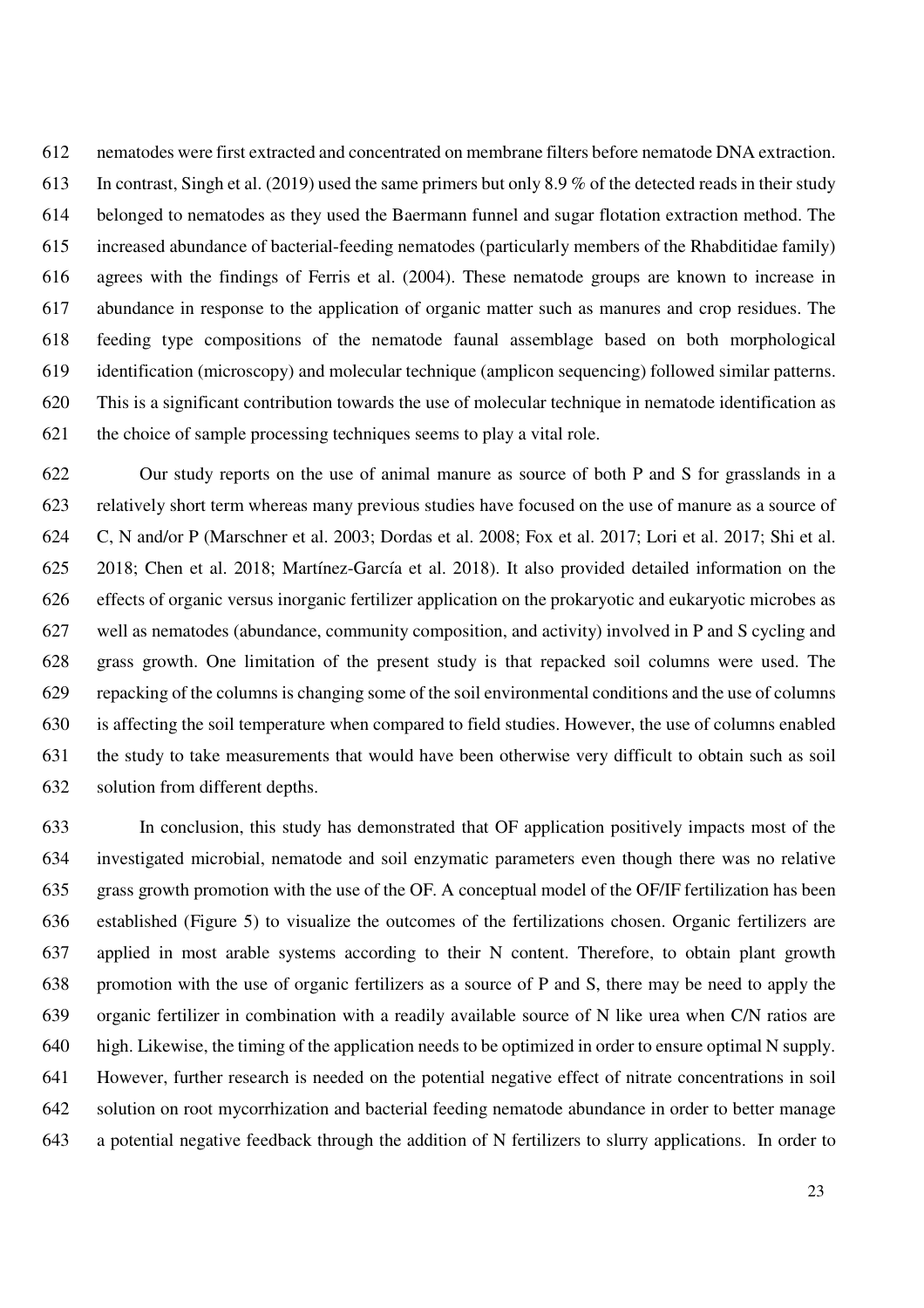644 maximize the benefits of manure-based fertilization, while minimizing any negative impacts e.g. 645 distribution of antibiotic resistance genes, pathogens and heavy metals, a more holistic approach to 646 organic fertilization may be helpful. This could be based in improved animal welfare to lower heavy 647 metal intake and a departure from routine use of antibiotics or could include manure processing such 648 as anaerobic digestion to advance nutrient availability and exclude harmful pathogens.

649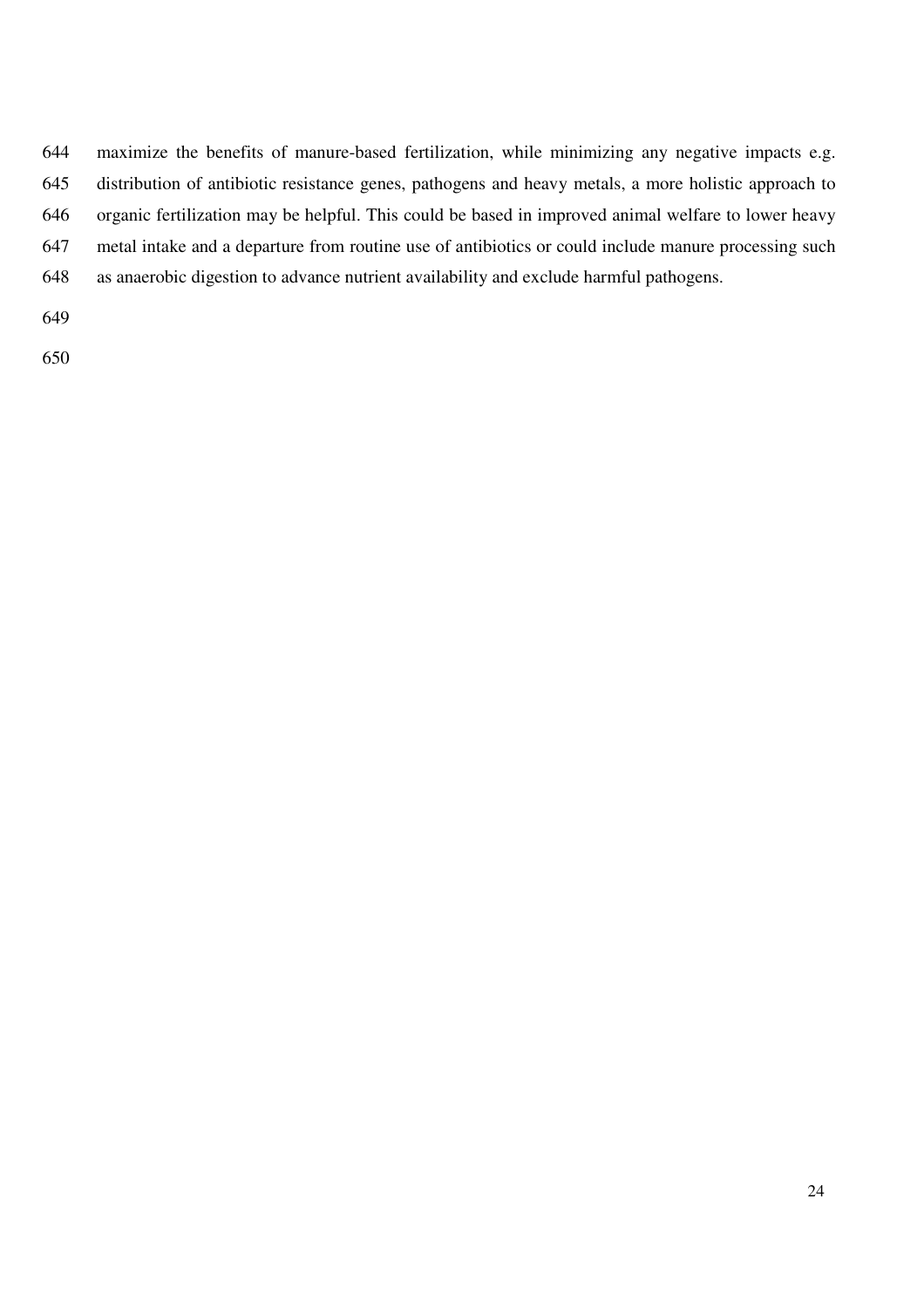# **Conflict of Interest**

- *The authors declare that the research was conducted in the absence of any commercial or financial*
- *relationships that could be construed as a potential conflict of interest*.
- 

# **Acknowledgments**

- 657 Funding for this project was provided by Science Foundation Ireland Grant (Grant number
- 658 SFI/13/IA/1923). Bastian Egeter and Cátia Chaves were supported via the European Union's Horizon
- 659 2020 research and innovation programme under grant agreement No 668981. We are grateful to Con
- 660 Traas for providing soil used in this study.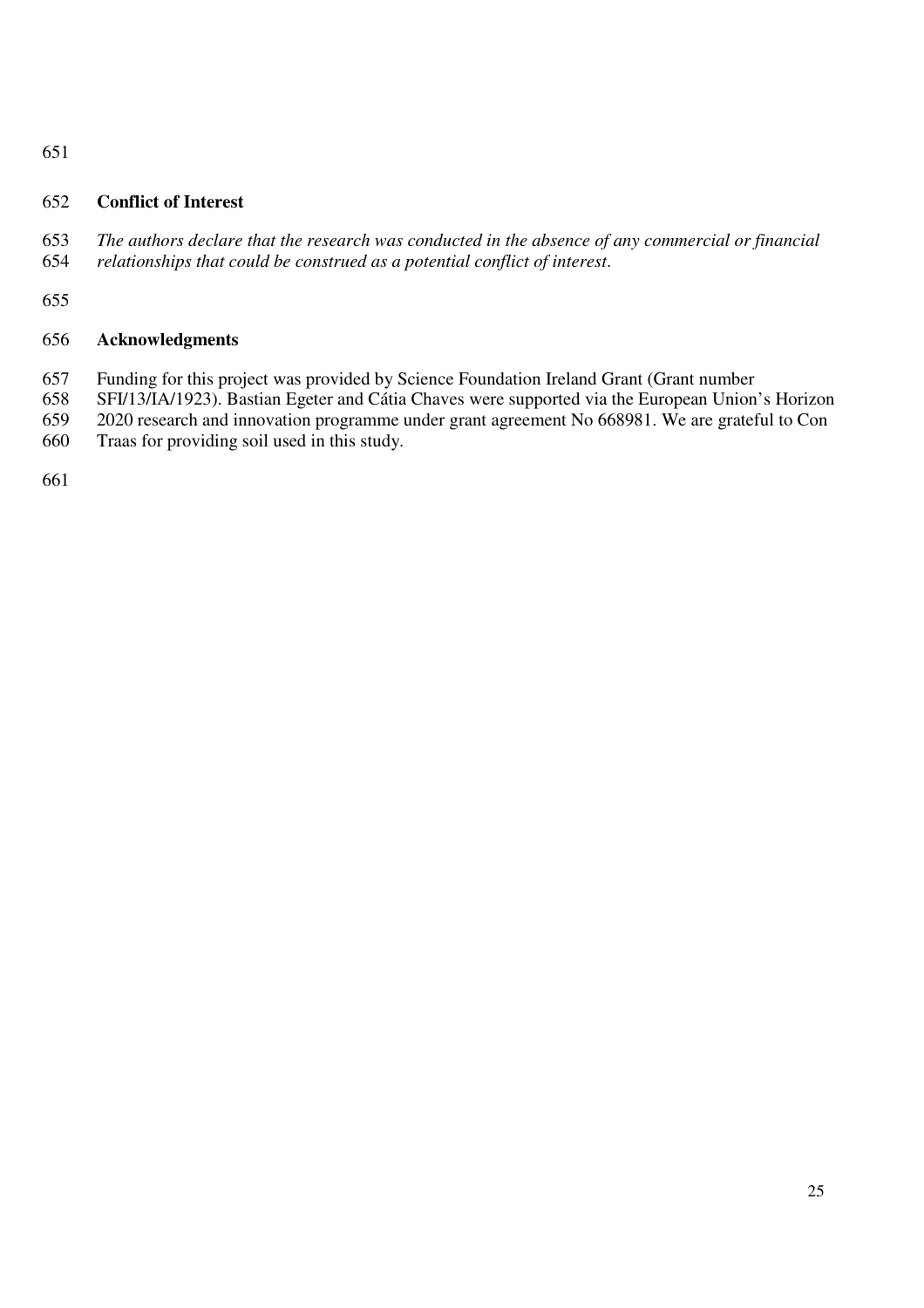#### **References**

- Abubaker J, Risberg K, Pell M (2012) Biogas residues as fertilisers–Effects on wheat growth and soil microbial activities. Appl Energy 99**:** 126-134
- Acosta-Martínez V, Cotton J, Gardner T, Moore-Kucera J, Zak J, Wester D, Cox S (2014) Predominant bacterial and fungal assemblages in agricultural soils during a record drought/heat wave and linkages to enzyme activities of biogeochemical cycling. Appl Soil Ecol 84:69-82
- Andrássy I (1984) Klasse Nematoda:(Ordnungen Monhysterida, Desmoscolecida, Araeolaimida, Chromadorida, Rhabditida)*.* Akademie-Verlag, Berlin.
- Apel AK, Sola-Landa A, Rodríguez-García A, MartíN JF (2007) Phosphate control of *phoA*, *phoC* and *phoD* gene expression in *Streptomyces coelicolor* reveals significant differences in binding of PhoP to their promoter regions. Microbiology 153**:** 3527-3537
- 673 Bardgett RD, Griffiths BS (1997) Ecology and biology of soil protozoa, nematodes and microarthropods. In Van Elsas J, 674 Trevors J. Wellington EW (Eds) Modern Soil Microbiology. Marcel Dekker, New York, pp 129-164. Trevors J, Wellington EW (Eds) Modern Soil Microbiology. Marcel Dekker, New York, pp 129-164.
- 675 Baum C, Makeschin F (2000) Effects of nitrogen and phosphorus fertilization on mycorrhizal formation of two poplar<br>676 clones (*Populus trichocarpa* and *P. tremula x tremuloides*). J Plant Nutr Soil Sci 163: 491-497 clones (*Populus trichocarpa* and *P. tremula* x *tremuloides*). J Plant Nutr Soil Sci 163**:** 491-497
- Bentivenga S, Hetrick B (1992) The effect of prairie management practices on mycorrhizal symbiosis. Mycologia 84: 522-
- Bi QF, Li KJ, Zheng BX, Zheng BX, Liu XP, Li HZ, Jin BJ, Ding K, Yang XR, Lin XY, Zhu YG (2019) Partial 680 replacement of inorganic phosphorus (P) by organic manure reshapes phosphate mobi-lizing bacterial community<br>681 and promotes P bioavailability in a paddy soil. Sci Total Environ 139477: 10.1016/i.scitoteny.2019.134977 and promotes P bioavailability in a paddy soil. Sci Total Environ 139477: 10.1016/j.scitotenv.2019.134977
- Bokulich NA, Kaehler BD, Rideout JR, Dillon M, Bolyen E, Knight R, Huttley GA, Caporaso JG (2018) Optimizing 683 taxonomic classification of marker-gene amplicon sequences with QIIME 2's q2-feature-classifier plugin.<br>684 Microbiome 6:90 Microbiome 6: 90
- 685 Bolyen E, Rideout JR, Dillon MR et al. (2019) Reproducible, interactive, scalable and extensible microbiome data science<br>686 using OIIME 2. Nat Biotechnol 37: 852-857 using QIIME 2. Nat Biotechnol 37: 852-857
- Bongers T (1988) De nematoden van Nederland; een identificatietabel voor de in Nederland aangetroffen zoetwater-en bodembewonende nematoden*.*
- Cai F, Pang G, Li R-X, Li R, Gu X-L, Shen Q-R, Chen W (2017) Bioorganic fertilizer maintains a more stable soil microbiome than chemical fertilizer for monocropping. Biol Fertil Soils 53: 861-872
- 691 Calderon FJ, Mccarty GW, Van Kessel JAS, Reeves JB (2004) Carbon and nitrogen dynamics during incubation of manured<br>692 soil. Soil Sci Soc Am J 68: 1592-1599 soil. Soil Sci Soc Am J 68**:** 1592-1599
- 693 Callahan BJ, McMurdie PJ, Rosen MJ, Han AW, Johnson AJA (2016) DADA2: high-resolution sample inference from<br>694 Illumina amplicon data. Nat Methods 13: 581-583 Illumina amplicon data. Nat Methods 13: 581‐ 583
- Chardon W, Aalderink G, Van Der Salm C (2007) Phosphorus leaching from cow manure patches on soil columns. J Environ Qual 36**:** 17-22
- 697 Chee-Sanford JC, Mackie RI, Koike S, Krapac IG, Lin YF, Yannarell AC, Maxwell S, Aminov RI (2009) Fate and transport of antibiotic residues and antibiotic resistance genes following land application of manure waste. J of antibiotic residues and antibiotic resistance genes following land application of manure waste. J Environ Qual 38:1086-1108
- 700 Chen Y, Camps-Arbestain M, Shen Q, Singh B, Cayuela ML (2018) The long-term role of organic amendments in building<br>701 soil nutrient fertility: a meta-analysis and review. Nutr Cycl Agroecosy 111:103-125 soil nutrient fertility: a meta-analysis and review. Nutr Cycl Agroecosys 111:103-125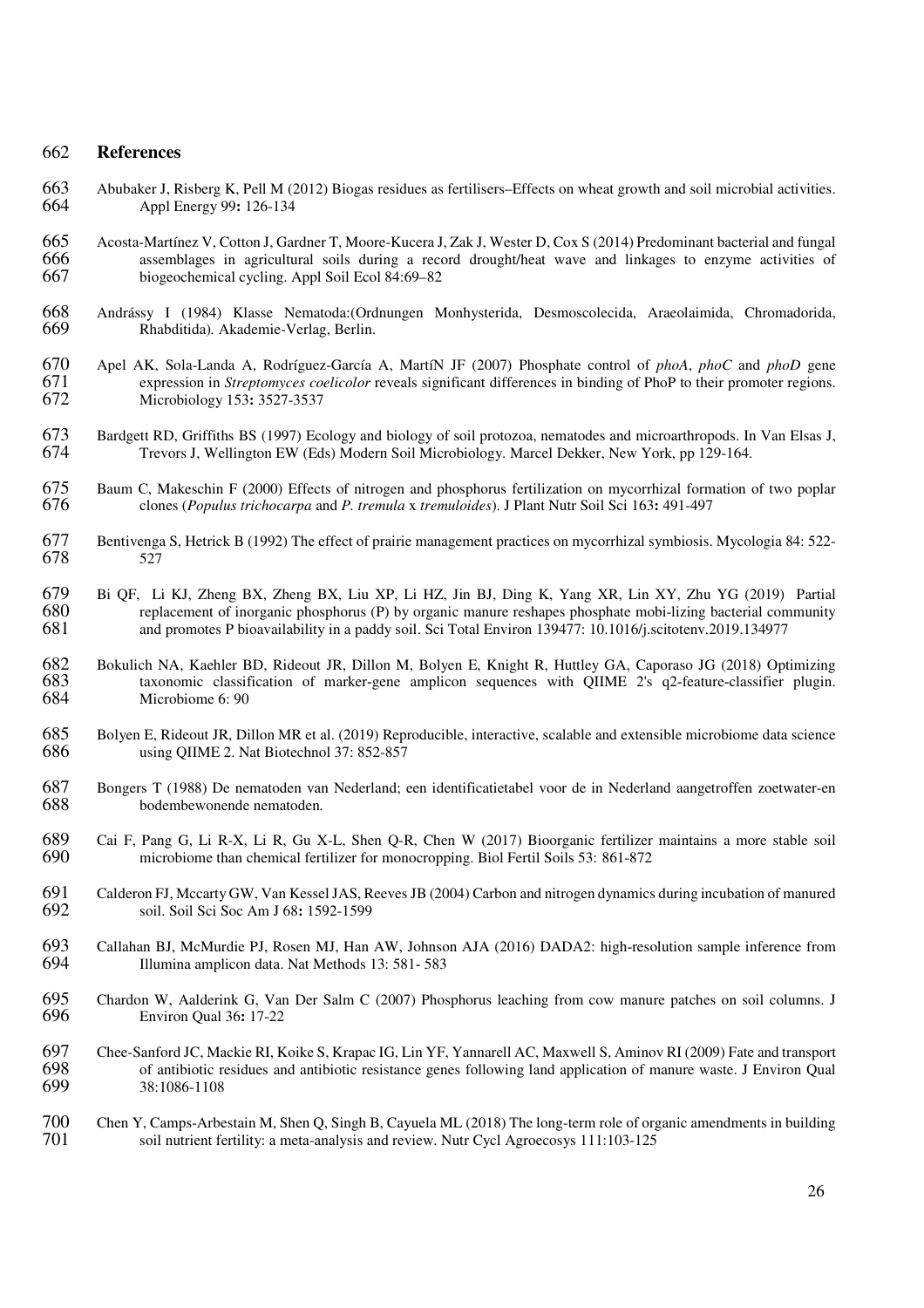- Chhabra S, Brazil D, Morrissey J, Burke J, O'Gara F, Dowling DN (2013) Fertilization management affects the alkaline phosphatase bacterial community in barley rhizosphere soil. Biol Fertil Soils 49**:** 31-39
- 704 Cleveland CC, Liptzin, D (2007) C: N: P stoichiometry in soil: is there a "Redfield ratio" for the microbial biomass?<br>705 Biogeochemistry 85: 235-252 Biogeochemistry 85**:** 235-252
- 706 Cordell D, Drangert JO, White S (2009) The story of phosphorus: global food security and food for thought. Glob Environ<br>707 Change 19: 292-305 Change 19: 292-305
- Delgado MJ, Casella S, Bedmar EJ (2007) Denitrification in rhizobia-legume symbiosis. In Bothe H, Ferguson SJ, Newton WE (Eds) Biology of the Nitrogen Cycle. Elsevier, Amsterdam, pp 3-20
- 710 Dordas CA, Lithourgidis AS, Matsi T, Barbayiannis N (2008) Application of liquid cattle manure and inorganic fertilizers affect dry matter, nitrogen accumulation, and partitioning in maize. Nutr Cycl Agroecosys 80: 283 affect dry matter, nitrogen accumulation, and partitioning in maize. Nutr Cycl Agroecosys 80: 283-296
- Elser JJ (2012) Phosphorus: a limiting nutrient for humanity? Curr Opin Biotechnol 23: 833-838
- Estrada-De Los Santos P, Bustillos-Cristales R, Caballero-Mellado J (2001) *Burkholderia*, a genus rich in plant-associated nitrogen fixers with wide environmental and geographic distribution. Appl Environ Microbiol 67 :2790-2798
- Fageria N, Baligar V (2005) Enhancing nitrogen use efficiency in crop plants. Adv Agron 88**:** 97-185
- Faith DP (1992) Conservation evaluation and phylogenetic diversity. Biol Cons 61: 1-10
- 717 Ferris H, Venette RC, Scow KM (2004) Soil management to enhance bacterivore and fungivore nematode populations and<br>718 feir nitrogen mineralization function. Appl Soil Ecol 24: 19-35 their nitrogen mineralization function. Appl Soil Ecol 24: 19-35
- Forge T, Bittman S, Kowalenko C (2005) Responses of grassland soil nematodes and protozoa to multi-year and single-year applications of dairy manure slurry and fertilizer. Soil Biol Biochem 37**:** 1751-1762
- Fowler D, Smith R, Muller J, Hayman G, Vincent K (2005) Changes in the atmospheric deposition of acidifying compounds in the UK between 1986 and 2001. Environ Pollut 137**:** 15-25
- Fox A, Ikoyi I, Creamer R, Lanigan G, Schmalenberger A (2017) Microbial community structure and function respond more strongly to temporal progression than to the application of slurry in an Irish grassland. Appl Soil Ecol 120: 97-  $\frac{723}{725}$  104 H, he<br>  $\frac{724}{725}$  104
- 726 Fox A, Kwapinski W, Griffiths BS, Schmalenberger A (2014) The role of sulfur-and phosphorus-mobilizing bacteria in<br>727 biochar-induced growth promotion of Lolium perenne. FEMS Microbiol Ecol 90: 78-91 biochar-induced growth promotion of Lolium perenne. FEMS Microbiol Ecol 90**:** 78-91
- Fraser T, Lynch DH, Entz MH, Dunfield KE (2015a) Linking alkaline phosphatase activity with bacterial *phoD* gene abundance in soil from a long-term management trial. Geoderma 257**:** 115-122
- 730 Fraser TD, Lynch DH, Bent E, Entz MH, Dunfield KE (2015b) Soil bacterial *phoD* gene abundance and expression in response to applied phosphorus and long-term management. Soil Biol Biochem 88: 137-147 response to applied phosphorus and long-term management. Soil Biol Biochem 88**:** 137-147
- Fraser TD, Lynch DH, Gaiero J, Khosla K, Dunfield KE (2017) Quantification of bacterial non-specific acid (*phoC*) and alkaline (*phoD*) phosphatase genes in bulk and rhizosphere soil from organically managed soybean fields. Appl Soil Ecol 111**:** 48-56
- 735 Gandhi NU, Chandra SB (2012) A comparative analysis of three classes of bacterial non-specific acid phosphatases and archaeal phosphoesterases: evolutionary perspective. Acta Inform Med 20: 167 archaeal phosphoesterases: evolutionary perspective. *Acta Inform Med* 20: 167
- Gansauge MT, Meyer M (2013) Single-stranded DNA library preparation for the sequencing of ancient or damaged DNA. Nat Protoc 8: 737-748
- Gebremikael MT, Steel H, Buchan D, Bert W, De Neve S (2016) Nematodes enhance plant growth and nutrient uptake under C and N-rich conditions. Sci Rep 6: 32862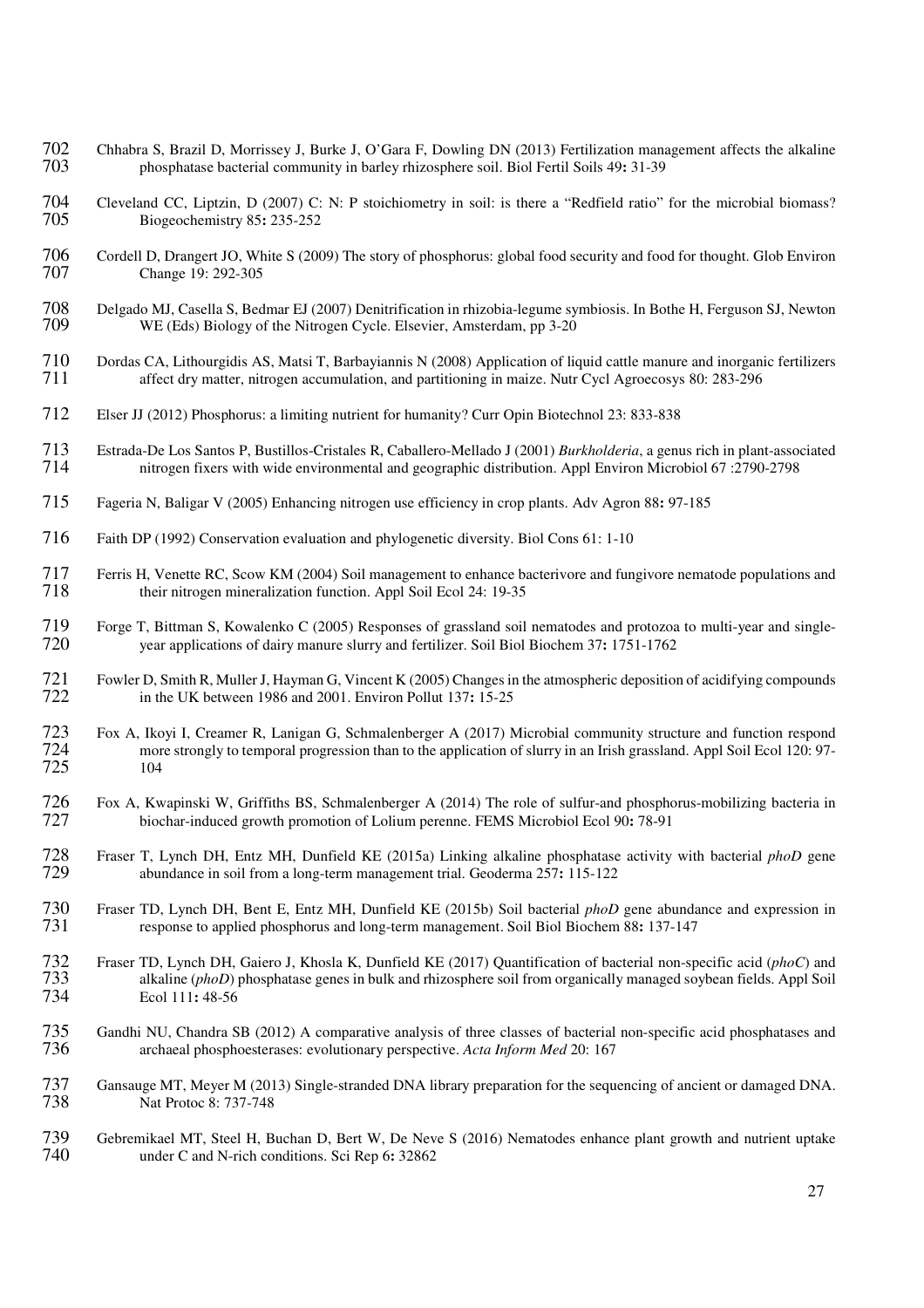- 741 Griffiths BS, Wheatley R, Olesen T, Henriksen K, Ekelund F, Rønn R (1998) Dynamics of nematodes and protozoa<br>742 following the experimental addition of cattle or pig slurry to soil. Soil Biol Biochem 30: 1379-1387 742 following the experimental addition of cattle or pig slurry to soil. Soil Biol Biochem 30**:** 1379-1387
- 743 Harris J, Tyrrel S, Ritz K, Lanigan G, Griffiths B, Brennan F, Bourdin F, Massey P, Moynihan E, Rogers N (2011) Does<br>744 soil biology hold the key to optimized slurry management? A manifesto for research. Soil Use Mana 744 soil biology hold the key to optimized slurry management? A manifesto for research. Soil Use Manage 27**:** 464-469
- 745 Hartman WH, Richardson CJ (2013) Differential nutrient limitation of soil microbial biomass and metabolic quotients 746 (qCO2): is there a biological stoichiometry of soil microbes? PloS One 8: e57127 746 (qCO2): is there a biological stoichiometry of soil microbes? PloS One 8**:** e57127
- 747 Hättenschwiler S, Tiunov AV, Scheu S (2005) Biodiversity and litter decomposition in terrestrial ecosystems. Annu Rev Ecol Evol Syst 36: 191-218
- 749 Haynes R, Williams P (1993) Nutrient cycling and soil fertility in the grazed pasture ecosystem. Adv Agron 49: 119-199
- 750 Hejna M, Gottardo D, Baldi A, Dell'Orto V, Cheli F, Zaninelli M, Rossi L (2018) Review: Nutritional ecology of heavy metals. Animal 12:2156-2170
- 752 Holden N, Fitzgerald D, Ryan D, Tierney H, Murphy F (2004) Rainfall climate limitation to slurry spreading in Ireland. 753 Agric For Meteorol 122**:** 207-214
- 754 Ikoyi I, Fowler A, Schmalenberger A (2018) One-time phosphate fertilizer application to grassland columns modifies the 755 soil microbiota and limits its role in ecosystem services. Sci Total Environ 630**:** 849-858
- 756 Ikoyi I, Fowler A, Storey S, Doyle E, Schmalenberger A (2019) Sulfate fertilization supports growth of ryegrass in soil 757 columns but changes microbial community structures and reduces abundances of nematodes and arbuscular mycorrhiza. Sci Total Environ 135315: 10.1016/j.scitotenv.2019.135315 mycorrhiza. Sci Total Environ 135315: 10.1016/j.scitotenv.2019.135315
- 759 Ingham E, Trofymow J, Ames R, Hunt H, Morley C, Moore J, Coleman D (1986) Trophic interactions and nitrogen cycling<br>760 in a semi-arid grassland soil. II. System responses to removal of different groups of soil microbe 760 in a semi-arid grassland soil. II. System responses to removal of different groups of soil microbes or fauna. J Appl Ecol 23: 615-630
- 762 Ingham RE, Trofymow J, Ingham ER, Coleman DC (1985) Interactions of bacteria, fungi, and their nematode grazers:<br>763 effects on nutrient cycling and plant growth. Ecol Monogr 55: 119-140 763 effects on nutrient cycling and plant growth. Ecol Monogr 55**:** 119-140
- 764 Irshad U, Villenave C, Brauman A, Plassard C (2011) Grazing by nematodes on rhizosphere bacteria enhances nitrate and<br>765 biology phosphorus availability to *Pinus pinaster* seedlings. Soil Biol Biochem 43: 2121-2126 765 phosphorus availability to *Pinus pinaster* seedlings. Soil Biol Biochem 43**:** 2121-2126
- 766 Istina IN, Widiastuti H, Joy B, Antralina M (2015) Phosphate solubilizing microbe from Saprists peat soil and their potency to enhance oil palm growth and P uptake. Proc Food Sci 3: 426-435
- 768 Jairajpuri MS, Ahmad W (1992) Dorylaimida: free-living, predaceous and plant-parasitic nematodes*.* Oxford and IBH Publishing Co., Delhi.
- 770 Jiang Y, Liu M, Zhang J, Chen Y, Chen X, Chen L, Li H, Zhang XX, Sun B (2017) Nematode grazing promotes bacterial<br>771 community dynamics in soil at the aggregate level. ISME J 11: 2705-2717 community dynamics in soil at the aggregate level. ISME J 11: 2705-2717
- 772 Katoh K, Misawa K, Kuma K, Miyata T (2002) MAFFT: a novel method for rapid multiple sequence alignment based on fast Fourier transform. Nucl Acids Res 30: 3059-3066
- 774 Kertesz MA, Mirleau P (2004) The role of soil microbes in plant sulphur nutrition. J Exp Bot 55: 1939-1945
- 775 Kircher M, Sawyer S, Meyer M (2012) Double indexing overcomes inaccuracies in multiplex sequencing on the Illumina<br>776 https://www.patt.com/settler/2012/2012 platform. Nucl Acids Res 40: e3
- 777 Lidbury IDEA, Murphy ARJ, Scanlan DJ, Bending GD, Jones AME, Moore JD, Goodall A, Hammond JP, Wellington<br>778 EMH (2016) Comparative genomic, proteomic and exoproteomic analyses of three *Pseudomonas* strains reveals 778 EMH (2016) Comparative genomic, proteomic and exoproteomic analyses of three *Pseudomonas* strains reveals novel insights into the phosphorus scavenging capabilities of soil bacteria. Environ Microbiol 18: 3535-3549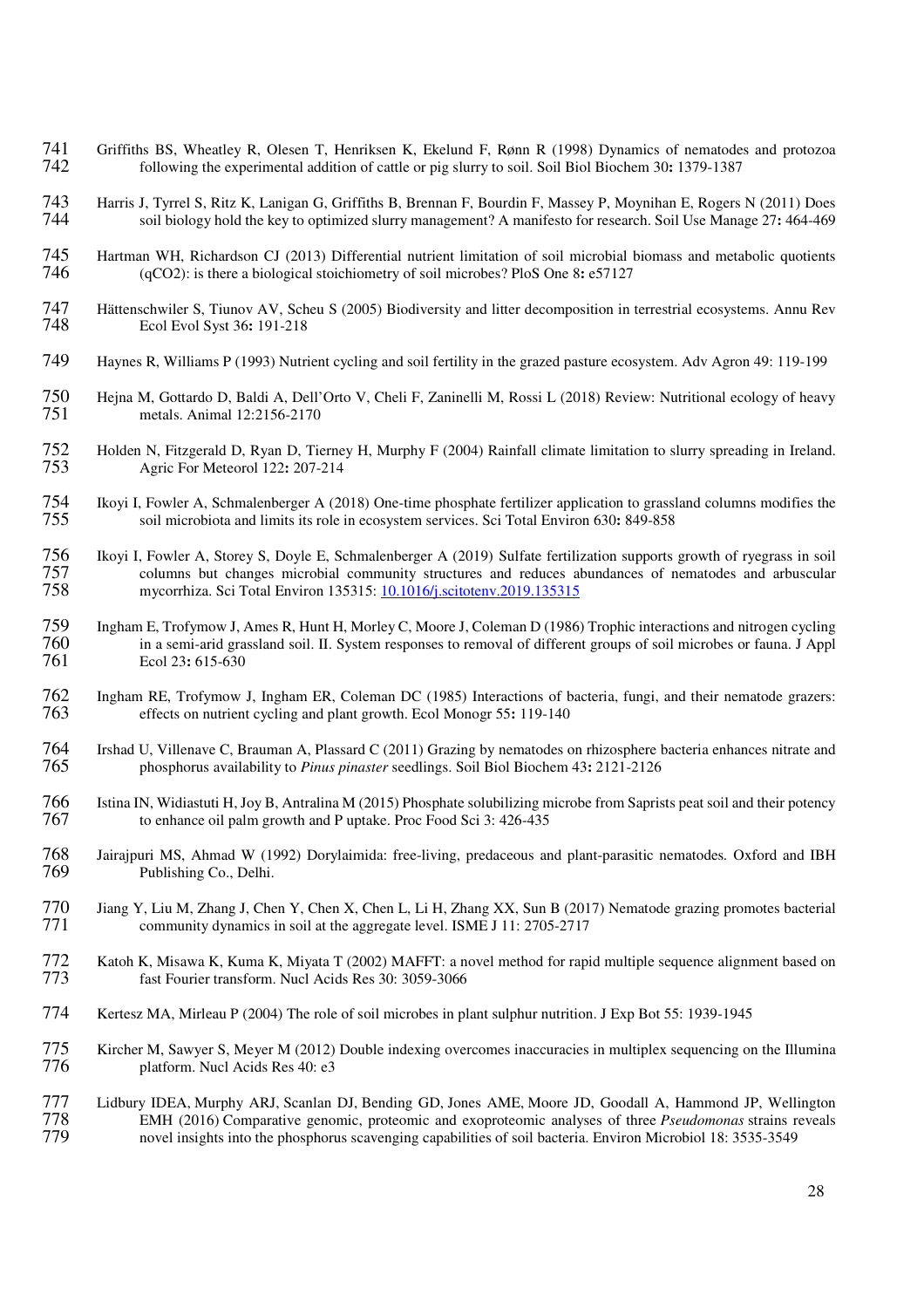- 780 Lori M, Symnaczik S, Mäder P, De Deyn G, Gattinger A (2017) Organic farming enhances soil microbial abundance and<br>781 activity—A meta-analysis and meta-regression. PloS One 12: e0180442 781 activity—A meta-analysis and meta-regression. PloS One 12**:** e0180442
- 782 Lozupone CA, Hamady M, Kelley ST, Knight R (2007) Quantitative and qualitative beta diversity measures lead to different insights into factors that structure microbial communities. Appl Environ Microbiol 73: 1576-1585 different insights into factors that structure microbial communities. Appl Environ Microbiol 73: 1576-1585
- 784 Lozupone C, Knight R (2005) UniFrac: a new phylogenetic method for comparing microbial communities. Appl Environ Microbiol 71: 8228-8235
- 786 Marschner P, Kandeler E, Marschner B (2003) Structure and function of the soil microbial community in a long-term fertilizer experiment. Soil Biol Biochem 35: 453-461
- 788 Martínez-García LB, Korthals G, Brussaard L, Jørgensen HB, De Deyn GB (2018) Organic management and cover crop 789 species steer soil microbial community structure and functionality along with soil organic matter properties. Agric 790 Ecosyst Environ 263: 7-17 Ecosyst Environ 263: 7-17
- 791 Matsi T, Lithourgidis AS, Gagianas AA (2003) Effects of injected liquid cattle manure on growth and yield of winter wheat<br>792 and soil characteristics. Agron J 95: 592-596 and soil characteristics. Agron J 95: 592-596
- 793 McCormack S (2002) Analysis of agricultural materials: methods used at Johnstown Castle Research Centre. Teagasc,<br>794 Johnstown Castle Environment Research Centre, Wexford, Ireland. Johnstown Castle Environment Research Centre, Wexford, Ireland.
- 795 McGonigle T, Miller M, Evans D, Fairchild G, Swan J (1990) A new method which gives an objective measure of colonization of roots by vesicular—arbuscular mycorrhizal fungi. New Phytol 115: 495-501 796 colonization of roots by vesicular—arbuscular mycorrhizal fungi. New Phytol 115: 495-501
- 797 Murphy J, Riley JP (1962) A modified single solution method for the determination of phosphate in natural waters. Anal Chim Acta 27: 31-36 Chim Acta 27: 31-36
- 799 Myrold D (1999) Transformation of nitrogen. In: Sylvia DM, Fuhrmann JJ, Hartel PG, Zuberer DA (Eds) Principles and<br>800 applications of soil microbiology, Pearson Prentice Hall Upper Saddle River, NJ, 550 applications of soil microbiology, Pearson Prentice Hall Upper Saddle River, NJ, 550
- 801 Neher DA (1999) Nematode communities in organically and conventionally managed agricultural soils. J Nematol 31:142-<br>802 154. 154.
- 803 Neufeld KR, Grayston SJ, Bittman S, Krzic M, Hunt DE, Smukler SM (2017) Long-term alternative dairy manure 804 management approaches enhance microbial biomass and activity in perennial forage grass. Biol Fertil Soils 5 management approaches enhance microbial biomass and activity in perennial forage grass. Biol Fertil Soils 53: 613-805 626
- 806 Noll M, Wellinger M (2008) Changes of the soil ecosystem along a receding glacier: testing the correlation between 807 environmental factors and bacterial community structure. Soil Biol Biochem 40: 2611-2619 807 environmental factors and bacterial community structure. Soil Biol Biochem 40**:** 2611-2619
- 808 O'Mara F (2008) Country pasture/forage resource profile/Ireland. FAO of the UN, Rome.
- 809 Okada H, Oba H (2008). Comparison of nematode community similarities assessed by polymerase chain reaction-<br>810 denaturing gradient gel electrophoresis (DGGE) and by morphological identification. Nematology 10 689-700 denaturing gradient gel electrophoresis (DGGE) and by morphological identification. Nematology 10 689-700
- 811 Pascual J, Garcia C, Hernandez T, Moreno J, Ros M (2000) Soil microbial activity as a biomarker of degradation and remediation processes. Soil Biol Biochem 32: 1877-1883 remediation processes. Soil Biol Biochem 32: 1877-1883
- 813 Peech M, English L (1944) Rapid microchemical soil tests. Soil Sci 57: 167-196
- 814 Porazinska DL, Giblin-Davis RM, Faller L, Farmerie W, Kanzaki N, Morris K, Powers TO, Tucker AE, Sung W, Thomas 815 WK (2009) Evaluating high-throughput sequencing as a method for metagenomic analysis of nematode diver 815 WK (2009) Evaluating high-throughput sequencing as a method for metagenomic analysis of nematode diversity.<br>816 Mol Ecol Resour 9: 1439-1450 816 Mol Ecol Resour 9: 1439-1450
- 817 Price MN, Dehal PS, Arkin AP (2010) FastTree 2–approximately maximum-likelihood trees for large alignments. PLoS<br>818 One 5: e9490 One 5: e9490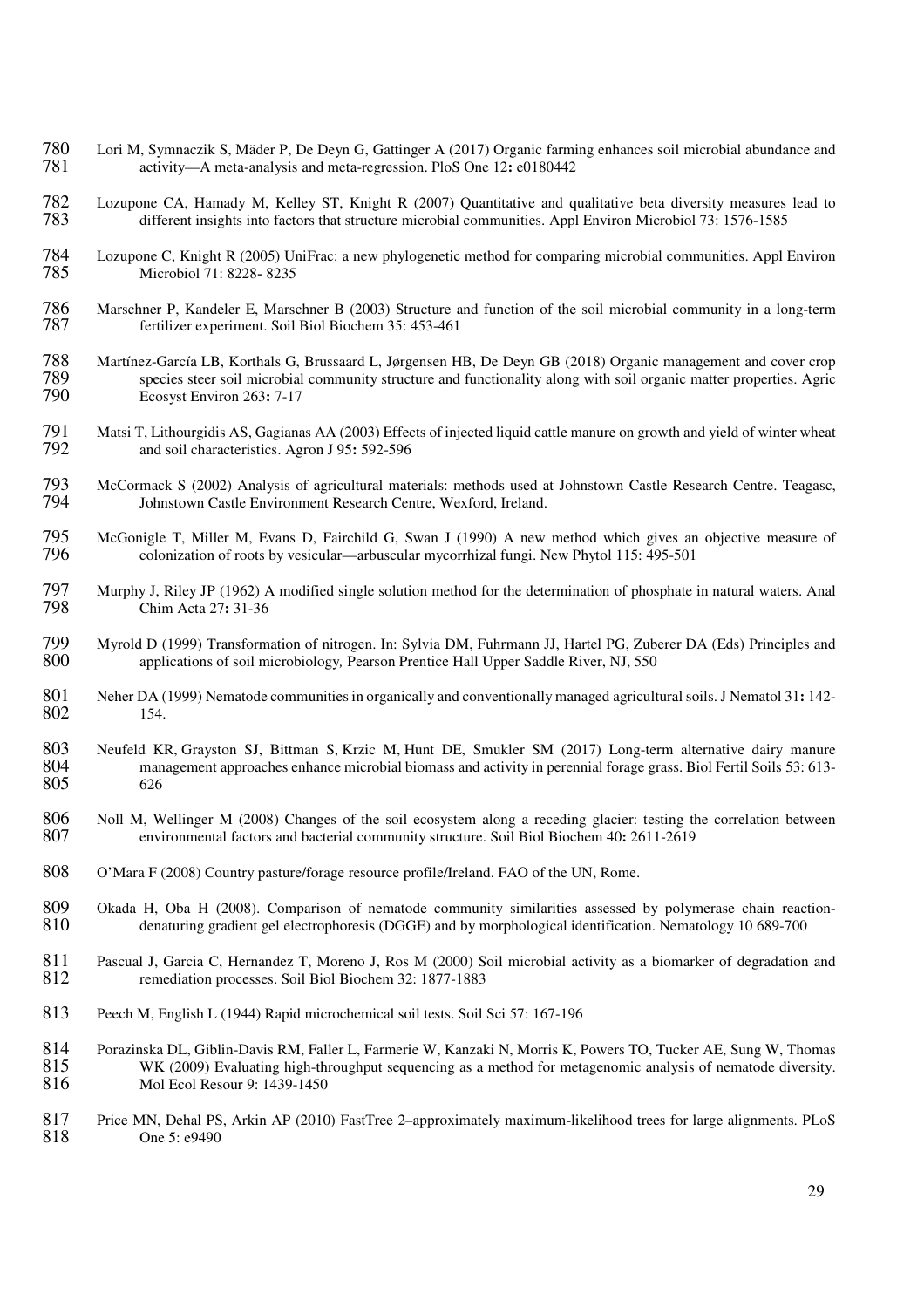- 819 Quast C, Pruesse E, Yilmaz P, Gerken J, Schweer T, Yarza P, Peplies J, Glöckner FO (2013) The SILVA ribosomal RNA<br>820 gene database project: improved data processing and web-based tools. Nucleic Acids Res 41: D590-D596 820 gene database project: improved data processing and web-based tools. Nucleic Acids Res 41: D590-D596
- 821 Ragot SA, Kertesz MA, Bünemann EK (2015) Diversity of the *phoD* alkaline phosphatase gene in soil. Appl Environ 822 Microbiol 81**:** 7281-7289
- 823 Sakurai M, Wasaki J, Tomizawa Y, Shinano T, Osaki M (2008) Analysis of bacterial communities on alkaline phosphatase<br>824 genes in soil supplied with organic matter. Soil Sci Plant Nutr 54: 62-71 genes in soil supplied with organic matter. Soil Sci Plant Nutr 54: 62-71
- 825 Schmalenberger A, Noll M (2014) Bacterial communities in grassland turfs respond to sulphonate addition while fungal<br>826 communities remain largely unchanged. Eur J Soil Biol 61: 12-19 826 communities remain largely unchanged. Eur J Soil Biol 61**:** 12-19
- 827 Schmalenberger A, Hodge S, Bryant A, Hawkesford MJ, Singh BK, Kertesz MA (2008) The role of *Variovorax* and other Comamonadaceae in sulfur transformations by microbial wheat rhizosphere communities exposed to differen 828 *Comamonadaceae* in sulfur transformations by microbial wheat rhizosphere communities exposed to different sulfur 829 *fertilization regimes.* Environ Microbiol 10: 1486-1500 829 fertilization regimes. Environ Microbiol 10**:** 1486-1500
- 830 Shi Y, Ziadi N, Hamel C, Bittman S, Hunt D, Lalande R, Shang J (2018) Soil microbial biomass, activity, and community 831 composition as affected by dairy manure slurry applications in grassland production. Appl Soil E 831 composition as affected by dairy manure slurry applications in grassland production. Appl Soil Ecol 125**:** 97-107
- 832 Siddiqi MR (1986) Tylenchida: parasites of plants and insects*.* Commonwealth Agricultural Bureaux
- 833 Sieh D, Watanabe M, Devers EA, Brueckner F, Hoefgen R, Krajinski F (2013) The arbuscular mycorrhizal symbiosis 834 influences sulfur starvation responses of *Medicago truncatula*. New Phytol 197: 606-616 834 influences sulfur starvation responses of *Medicago truncatula*. New Phytol 197**:** 606-616
- 835 Singh D, Slik JF, Jeon YS, Tomlinson KW, Yang X, Wang J, Kerfahi D, Porazinska DL, Adams JM (2019) Tropical forest conversion to rubber plantation affects soil micro-& mesofaunal community & diversity. Sci Rep 9: 5893 836 conversion to rubber plantation affects soil micro-& mesofaunal community & diversity. Sci Rep 9**:** 5893
- 837 Smith SE, Smith FA (2012) Fresh perspectives on the roles of arbuscular mycorrhizal fungi in plant nutrition and growth.<br>838 Mycologia 104: 1-13 838 Mycologia 104**:** 1-13
- 839 Steiner C, Teixeira WG, Lehmann J, Nehls T, De Macêdo JLV, Blum WE, Zech W (2007) Long term effects of manure,<br>840 charcoal and mineral fertilization on crop production and fertility on a highly weathered Central Amazo 840 charcoal and mineral fertilization on crop production and fertility on a highly weathered Central Amazonian upland<br>841 soil. Plant Soil 291: 275-290 841 soil. Plant Soil 291**:** 275-290
- 842 Tabatabai M, Bremner J (1969) Use of p-nitrophenyl phosphate for assay of soil phosphatase activity. Soil Biol Biochem 843 1**:** 301-307
- 844 Tabatabai M, Bremner J (1970a) Arylsulfatase activity of soils. Soil Sci Soc Am J 34**:** 225-229
- 845 Tabatabai M, Bremner J (1970b) Factors affecting soil arylsulfatase activity. Soil Sci Soc Am J 34**:** 427-429
- 846 Takahashi S, Tomita J, Nishioka K, Hisada T, Nishijima M (2014) Development of a prokaryotic universal primer for 847 simultaneous analysis of Bacteria and Archaea using Next-Generation Sequencing. PLOS ONE 9:e105592 simultaneous analysis of Bacteria and Archaea using Next-Generation Sequencing. PLOS ONE 9:e105592
- 848 Taupe N (2016) Thermal treatment technologies for low moisture and dehydrated manure feedstock. Thesis (PhD),<br>849 University of Limerick, URI: http://hdl.handle.net/10344/7113 849 University of Limerick, URI: http://hdl.handle.net/10344/7113
- 850 Vance CP (2001) Symbiotic nitrogen fixation and phosphorus acquisition. Plant nutrition in a world of declining renewable<br>851 securices. Plant Physiol 127: 390-397 851 resources. Plant Physiol 127**:** 390-397
- 852 Visioli G, Sanangelantoni AM, Vamerali T, Dal Cortivo C, Blandino M (2018) 16S rDNA profiling to reveal the influence<br>853 of seed-applied biostimulants on the rhizosphere of young maize plants. Molecules 23: 1-18 of seed-applied biostimulants on the rhizosphere of young maize plants. Molecules 23: 1-18
- 854 Wei X, Hu Y, Razavi BS, Zhou J, Shen J, Nannipieri P, Wu J, Ge T (2019) Rare taxa of alkaline phosphomonoesterase-<br>855 harboring microorganisms mediate soil phosphorus mineralization. Soil Biol Biochem 131:62-70 harboring microorganisms mediate soil phosphorus mineralization. Soil Biol Biochem 131:62-70
- 856 Whitehead A, Hemming J (1965) A comparison of some quantitative methods of extracting small vermiform nematodes<br>857 from soil. Annal Appl Biol 55: 25-38 857 from soil. Annal Appl Biol 55**:** 25-38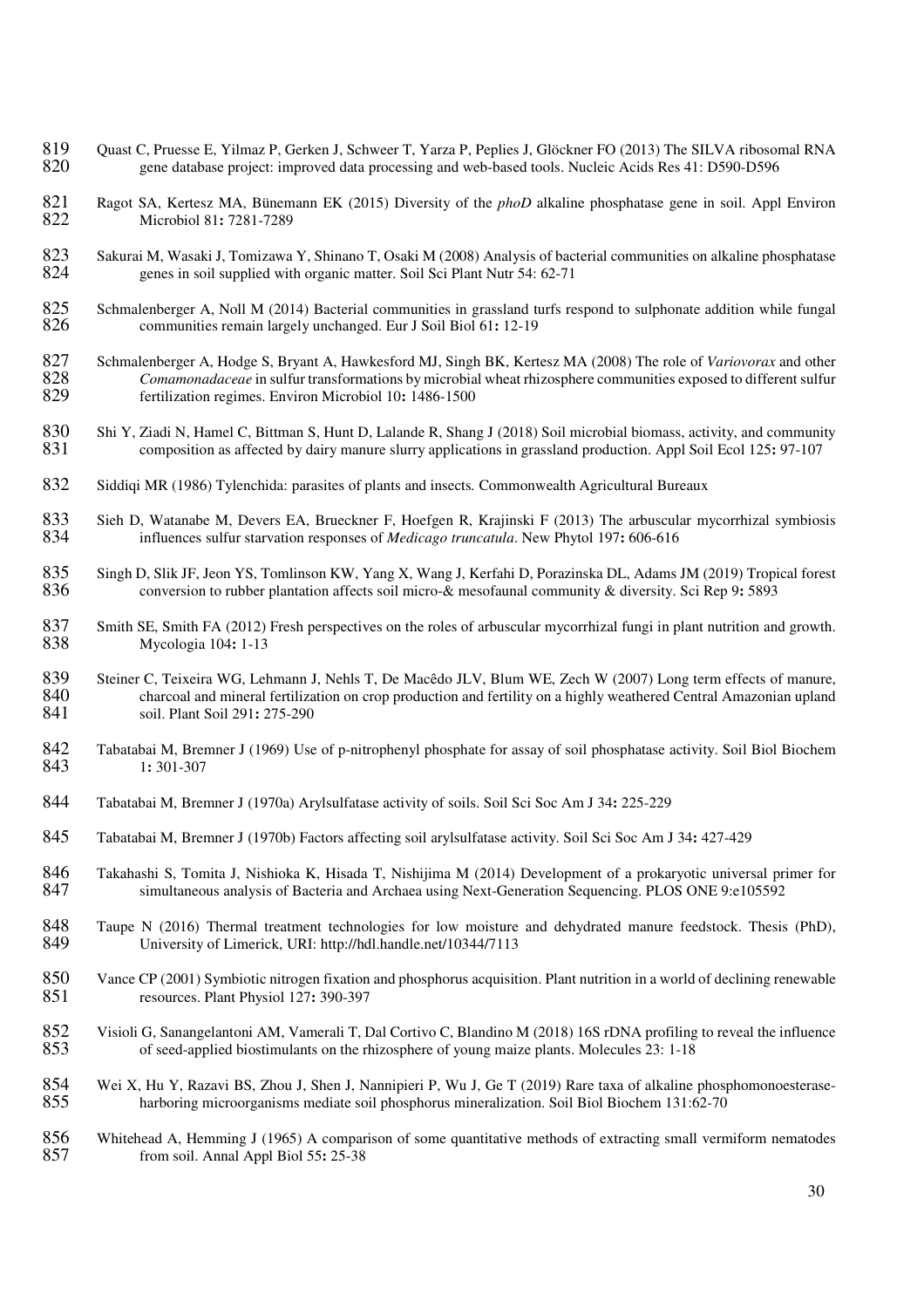- 858 Williams PH, Haynes RJ (1993) Forms of sulphur in sheep excreta and their fate after application on to pasture soil. J Sci 859 Food Agric 62: 323-329 Food Agric 62: 323-329
- 860 Xue C, Penton CR, Zhu C, Chen H, Duan Y, Peng C, Guo S, Ling N, Shen Q (2018) Alterations in soil fungal community<br>861 composition and network assemblage structure by different long-term fertilization regimes are corre 861 composition and network assemblage structure by different long-term fertilization regimes are correlated to the soil<br>862 ionome. Biol Fertil Soils 54:95 ionome. Biol Fertil Soils 54:95
- 863 Zhang Y, Shen H, He X, Thomas BW, Lupwayi NZ, Hao X, Thomas MC, Shi X (2017) Fertilization shapes bacterial community structure by alteration of soil pH. Front Microbiol 8: 1325 community structure by alteration of soil pH. Front Microbiol 8: 1325
- 865 Zhao J, Wang F, Li J, Zou B, Wang X, Li Z, Fu S (2014) Effects of experimental nitrogen and/or phosphorus additions on soil nematode communities in a secondary tropical forest. Soil Biol Biochem 75: 1-10 866 soil nematode communities in a secondary tropical forest. Soil Biol Biochem 75**:** 1-10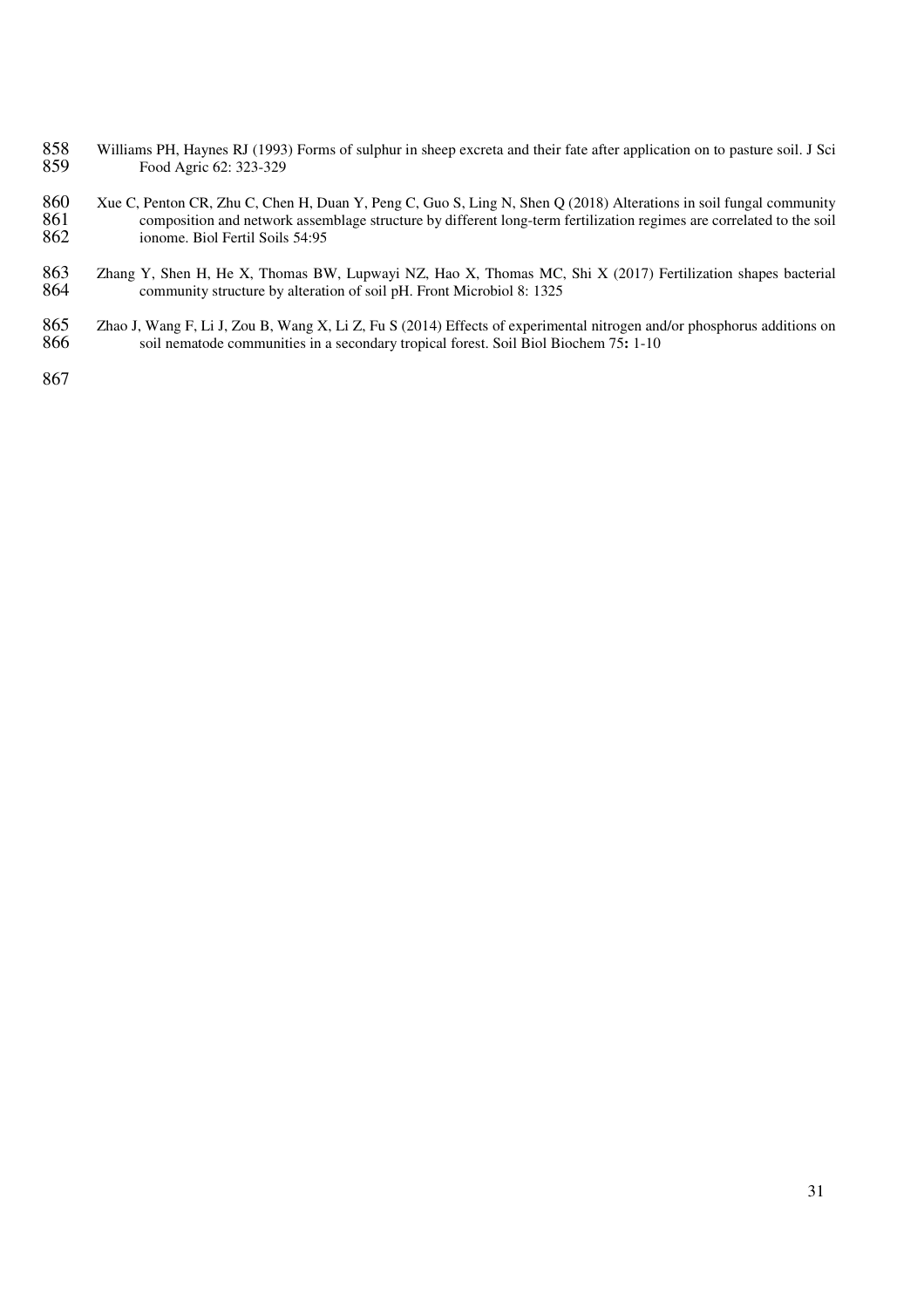## 868 **Table 1**

869 Mass balance: mean total grass shoot dry weight (g per column;  $n=6$ )  $\pm$  standard error and mean grass 870 nutrient content (mg per column). Different letters in the same row indicate significant difference 871 (P<0.05).

|                  | Urea only          | Inorganic         | Organic                 |
|------------------|--------------------|-------------------|-------------------------|
|                  | Control            | Fertilizer (IF)   | Fertilizer (OF)         |
|                  | (UC)               |                   |                         |
| Shoot dry weight | $23.1^b \pm 0.66$  | $26.3^b \pm 1.72$ | $11.8^{\circ} \pm 0.64$ |
| Calcium          | $134.0^{b}$        | $169.5^{\rm a}$   | $81.4^\circ$            |
| Magnesium        | 56.7 <sup>b</sup>  | 75.9 <sup>a</sup> | 30.3 <sup>c</sup>       |
| Sulphur          | 26.9 <sup>b</sup>  | 94.4 <sup>a</sup> | $38.5^{b}$              |
| Nitrogen         | $174.6^{b}$        | $261.2^{\rm a}$   | 111.5 <sup>c</sup>      |
| Phosphorus       | 41.9 <sup>b</sup>  | 53.6 <sup>a</sup> | 38.9 <sup>b</sup>       |
| Potassium        | 443.7 <sup>b</sup> | $750.5^{\rm a}$   | 284.2c                  |
| Boron            | 0.19 <sup>a</sup>  | $0.23^{a}$        | 0.08 <sup>b</sup>       |
| Copper           | $0.12^{\rm a}$     | $0.14^{a}$        | 0.04 <sup>b</sup>       |
| Molybdenum       | 0.10 <sup>a</sup>  | 0.06 <sup>b</sup> | $0.05^{b}$              |
| Iron             | $2.25^{\rm a}$     | $1.51^{\rm a}$    | $1.62^{\rm a}$          |
| Zinc             | 0.28 <sup>b</sup>  | $0.35^{a}$        | 0.18 <sup>c</sup>       |
| Manganese        | 0.79 <sup>ab</sup> | 0.52 <sup>b</sup> | $1.14^{a}$              |

872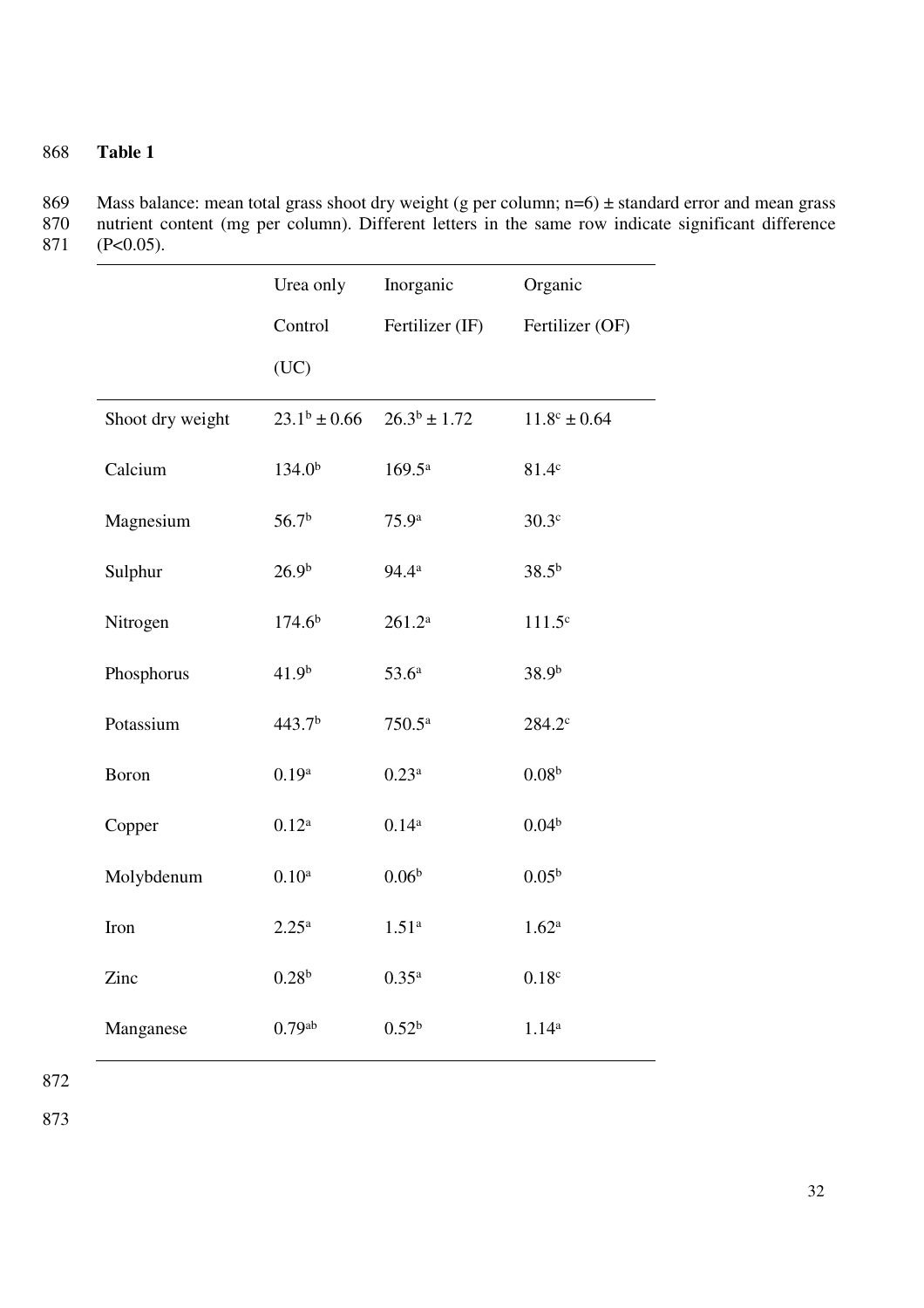- 874
- 875
- 876
- 877
- 
- 878
- 879
- 880
- 881 **Table 2**

882 MPN values of P and S mobilizing bacteria (MM2Phy, MM2PAA, MM2TS), total heterotrophic 883 bacteria (R2A), CFU values of tri-calcium phosphate solubilizing (TCP) bacteria, total nematode 884 abundance (TNEM) and abundance of bacterial-feeding (BF) and fungal-feeding (FF) nematodes,<br>885 arbuscular (AC) and hyphal colonization (HC) rates and vesicles (VC) of rvegrass roots, alkaline (ALP) 885 arbuscular (AC) and hyphal colonization (HC) rates and vesicles (VC) of ryegrass roots, alkaline (ALP)<br>886 and acid phosphomonoesterase (ACP) activities, ary sulfatase activity (ASULF) as well as bacterial and acid phosphomonoesterase (ACP) activities, arylsulfatase activity (ASULF) as well as bacterial<br>887 *phoD, phoC* and *asfA* gene copies number per gram of soil determined via qPCR. Different letters in 887 *phoD*, *phoC* and *asfA* gene copies number per gram of soil determined via qPCR. Different letters in the same row indicate significant differences ( $P < 0.05$ );  $\pm$  = standard error; n=6. the same row indicate significant differences ( $\overrightarrow{P}$  < 0.05);  $\pm$  = standard error; n=6.

|                      | Urea only Control                          | Inorganic Fertilizer                       | Organic Fertilizer                         |
|----------------------|--------------------------------------------|--------------------------------------------|--------------------------------------------|
|                      | (UC)                                       | $(\text{IF})$                              | (OF)                                       |
| MM2Phy               | $3.5 \times 10^{7a} \pm 1.0 \times 10^{7}$ | $2.3 \times 10^{7a} \pm 6.4 \times 10^{6}$ | 6.0 x $10^{7a} \pm 3.5$ x $10^{7}$         |
| MM2PAA               | $2.4 \times 10^{7ab} \pm 6.4 \times 10^6$  | $1.0 \times 10^{7b} \pm 1.8 \times 10^{6}$ | $2.9 \times 10^{7a} \pm 8.9 \times 10^{6}$ |
| MM <sub>2</sub> TS   | $2.3 \times 10^{7b} \pm 2.3 \times 10^{6}$ | $1.3 \times 10^{7b} + 4.0 \times 10^6$     | 5.4 x $10^{7a} \pm 2.3$ x $10^{7}$         |
| <b>TCP</b>           | $1.0 \times 10^{6a} \pm 1.2 \times 10^5$   | $7.0 \times 10^{5a} \pm 6.8 \times 10^{4}$ | 8.8 x $10^{6a} \pm 1.1$ x $10^5$           |
| R2A                  | $1.3 \times 10^{8b} \pm 2.6 \times 10^{7}$ | $1.2 \times 10^{8b} \pm 3.1 \times 10^{7}$ | 6.2 x $10^{8a} \pm 3.5$ x $10^8$           |
| TNEM (No./100g soil) | $340^b \pm 43$                             | $276^b \pm 57$                             | $482^{\rm a} \pm 67$                       |
| BF (No./100g soil)   | $167^{\rm b} \pm 12$                       | $82^{\circ} \pm 33$                        | $279^a \pm 48$                             |
| FF (no./100g soil)   | $19^a \pm 5$                               | $21^a \pm 5$                               | $32^a \pm 9$                               |
| $AC(\%)$             | $79.7^{\mathrm{a}} \pm 9.6^{\circ}$        | $52.5^{\rm b} \pm 7.5$                     | $86.7^{\mathrm{a}} \pm 5.9$                |
| VC(%)                | $23.6^a \pm 9.3$                           | $8.6^{\rm b} \pm 2.5$                      | $30.3^{ab} \pm 5.0$                        |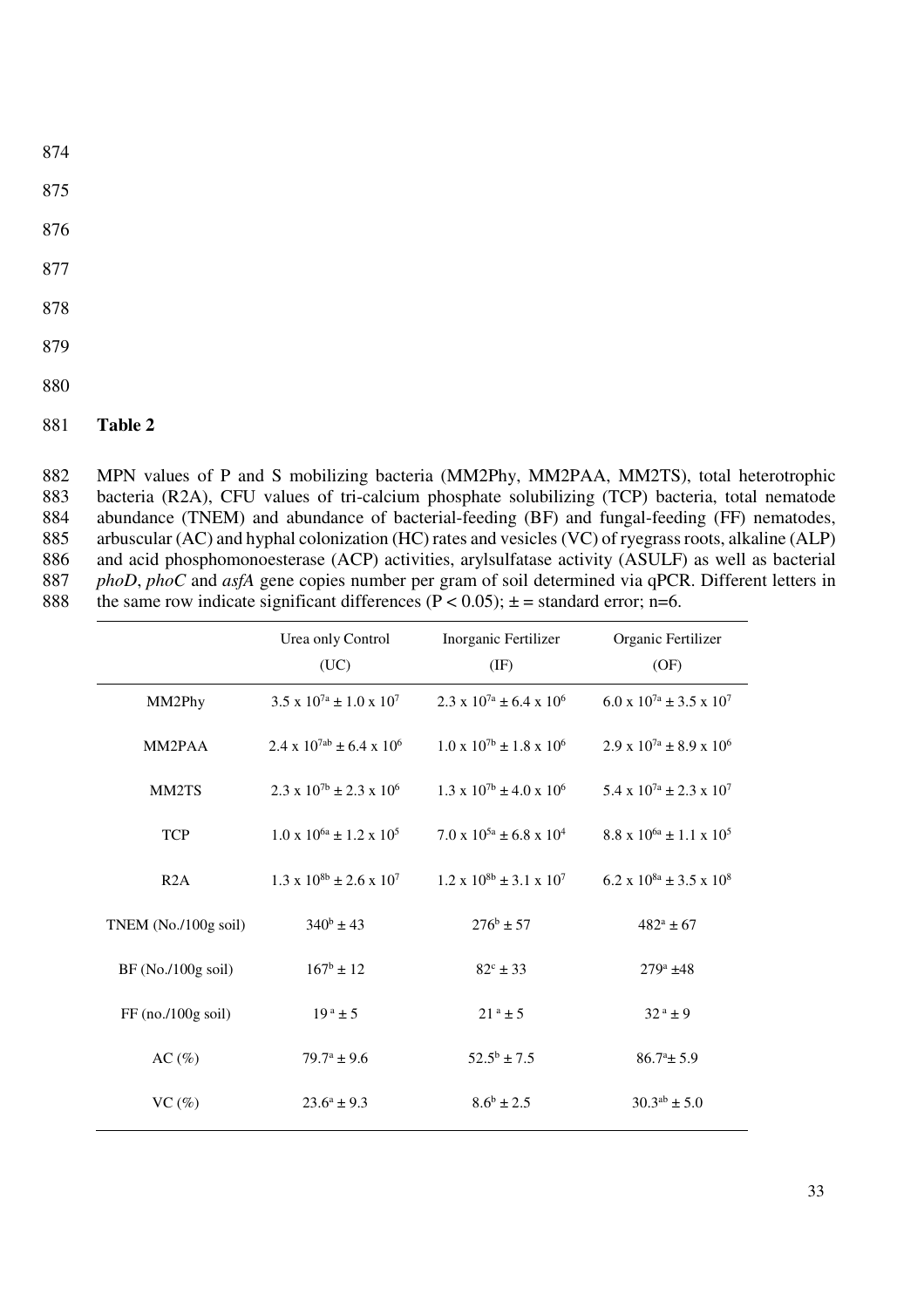| HC(%)                             | $84.7^{\circ} \pm 7.6$                     | $54.7^{\rm b} \pm 6.9$                     | $90.0^{\rm a} \pm 5.7$                     |
|-----------------------------------|--------------------------------------------|--------------------------------------------|--------------------------------------------|
| $ALP(\mu gPNP/g \text{ soil/hr})$ | $450^{\rm b} \pm 58$                       | $502^{ab} \pm 87$                          | $642^a \pm 147$                            |
| $ACP(\mu gPNP/g \text{ soil/hr})$ | $627^b \pm 61$                             | $731^a \pm 33$                             | $688^{ab} \pm 36$                          |
| ASULF (µgPNP/g<br>soil/hr)        | $384^b \pm 47$                             | $399^b \pm 57$                             | $525^{\circ}$ ± 83                         |
| Morgan's $P$ (mg/L)               | $2.47^b \pm 0.15$                          | $2.57^{\rm b} \pm 0.17$                    | $4.06^a \pm 1.08$                          |
| Soil pH                           | 7.40 <sup>c</sup>                          | $7.83^{b}$                                 | 8.39 <sup>a</sup>                          |
| phoD                              | $3.29 \times 10^{5a} + 4.0 \times 10^{4}$  | $3.28 \times 10^{5a} + 3.3 \times 10^{4}$  | $3.33 \times 10^{5a} + 4.9 \times 10^{4}$  |
| PhoC                              | $2.66 \times 10^{5a} + 5.2 \times 10^{4}$  | $2.69 \times 10^{5a} + 3.3 \times 10^{4}$  | $2.98 \times 10^{5a} + 4.1 \times 10^{4}$  |
| Variovorax asfA                   | $1.6 \times 10^{5b} \pm 2.2 \times 10^{4}$ | $1.9 \times 10^{5b} \pm 3.4 \times 10^{4}$ | $4.8 \times 10^{5a} \pm 7.3 \times 10^{4}$ |
| Burkholderia asfA                 | $1.8 \times 10^{6a} \pm 2.7 \times 10^5$   | $2.0 \times 10^{6a} \pm 1.9 \times 10^5$   | $1.2 \times 10^{6a} + 2.7 \times 10^5$     |
| Polaromonas asfA                  | $1.2 \times 10^{5a} + 2.7 \times 10^{4}$   | $1.8 \times 10^{5a} \pm 4.7 \times 10^{4}$ | 2.1 x $10^{5a} \pm 4.6$ x $10^4$           |

889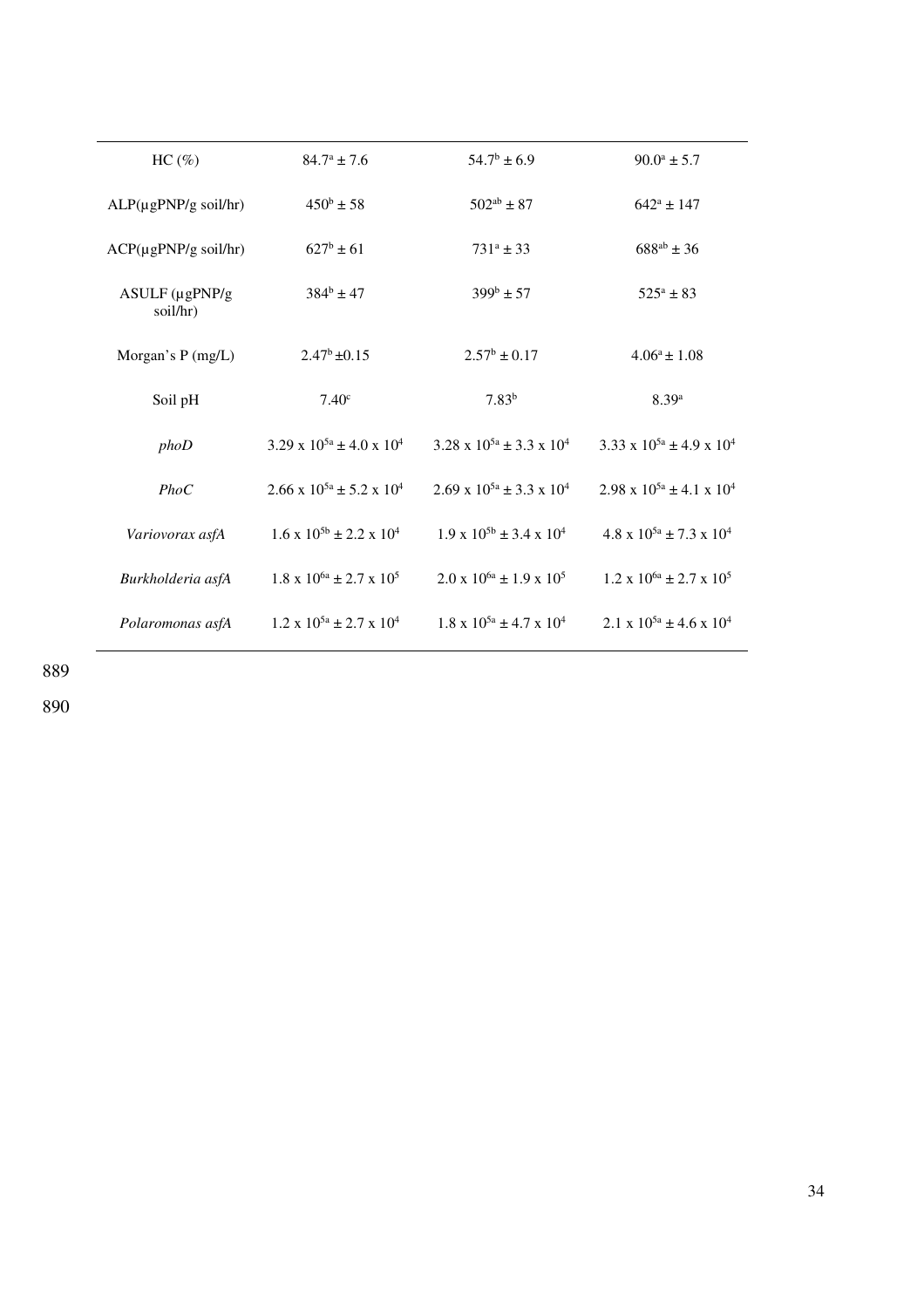# 892 Figure captions:

- 893 1. Mean nutrient concentrations in soil columns at 0-20 cm: a) phosphate b) sulfate and c) nitrate 894 in soil solution. UC = urea only control, IF = inorganic fertilizer, OF = organic fertilizer, error 895 bars = standard error of means,  $n = 6$ .
- 896
- 897 2. CCA biplots of PCR-DGGE fingerprint showing the effects of treatments on a) bacterial 16S 898 rRNA gene b) bacterial *phoD* gene c) fungal ITS d) AM fungal 18S rRNA and e) nematode 899 18S rRNA gene with bacterial-feeding nematodes abundance (BF), fungal-feeding (FF) 900 nematode abundance, *Variovorax asfA* gene abundance (Var), Morgan's P (AvP), ALP, 901 arylsulfatase (ASULF), ACP, total nematode abundance (TNEM), total grass shoot dry weight 902 (TDWT), pH, shoot N, P and S contents, abundance of cultivable calcium-phosphate 903 solubilizing bacteria (TCP), phosphonoacetic acid utilizing (PAA), phytate-utilizing (PHY), 904 total heterotrophic (R2A) bacteria, and percentage of root colonized by mycorrhizal arbuscules, 905 vesicles and hyphae (AC, VC, HC) defined as environmental factors. Black circles = urea-only 906 control (UC), red squares = inorganic fertilizer (IF), and green triangles = organic fertilizer 907 (OF). Arrows for each variable tested denote significant correlation ( $p \le 0.05$ , permutation test) 908 of environmental factors with shift of the community composition.
- 909
- 910 3. a) Non-metric multidimensional scaling (NMDS) biplot of the bacterial community sequences 911 based on 16S rRNA genes; circles = urea-only control (control), squares = inorganic fertilizer 912 (inorganic), triangles = organic fertilizer (organic); n=6. b) Bar plot of the mean percentage 913 relative abundances of the dominant significantly different genera based on the 16S rRNA gene 914 sequence analyses. Red bars = inorganic fertilizer (IF) and green bars = organic fertilizer (OF); 915 error bars = standard error of the means
- 916
- 917 4. Non-metric multidimensional scaling (NMDS) biplot of the nematode community sequences 918 based on 18S rRNA genes; circles = urea only control (control), squares = inorganic fertilizer 919 (inorganic), triangles = organic fertilizer (organic); n=6.
- 920
- 921 5. Conceptual model of Phosphorus (P) and Sulfur (S) cycling in the soil columns with organic 922 (O, dark brown) and inorganic (I, light blue) fertilizer and its effect on the soil biota; upwards 923 arrows indicate an increase, while downwards arrows indicate a decrease; horizontal arrows 924 indicate a change or shift.
- 925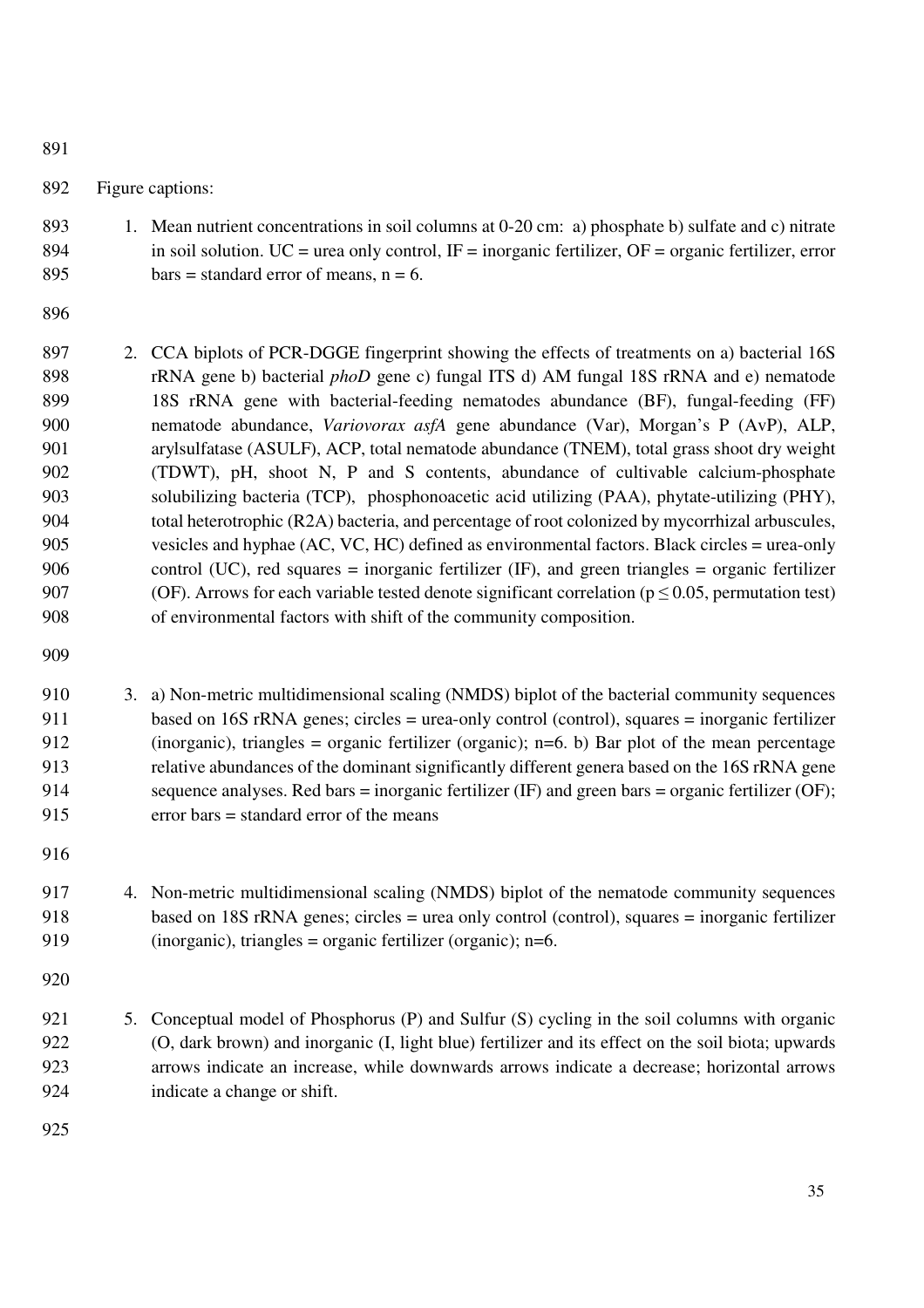

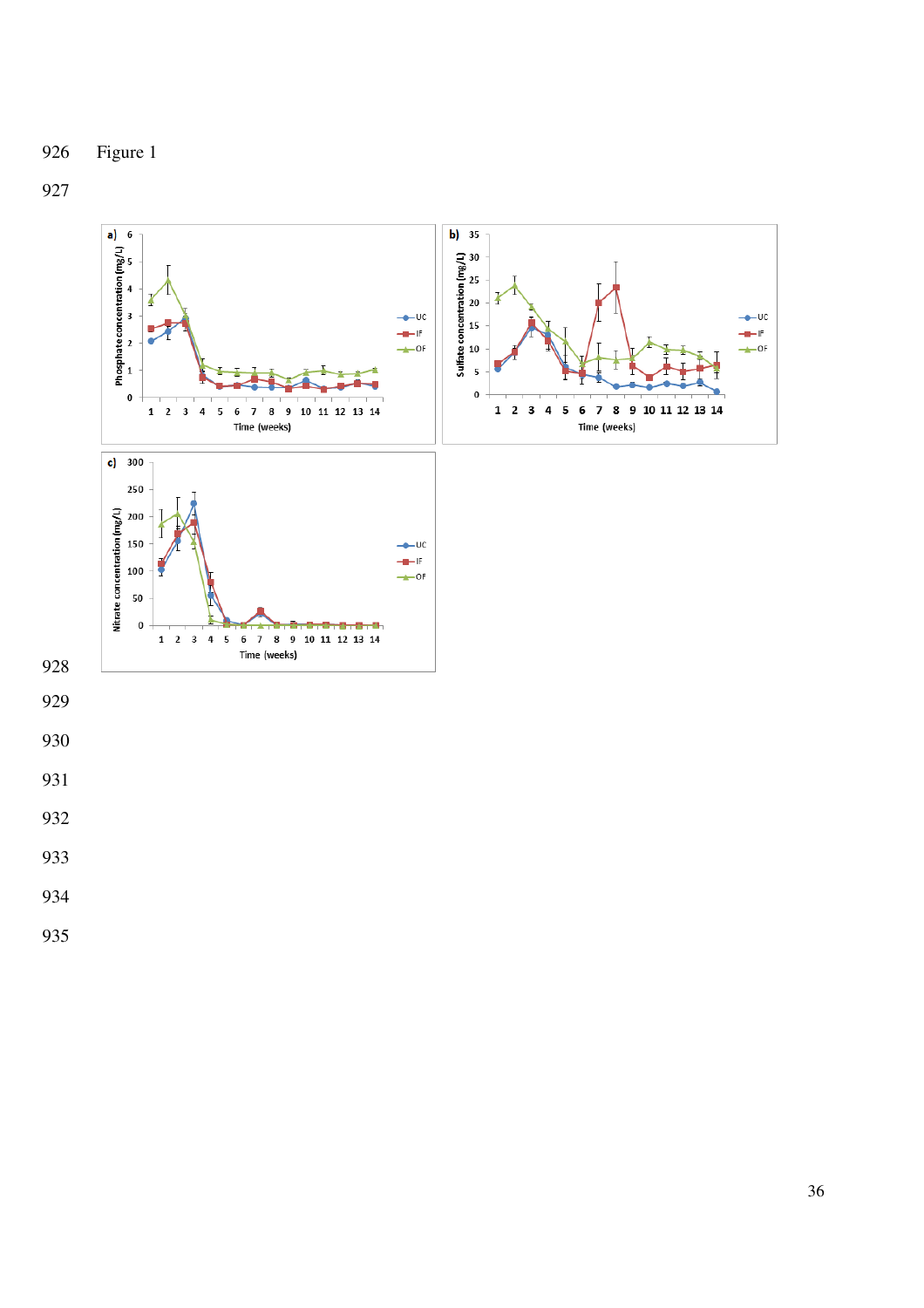

- 
- 
-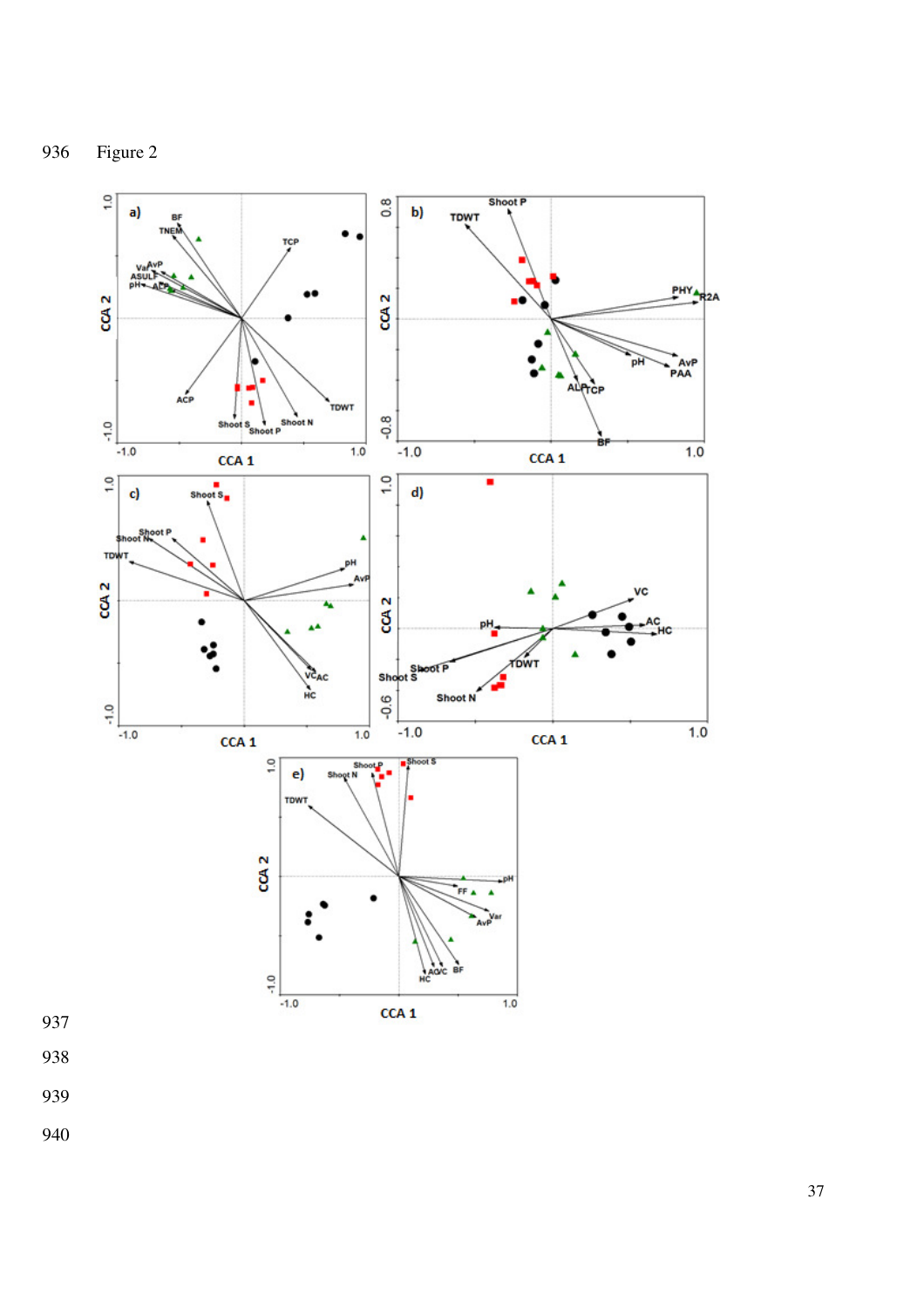

942 Figure 3

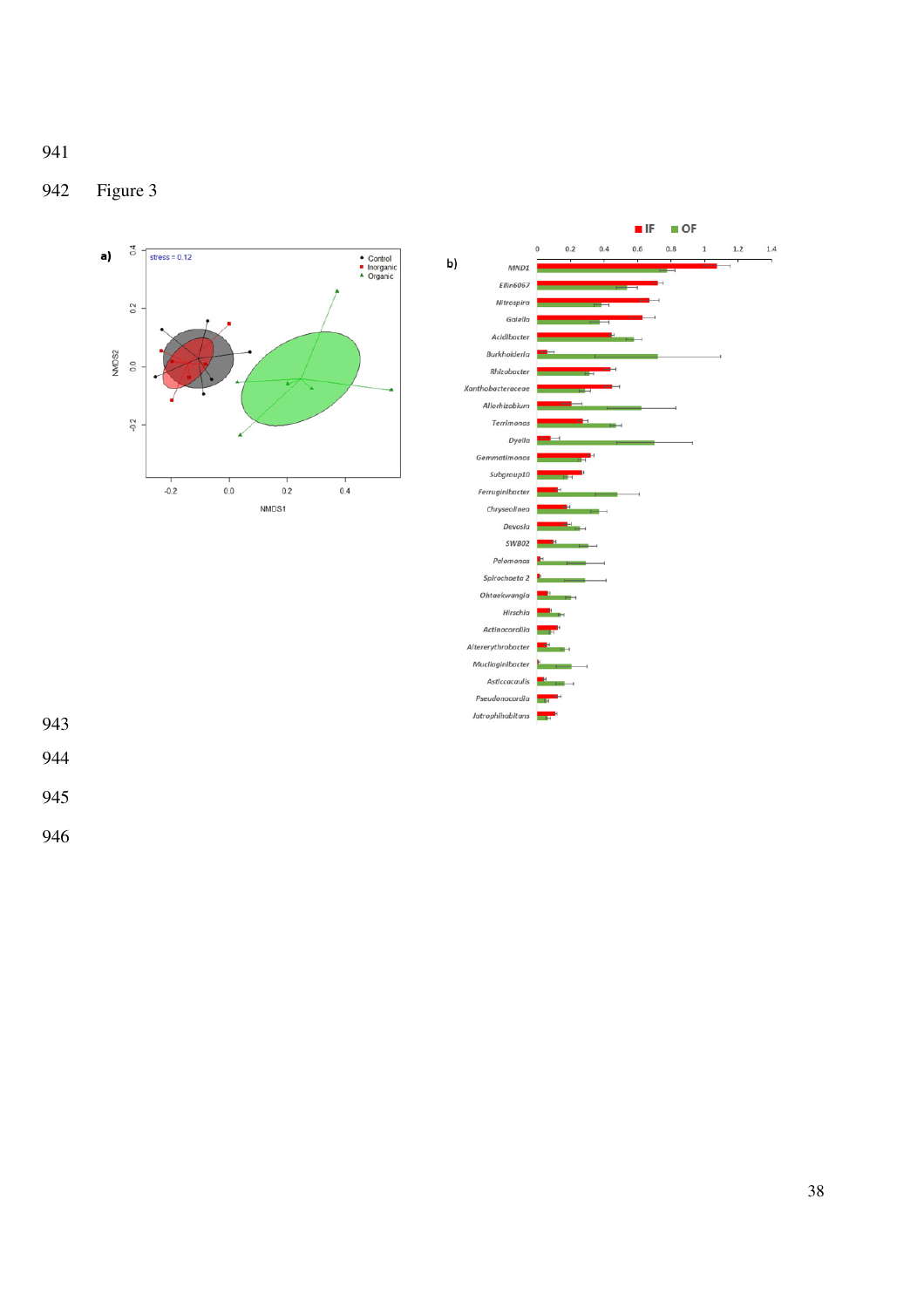